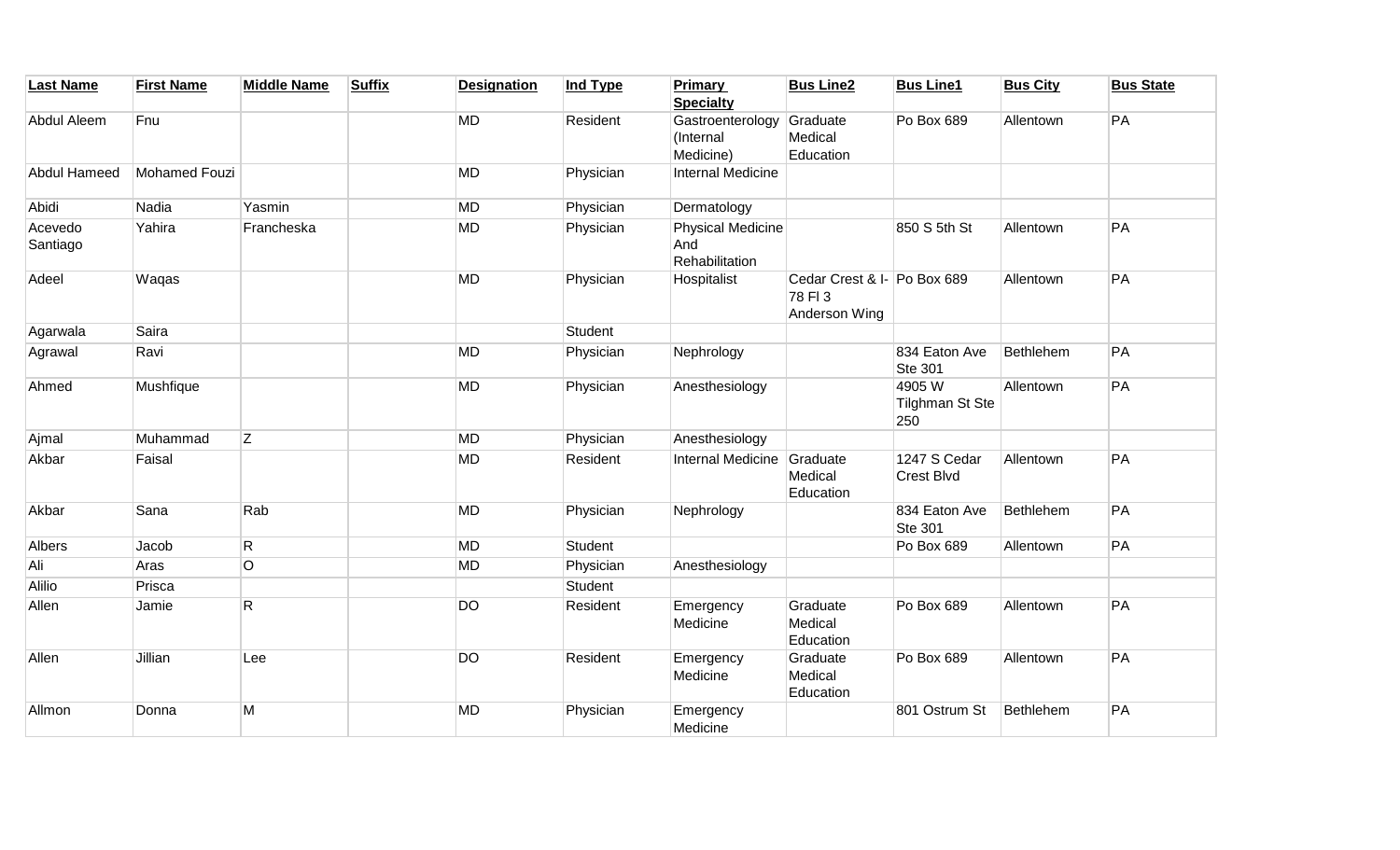| Altman             | Howard       | B        |     | <b>MD</b> | Physician | Dermatopatholog<br>y (Dermatology)                      | 1259 S Cedar<br>Crest Blvd Ste<br>100        | Allentown | PA |
|--------------------|--------------|----------|-----|-----------|-----------|---------------------------------------------------------|----------------------------------------------|-----------|----|
| Ammari             | Nadim        |          |     |           | Student   |                                                         |                                              |           |    |
| Amrick             | Thomas       | . I      |     | <b>MD</b> | Physician | Gastroenterology<br>(Internal<br>Medicine)              | 512 E Broad St Westfield                     |           | NJ |
| Anangur<br>Ganesan | Bala Murugan |          |     | <b>MD</b> | Physician | <b>Family Medicine</b>                                  | 2545<br>Schoenersville<br>Rd FI <sub>2</sub> | Bethlehem | PA |
| Andrejko           | Kenneth      | М        |     | <b>DO</b> | Physician | <b>Critical Care</b><br>Medicine (internal<br>Medicine) | 24 S 18th St                                 | Allentown | PA |
| Angelico           | Richard      | . I      |     | MD, FACS  | Physician | Congenital<br>Cardiac Surgery<br>(thoracic Surgery)     |                                              |           |    |
| Arakali            | Schweta      | R.       |     | MD        | Physician | Allergy And<br>Immunology                               | 250 Cetronia Rd Allentown<br><b>Ste 103</b>  |           | PA |
| Archer             | John         | H        |     | <b>MD</b> | Physician | Pediatric<br>Anesthesiology<br>(anesthesiology)         | 4905W<br><b>Tilghman St Ste</b><br>250       | Allentown | PA |
| Arian              | Sayed        |          |     |           | Student   |                                                         |                                              |           |    |
| Arora              | Satyam       |          |     | <b>DO</b> | Physician | Nephrology                                              | 834 Eaton Ave<br>Ste 301                     | Bethlehem | PA |
| Assar              | Shabnam      | Hajamou  |     | <b>MD</b> | Physician | Infectious<br>Disease (Internal<br>Medicine)            | 1255 S Cedar<br>Crest Blvd Ste<br>2100       | Allentown | PA |
| Avila              | Jose         | Albert   |     | MD        | Physician | Nephrology                                              | 834 Eaton Ave<br><b>Ste 301</b>              | Bethlehem | PA |
| Baccala            | Angelo       | Angelino | Jr. | <b>MD</b> | Physician | Urology                                                 | 1250 S Cedar<br>Crest Blvd Ste<br>215        | Allentown | PA |
| Bal                | Swomya       |          |     | <b>MD</b> | Physician | Nephrology                                              | 834 Eaton Ave<br>Ste 301                     | Bethlehem | PA |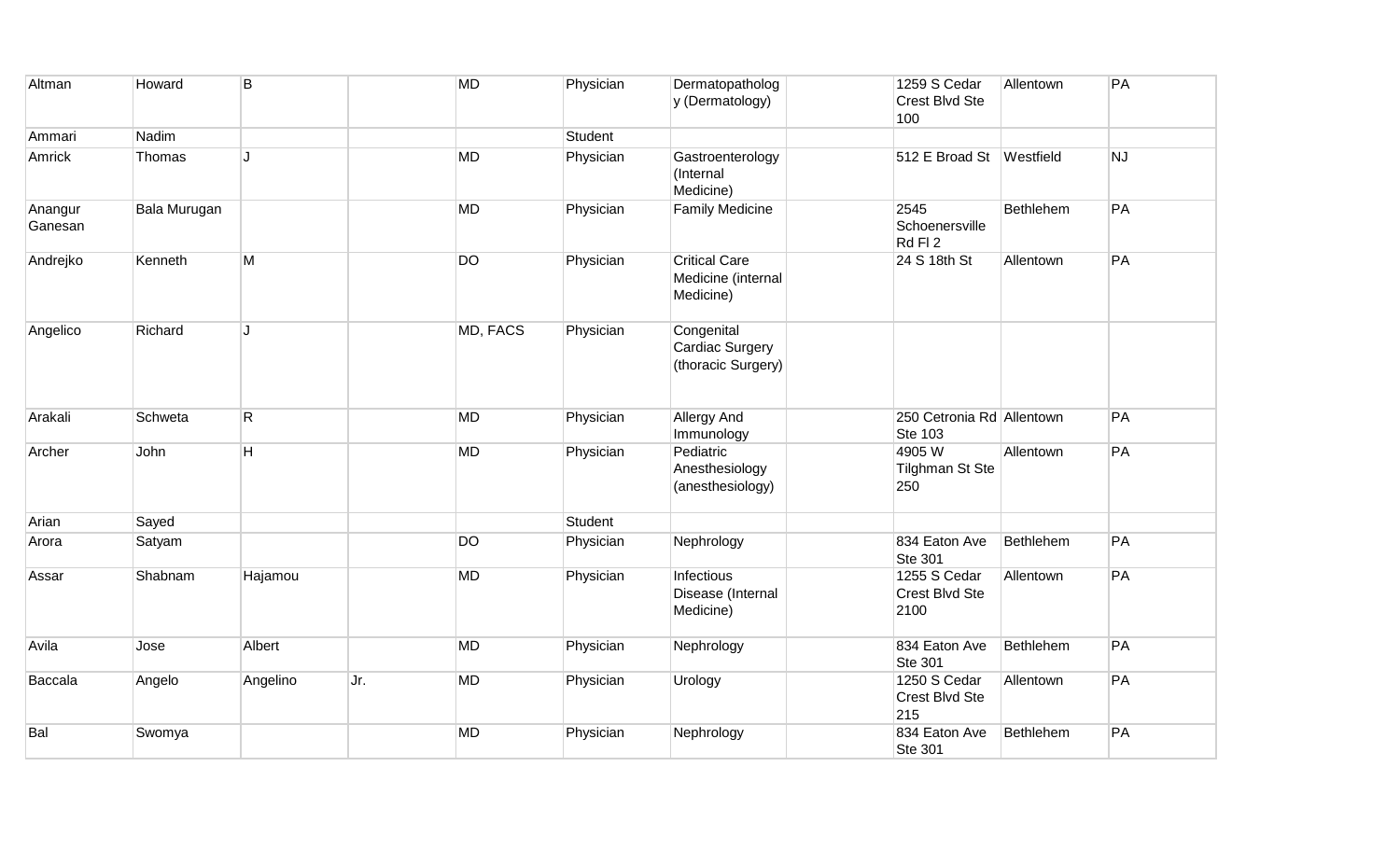| Balshi          | James         | Donald         | MD, FACS  | Physician | <b>Vascular Surgery</b>                                  |                                  | 801 Ostrum St                          | Bethlehem   | PA        |
|-----------------|---------------|----------------|-----------|-----------|----------------------------------------------------------|----------------------------------|----------------------------------------|-------------|-----------|
| <b>Bandala</b>  | Leonard       | C              | <b>MD</b> | Physician | <b>Critical Care</b><br>Medicine<br>(anesthesiology)     |                                  | 7918 Main St<br><b>Unit 204</b>        | Fogelsville | PA        |
| Barraco         | Robert        | D              | <b>MD</b> | Physician | <b>Surgical Critical</b><br>Care (General<br>Surgery)    |                                  | 1247 S Cedar<br>Crest Blvd Ste<br>202  | Allentown   | PA        |
| <b>Barrett</b>  | Judith        | N              | <b>MD</b> | Physician | <b>Family Medicine</b>                                   |                                  |                                        |             |           |
| <b>Bartus</b>   | Cynthia       | L              | <b>MD</b> | Physician | Dermatopatholog<br>y (Dermatology)                       |                                  | 1259 S Cedar<br>Crest Blvd Ste<br>100  | Allentown   | PA        |
| Basch           | <b>Bruce</b>  | $\mathbf{I}$ . | <b>MD</b> | Physician | <b>Internal Medicine</b>                                 |                                  |                                        |             |           |
| Batchelor       | Timothy       | John           | <b>MD</b> | Resident  | Emergency<br>Medicine                                    | Graduate<br>Medical<br>Education | Po Box 689                             | Allentown   | PA        |
| <b>Battista</b> | Richard       | D              | <b>MD</b> | Physician | <b>Hand Surgery</b>                                      |                                  | 250 Cetronia Rd Allentown<br>Ste 303   |             | PA        |
| Bausch          | Andrew        | N              | <b>MD</b> | Physician | Ophthalmology                                            |                                  | 1616 W Allen St Allentown              |             | PA        |
| <b>Baxter</b>   | <b>Blaise</b> | William        | <b>MD</b> | Physician | Neuroradiology                                           |                                  | 1255 S Cedar<br>Crest Blvd Ste<br>2500 | Allentown   | PA        |
| Bayri           | Mehmet        | $\overline{F}$ | <b>MD</b> | Physician | Anesthesiology                                           |                                  |                                        |             |           |
| Bell            | Michael       | A              | <b>MD</b> | Physician | Emergency<br>Medicine                                    | Cole Memorial                    | 1001 E 2nd St                          | Coudersport | PA        |
| Bemporad        | Joshua        | А              | <b>MD</b> | Physician | Neurology/diagno<br>stic<br>Radiology/neuror<br>adiology |                                  | 1255 S Cedar<br>Crest Blvd Ste<br>2500 | Allentown   | PA        |
| Benavage        | Michael       | F              | <b>MD</b> | Physician | <b>Family Medicine</b>                                   |                                  | 1400 Main St                           | Catasauqua  | PA        |
| Benjamin        | Alex          |                | <b>MD</b> | Physician | Infectious<br>Disease (Internal<br>Medicine)             |                                  | 1235 Old York<br>Rd Ste 220            | Abington    | PA        |
| Berkenstock     | Meghan        |                | <b>MD</b> | Physician | Ophthalmology                                            | Maumenee 3rd<br>Floor            | 600 N Wolfe St                         | Baltimore   | <b>MD</b> |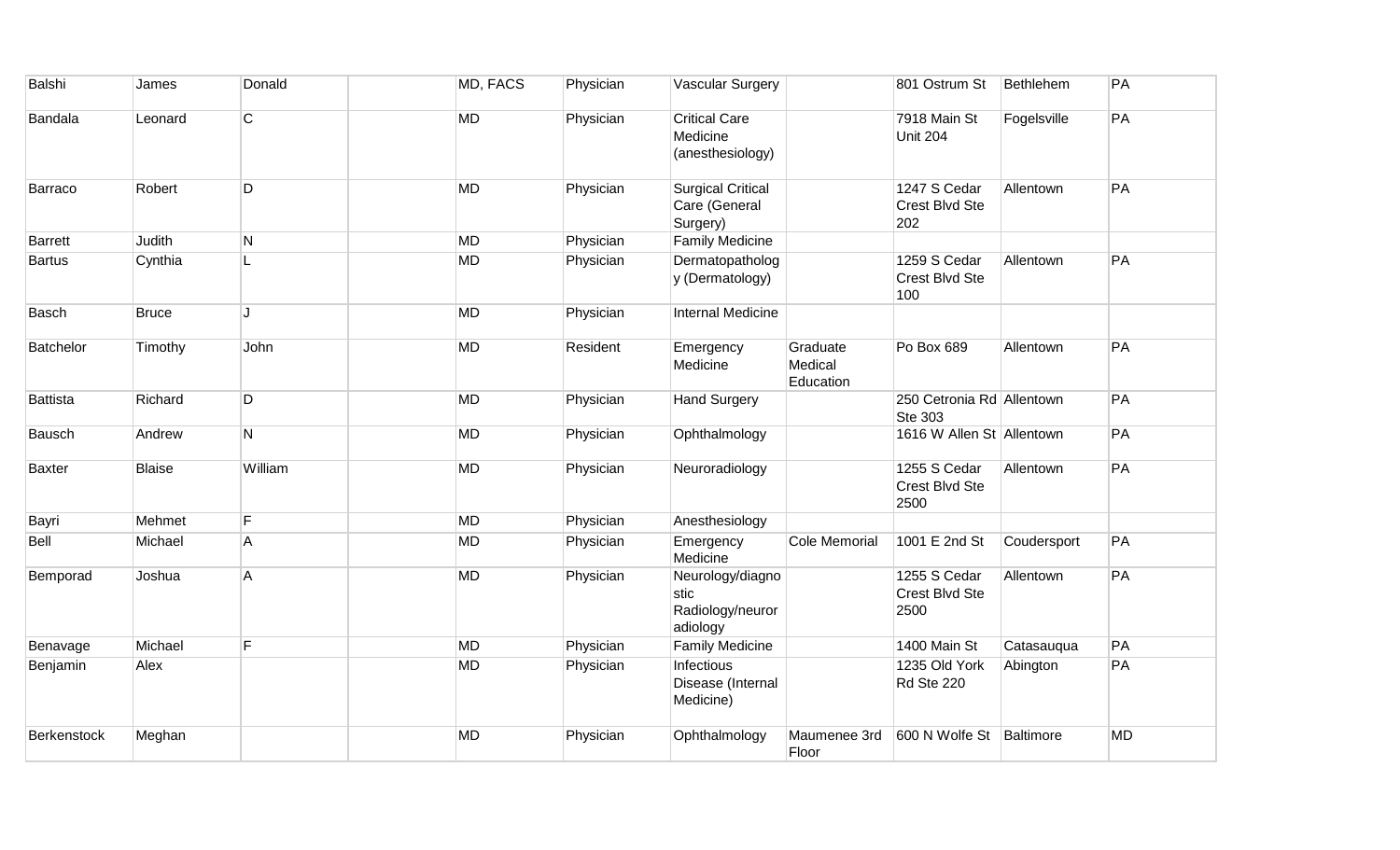| Bertka            | Kenneth     | Robert  |                           | <b>MD</b> | Physician     | <b>Family Medicine</b>                       |                                  |                                             |               |    |
|-------------------|-------------|---------|---------------------------|-----------|---------------|----------------------------------------------|----------------------------------|---------------------------------------------|---------------|----|
| <b>Bertka</b>     | Vicki       | Marie   |                           | <b>MD</b> | Physician     | <b>Family Medicine</b>                       |                                  | 701 Ostrum St<br><b>Ste 504</b>             | Fountain Hill | PA |
| <b>Bieniek</b>    | Marzena     | L       |                           | <b>MD</b> | Physician     | Rheumatology                                 |                                  | 250 Cetronia Rd Allentown<br><b>Ste 303</b> |               | PA |
| <b>Blasiol</b>    | Joseph      | J.      |                           | <b>DO</b> | Physician     | <b>General Practice</b>                      |                                  | 72 Washington<br>St                         | Topton        | PA |
| <b>Blinder</b>    | Jeffrey     | S       |                           | <b>MD</b> | Physician     | Diagnostic<br>Radiology                      |                                  |                                             |               |    |
| Boateng           | Lydia       | Alberta |                           | MD        | Physician     | Pediatric<br>Hematology-<br>oncology         |                                  | 1517 Pond Rd                                | Allentown     | PA |
| Bohri             | James       | D       |                           | <b>MD</b> | Physician     | Vascular And<br>Interventional<br>Radiology  |                                  | 95 Highland Ave Bethlehem<br>Ste 130        |               | PA |
| Bonekemper        | Thomas      | W       |                           | MD        | Physician     | Internal Medicine                            |                                  |                                             |               |    |
| <b>Boty</b>       | Sandra      |         |                           |           | Non-Physician |                                              |                                  | 4905W<br>Tilghman St Ste<br>250             | Allentown     | PA |
| Boyle             | Courtney    | Ann     |                           | <b>DO</b> | Physician     | Obstetrics &<br>Gynecology                   |                                  | 1611 Pond Rd<br><b>Ste 300</b>              | Allentown     | PA |
| <b>Brackbill</b>  | Robert      |         | $\overline{\mathsf{III}}$ | <b>DO</b> | Resident      | <b>Internal Medicine</b>                     | Graduate<br>Medical<br>Education | Po Box 689                                  | Allentown     | PA |
| <b>Brady</b>      | Anne        | М       |                           |           | Non-Physician |                                              |                                  | 798 Hausman<br>Rd Ste 310                   | Allentown     | PA |
| <b>Brady</b>      | John        | Gregory |                           | <b>DO</b> | Physician     | Dermatopatholog<br>y (Dermatology)           |                                  | 798 Hausman<br>Rd Ste 310                   | Allentown     | PA |
| <b>Brandecker</b> | Thomas      | G       |                           | MD, FACP  | Physician     | Geriatric<br>Medicine (internal<br>Medicine) |                                  | 798 Hausman<br>Rd Ste 270                   | Allentown     | PA |
| <b>Brodsky</b>    | Melissa     | Ann     |                           | <b>MD</b> | Physician     | Anesthesiology                               |                                  | 4905W<br><b>Tilghman St Ste</b><br>250      | Allentown     | PA |
| <b>Brown</b>      | Christopher |         |                           | <b>MD</b> | Physician     | Diagnostic<br>Radiology                      |                                  |                                             |               |    |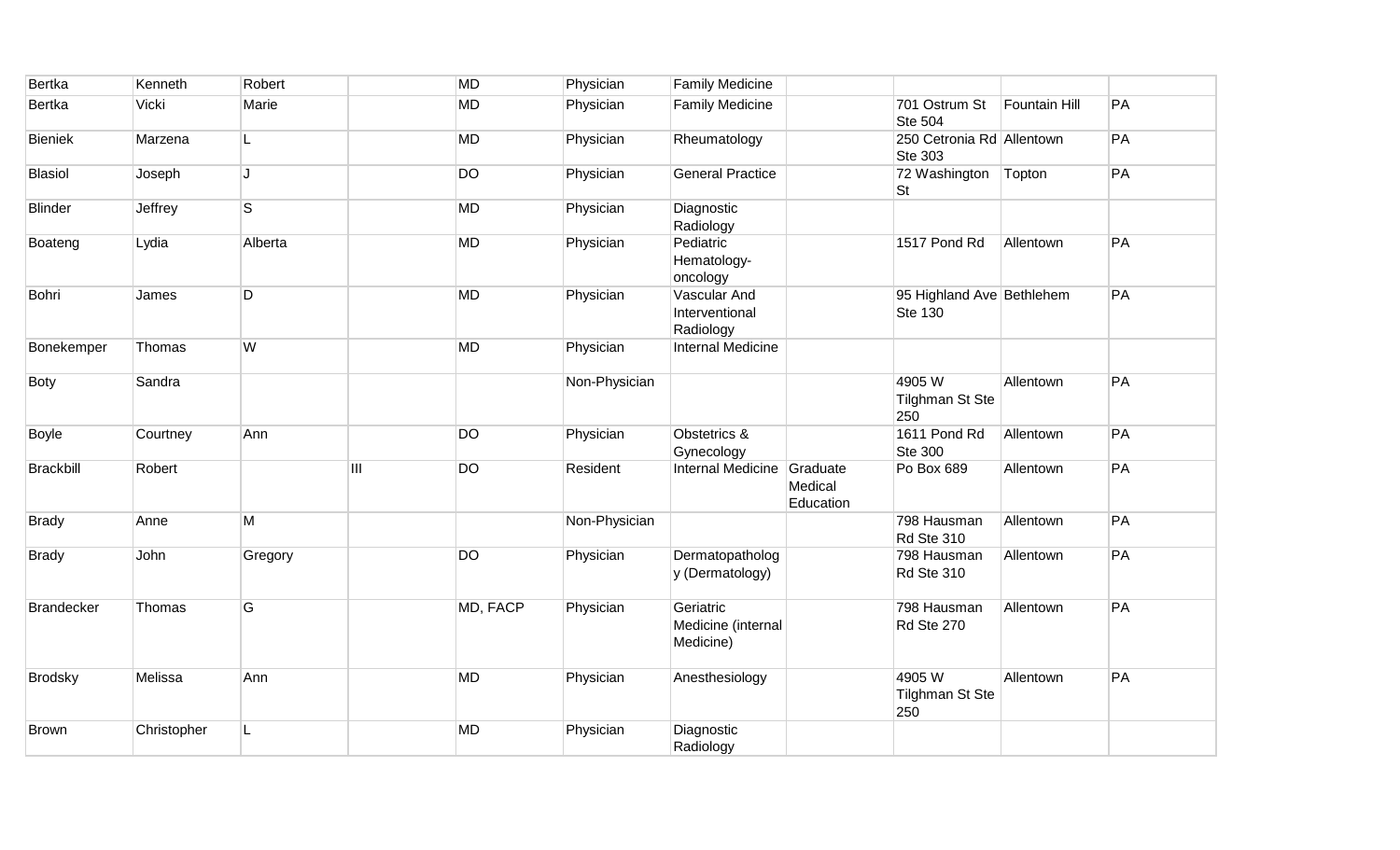| <b>Brown</b>              | Jeffrey | <b>Barber</b> |           | Student       |                                                         |                                   | 12901 Bruce B<br>Downs Blvd            | Tampa        | <b>FL</b> |
|---------------------------|---------|---------------|-----------|---------------|---------------------------------------------------------|-----------------------------------|----------------------------------------|--------------|-----------|
| <b>Brucker</b>            | Wilma   | K.            | <b>MD</b> | Physician     | Ophthalmology                                           |                                   |                                        |              |           |
| <b>Burke</b>              | James   | Addison       | <b>MD</b> | Physician     | <b>Critical Care</b><br>Medicine (internal<br>Medicine) |                                   | 1250 S Cedar<br>Crest Blvd Ste<br>300  | Allentown    | PA        |
| <b>Burmeister</b>         | David   | B             | <b>DO</b> | Physician     | Emergency<br>Medicine                                   | Cedar Crest & I- Po Box 689<br>78 |                                        | Allentown    | PA        |
| Buxbaum                   | Jodie   | L.            | <b>MD</b> | Physician     | Anesthesiology                                          |                                   | 4905W<br><b>Tilghman St Ste</b><br>250 | Allentown    | PA        |
| <b>Buzard</b>             | Kaitlyn | Lorraine      | <b>DO</b> | Resident      | Internal Medicine                                       | Graduate<br>Medical<br>Education  | Po Box 689                             | Allentown    | PA        |
| Cabrera-Bonet             | Pedro   | O             | <b>MD</b> | Physician     | Pain Medicine<br>(anesthesiology)                       |                                   |                                        |              |           |
| Calarco                   | Joel    |               | <b>MS</b> | Non-Physician |                                                         |                                   | 1255 S Cedar<br>Crest Blvd Ste<br>2100 | Allentown    | PA        |
| Capece                    | Steven  | Joseph        | <b>MD</b> | Resident      | <b>General Surgery</b>                                  | Graduate<br>Medical<br>Education  | Po Box 1806                            | Allentown    | PA        |
| Caprez                    | John    | C.            | <b>DO</b> | Physician     | Anesthesiology                                          |                                   | 24 S 18th St                           | Allentown    | PA        |
| Carlson                   | Natasha | Mozumdar      | <b>MD</b> | Resident      | <b>Family Medicine</b>                                  | Graduate<br>Medical<br>Edcation   | Po Box 689                             | Allentown    | PA        |
| Carnero Salazar Guillermo |         | Ernesto       | <b>MD</b> | Physician     | Nephrology                                              |                                   | 834 Eaton Ave<br><b>Ste 301</b>        | Bethlehem    | PA        |
| Cassedy                   | Joshua  |               | <b>MD</b> | Resident      | <b>General Surgery</b>                                  | Graduate<br>Medical<br>Education  | Po Box 689                             | Allentown    | PA        |
| Celani                    | Victor  | James         | <b>MD</b> | Physician     | <b>Vascular Surgery</b>                                 |                                   |                                        |              |           |
| Chaing                    | Sharon  |               | <b>MD</b> | Resident      | Psychiatry                                              | <b>House Staff</b><br>Office      | 111 S 11th St                          | Philadelphia | PA        |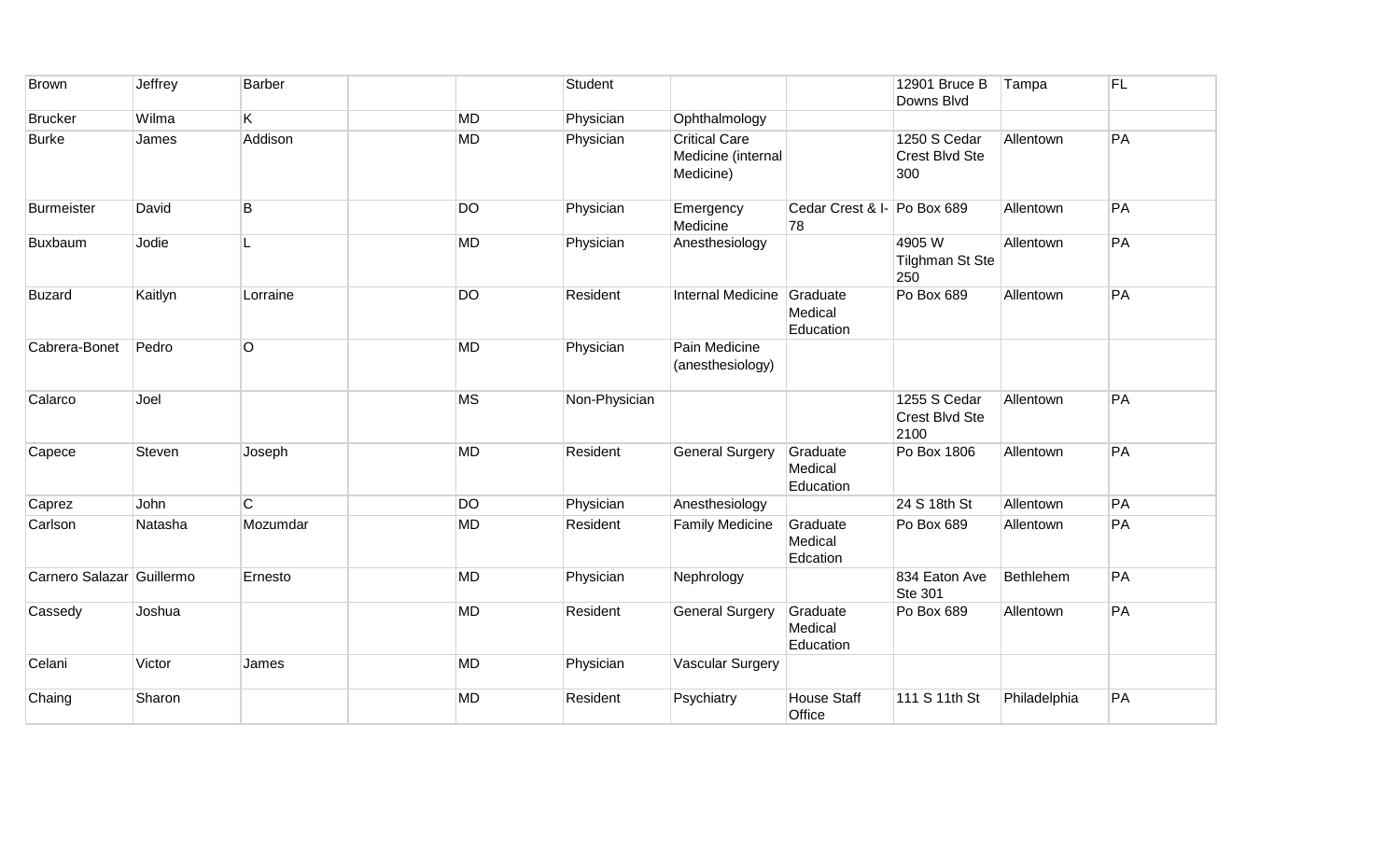| Challa       | Suryanarayana<br>Reddy |                         |    | <b>MD</b> | Resident  | Gastroenterology<br>(Internal<br>Medicine)              | 827 Linden Ave Baltimore                    |           | <b>MD</b> |
|--------------|------------------------|-------------------------|----|-----------|-----------|---------------------------------------------------------|---------------------------------------------|-----------|-----------|
| Chandramouli | Radhika                |                         |    | <b>MD</b> | Physician | <b>Family Medicine</b>                                  |                                             |           |           |
| Chari        | Amulia                 |                         |    | <b>DO</b> | Resident  | <b>Family Medicine</b>                                  | 801 Ostrum St                               | Bethlehem | PA        |
| Chea         | Emily                  | P                       |    | <b>DO</b> | Resident  | Dermatology                                             | 1200 S Cedar<br>Crest Blvd                  | Allentown | PA        |
| Chen         | Michael                | J                       |    | <b>MD</b> | Resident  | Psychiatry                                              | Po Box 689                                  | Allentown | PA        |
| Cheng        | Harvey                 | $\overline{\mathsf{s}}$ |    | <b>MD</b> | Physician | Ophthalmology                                           | 401 N 17th St<br><b>Ste 109</b>             | Allentown | PA        |
| Cheng        | Tiffany                |                         |    |           | Student   |                                                         |                                             |           |           |
| Cheon        | <b>Byron</b>           |                         |    | <b>MS</b> | Student   |                                                         | Po Box 689                                  | Allentown | PA        |
| Chin         | Pamela                 | H                       |    | <b>MD</b> | Physician | Emergency<br>Medicine                                   |                                             |           |           |
| Chou         | Alan                   | Yen Chen                |    | MD        | Physician | Anesthesiology                                          | 4905W<br><b>Tilghman St Ste</b><br>250      | Allentown | PA        |
| Chung        | Johnny                 | $\overline{\mathsf{s}}$ |    | MD, FACS  | Physician | <b>Plastic Surgery</b>                                  | 250 Cetronia Rd Allentown<br>Ste 301        |           | PA        |
| Chyung       | Dennis                 | K.                      |    | <b>MD</b> | Physician | Anesthesiology                                          | 4905W<br><b>Tilghman St Ste</b><br>250      | Allentown | PA        |
| Ciliberti    | Michael                | D                       |    | <b>MD</b> | Physician | <b>Allergy And</b><br>Immunology                        | 250 Cetronia Rd Allentown<br><b>Ste 103</b> |           | PA        |
| Cipolle      | Mark                   | D                       |    | MD, FACS  | Physician | <b>Critical Care</b><br>Medicine (internal<br>Medicine) |                                             |           |           |
| Clark        | Andrew                 | Ryan                    |    | <b>MD</b> | Physician | Child &<br>Adolescent<br>Psychiatry<br>(Psychiatry)     |                                             |           |           |
| Cohen        | Laurie                 | Α                       |    | <b>DO</b> | Physician | Pediatrics                                              | 1517 Pond Rd                                | Allentown | PA        |
| Collins      | J. John                |                         | H. | <b>MD</b> | Physician | Pediatric<br>Anesthesiology<br>(anesthesiology)         | 4905W<br><b>Tilghman St Ste</b><br>250      | Allentown | PA        |
| Colodner     | Kevin                  |                         |    | <b>MD</b> | Resident  |                                                         |                                             |           |           |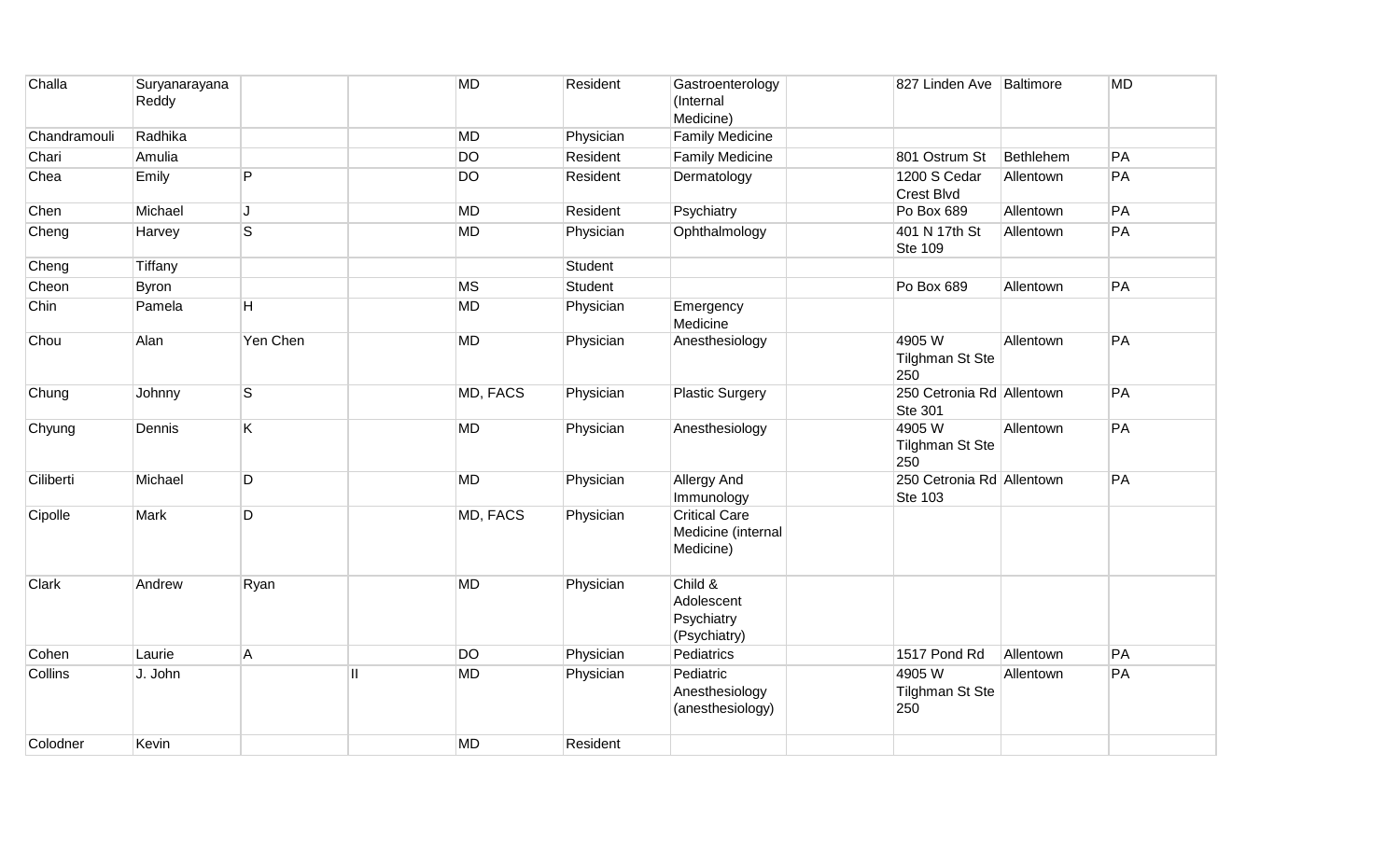| Colpan     | Aylin     |        |     | <b>MD</b> | Physician     | Infectious<br>Disease (Internal<br>Medicine)      |                                      | 1255 S Cedar<br>Crest Blvd Ste<br>2100   | Allentown            | PA |
|------------|-----------|--------|-----|-----------|---------------|---------------------------------------------------|--------------------------------------|------------------------------------------|----------------------|----|
| Combs      | William   | G      |     | MD        | Physician     | Cardiovascular<br>Disease (Internal<br>Medicine)  |                                      | 1250 S Cedar<br>Crest Blvd Ste<br>300    | Allentown            | PA |
| Conopio    | Mark      | A.     |     | MD        | Physician     | Anesthesiology                                    |                                      | 700 Lawn Ave                             | Sellersville         | PA |
| Cooper     | Mitchell  | E      |     | <b>MD</b> | Physician     | Sports Medicine<br>(orthopedic<br>Surgery)        |                                      | 2597<br>Schoenersville<br>Rd Ste 100     | Bethlehem            | PA |
| Cornell    | James     | F      |     | <b>MD</b> | Physician     | Gastroenterology<br>(Internal<br>Medicine)        |                                      | 1501 N Cedar<br>Crest Blvd Ste<br>110    | Allentown            | PA |
| Cossu      | Sergio    | Fabian |     | MD        | Physician     | Vascular<br>Medicine                              |                                      |                                          |                      |    |
| Costa      | Antonio   | Manuel | Jr. | <b>DO</b> | Physician     | <b>Family Medicine</b>                            |                                      | 1040 Chestnut<br>St Ste 101              | Emmaus               | PA |
| Cronrath   | Wanda     |        |     |           | Non-Physician |                                                   |                                      | 1603 E High St<br>Ste A                  | Pottstown            | PA |
| Czajkowski | Thomas    | J      |     | MD        | Physician     | <b>Family Medicine</b>                            |                                      | 3131 College<br>Heights Blvd Ste<br>2200 | Allentown            | PA |
| Daley      | James     | 1.     |     | MD        | Physician     | <b>Physical Medicine</b><br>And<br>Rehabilitation |                                      | 850 S 5th St                             | Allentown            | PA |
| Dallarosa  | Johnathon | Victor |     | <b>MD</b> | Resident      | Internal Medicine                                 | Graduate<br>Medical<br>Education     | Po Box 689                               | Allentown            | PA |
| Damian     | Kimberly  | J      |     |           | Non-Physician |                                                   |                                      | 701 Ostrum St<br><b>Ste 302</b>          | <b>Fountain Hill</b> | PA |
| d'Angelo   | Carl      | F      |     | MD        | Physician     | Gastroenterology<br>(Internal<br>Medicine)        |                                      |                                          |                      |    |
| Das        | Rupam     | K      |     | MD        | Physician     | Orthopedic<br>Surgery                             | Center For<br>Advanced<br>Healthcare | 1250 S Cedar<br>Crest Blvd Ste<br>110    | Allentown            | PA |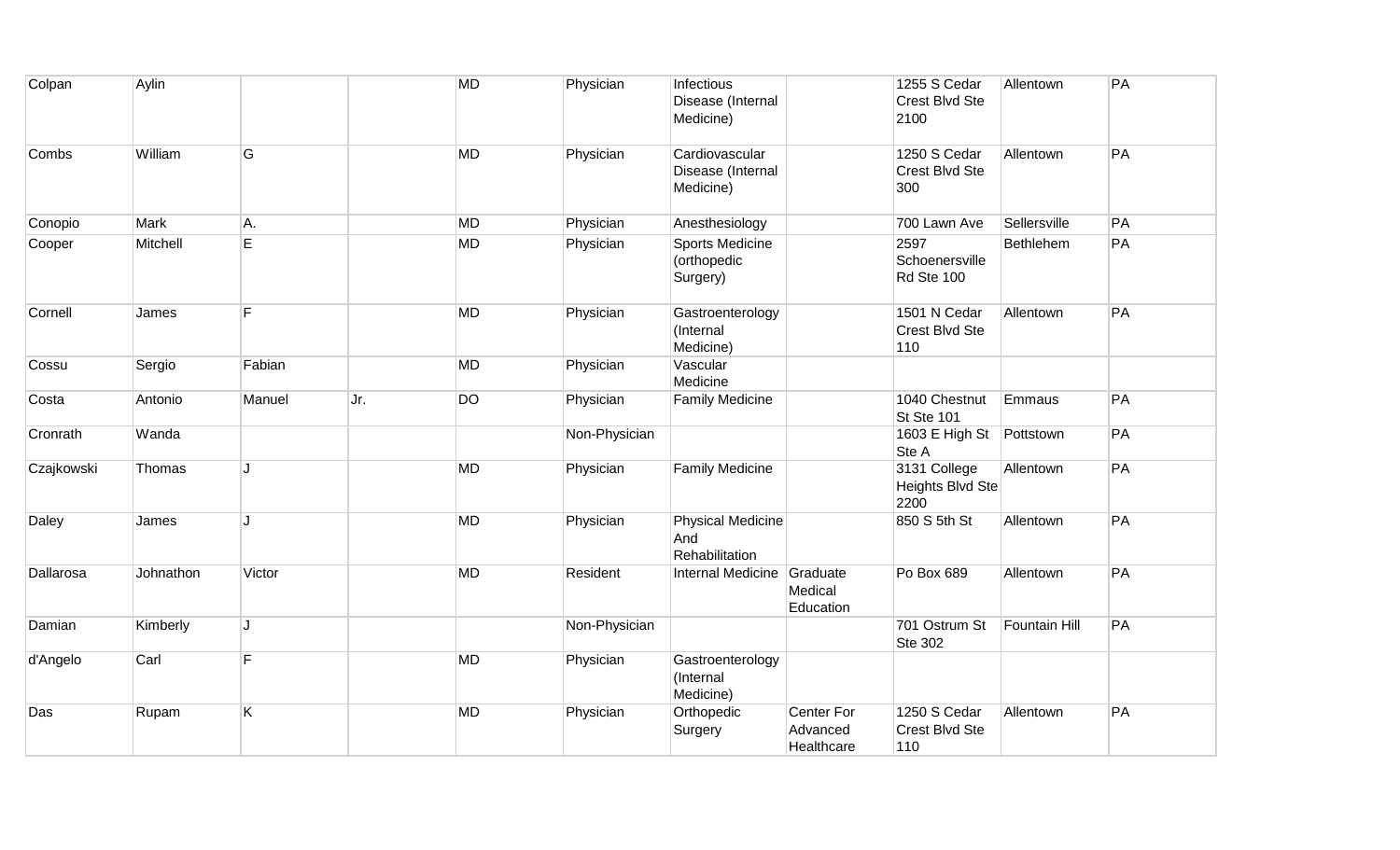| Davis                 | Anita   |                |           | Non-Physician |                                                                    |                                   | 1575 Pond Rd<br><b>Ste 203</b>        | Allentown | PA |
|-----------------------|---------|----------------|-----------|---------------|--------------------------------------------------------------------|-----------------------------------|---------------------------------------|-----------|----|
| Davis                 | Jessica |                | <b>DO</b> | Resident      | Emergency<br>Medicine                                              | Graduate<br>Medical<br>Education  | Po Box 689                            | Allentown | PA |
| Dean                  | Wesley  |                |           | Resident      | Pediatrics                                                         | Graduate<br>Medical<br>Education  | Po Box 689                            | Allentown | PA |
| Deb                   | Nimisha |                | <b>MD</b> | Physician     | Radiation<br>Oncology                                              | St Luke's<br><b>Cancer Center</b> | 801 Ostrum St                         | Bethlehem | PA |
| Decker                | Robert  | Victor         | <b>MD</b> | Resident      | Hematology &<br>Medical Oncology Medical<br>(Internal<br>Medicine) | Graduate<br>Education             | Po Box 689                            | Allentown | PA |
| Dedio                 | Robert  | M              | MD, FACS  | Physician     | Otolaryngology                                                     |                                   | 1575 Pond Rd<br><b>Ste 203</b>        | Allentown | PA |
| Deeb                  | Ramon   | J              | <b>MD</b> | Physician     | Anesthesiology                                                     |                                   |                                       |           |    |
| Defalcis              | Delphy  | F              | DO        | Physician     | Anesthesiology                                                     |                                   | 24 S 18th St                          | Allentown | PA |
| Deng                  | Jin     |                |           | Student       |                                                                    |                                   |                                       |           |    |
| Depuy                 | Amy     | M              | <b>MD</b> | Physician     | Obstetrics &<br>Gynecology                                         |                                   | 1245 S Cedar<br>Crest Blvd Ste<br>201 | Allentown | PA |
| Derose                | David   | $\overline{A}$ | <b>MD</b> | Physician     | Ophthalmology                                                      |                                   | 1251 S Cedar<br>Crest Blvd Ste<br>307 | Allentown | PA |
| Deshpande             | Vilas   | K.             | MD        | Physician     | Pediatrics                                                         |                                   |                                       |           |    |
| Desiderio             | Shelly  |                |           | Non-Physician |                                                                    |                                   | 250 Cetronia Rd Allentown<br>Ste 103  |           | PA |
| Devany                | John    | Michael        | <b>DO</b> | Resident      | <b>Family Medicine</b>                                             | Graduate<br>Medical<br>Education  | Po Box 689                            | Allentown | PA |
| Dewar                 | Kate    | M              | <b>DO</b> | Physician     | Emergency<br>Medicine                                              |                                   |                                       |           |    |
| Dex                   | Walter  | J              | <b>MD</b> | Physician     | Diagnostic<br>Radiology                                            |                                   |                                       |           |    |
| Digber-Williams Janet |         |                | <b>MD</b> | Resident      | Pediatrics                                                         | Graduate<br>Medical<br>Education  | Po Box 689                            | Allentown | PA |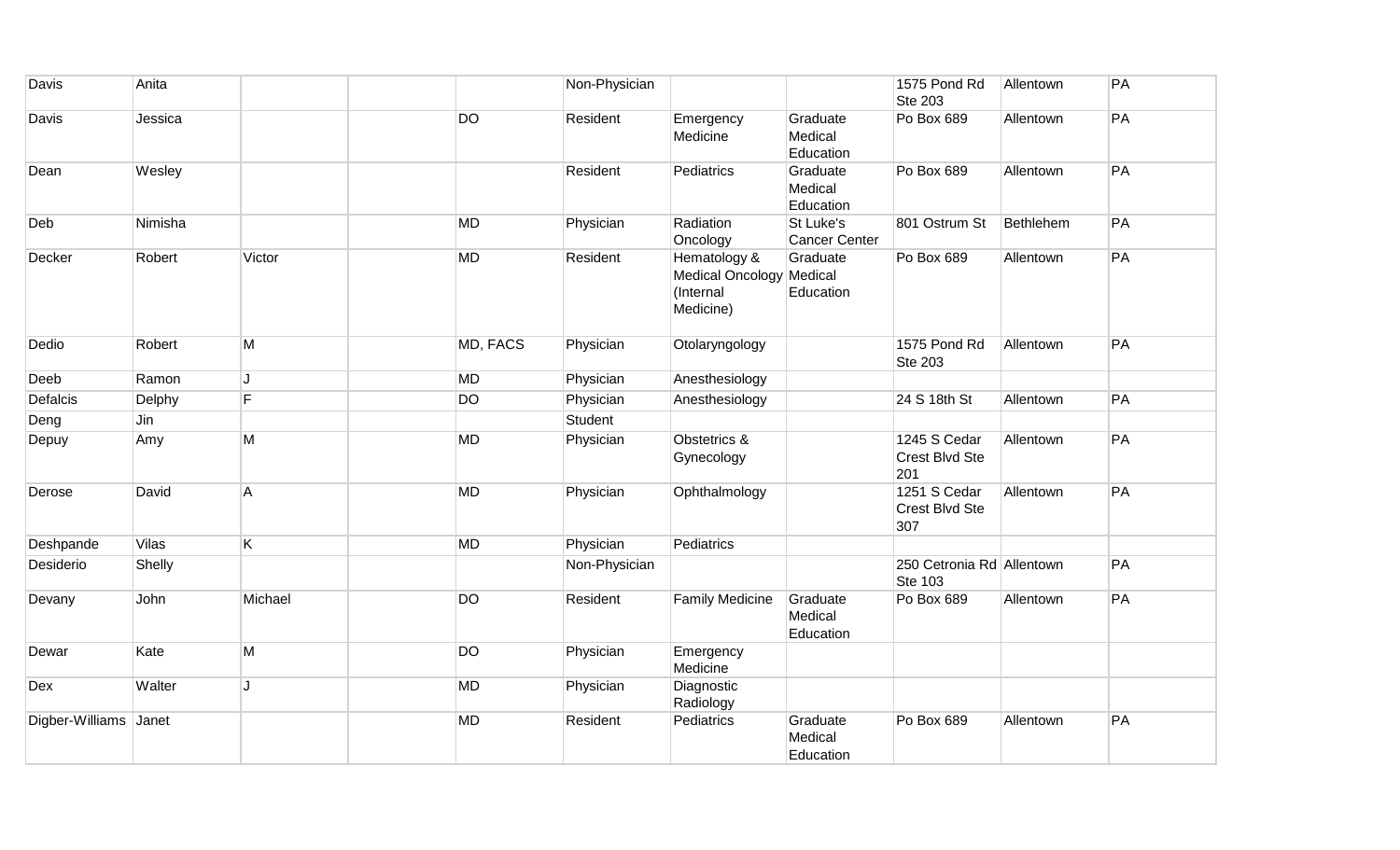| Distefano      | Francis | Samuel    | <b>DO</b><br>$\mathbf{I}$ | Physician     | Internal Medicine Cedar Crest & I- Po Box 689       | 78 FI3<br>Anderson Wing             |                                             | Allentown             | PA |
|----------------|---------|-----------|---------------------------|---------------|-----------------------------------------------------|-------------------------------------|---------------------------------------------|-----------------------|----|
| Diven          | Thomas  | Andrew    | <b>MD</b>                 | Physician     | <b>General Surgery</b>                              |                                     | 2649<br>Schoenersville<br>Rd Ste 202        | Bethlehem             | PA |
| Drobil         | Jeffrey | L         | <b>DO</b>                 | Physician     | Anesthesiology                                      |                                     | 4905W<br><b>Tilghman St Ste</b><br>250      | Allentown             | PA |
| Dubov          | Wayne   | E         | <b>MD</b>                 | Physician     | <b>Physical Medicine</b><br>And<br>Rehabilitation   |                                     | 798 Hausman<br>Rd Ste 100                   | Allentown             | PA |
| Dudley         | Rebecca | Mary      | <b>DO</b>                 | Resident      | Emergency<br>Medicine                               | Graduate<br>Medical<br>Education    | Po Box 689                                  | Allentown             | PA |
| Earnest        | Tamar   | D         | MD, FACS                  | Physician     | Unspecified                                         |                                     |                                             |                       |    |
| Ebeling-Koning | Natalie | Elizabeth | <b>DO</b>                 | Resident      | Emergency<br>Medicine                               | Graduate<br>Medical<br>Education    | Po Box 689                                  | Allentown             | PA |
| Eddinger       | Kevin   | Connor    | <b>MD</b>                 | Physician     | <b>General Surgery</b>                              |                                     |                                             |                       |    |
| Emig           | Sandra  | L.        |                           | Non-Physician |                                                     |                                     | 1251 S Cedar<br>Crest Blvd Ste<br>107c      | Allentown             | PA |
| Ermolovich     | Tanya   |           | <b>DO</b>                 | Physician     | Dermatology                                         |                                     | 1259 S Cedar<br>Crest Blvd Ste<br>100       | Allentown             | PA |
| Erschen        | Lori    | E         | <b>DO</b>                 | Physician     | <b>Family Medicine</b>                              | Riverside<br>Professional<br>Center | 5649<br>Wynnewood Dr<br><b>Ste 203</b>      | <b>Laurys Station</b> | PA |
| Falatyn        | Stephen | Paul      | <b>MD</b>                 | Physician     | Orthopedic<br>Surgery                               |                                     | 250 Cetronia Rd Allentown<br><b>Ste 303</b> |                       | PA |
| Famiglio       | Linda   | M         | <b>MD</b>                 | Physician     | <b>Brain Injury</b><br>Medicine<br>(neurology)      |                                     | 6081 Valley<br>Forge Dr                     | Coopersburg           | PA |
| Farrell        | Caron   |           | <b>MD</b>                 | Physician     | Child &<br>Adolescent<br>Psychiatry<br>(Psychiatry) |                                     | 5300 Kidspeace Orefield<br>Dr               |                       | PA |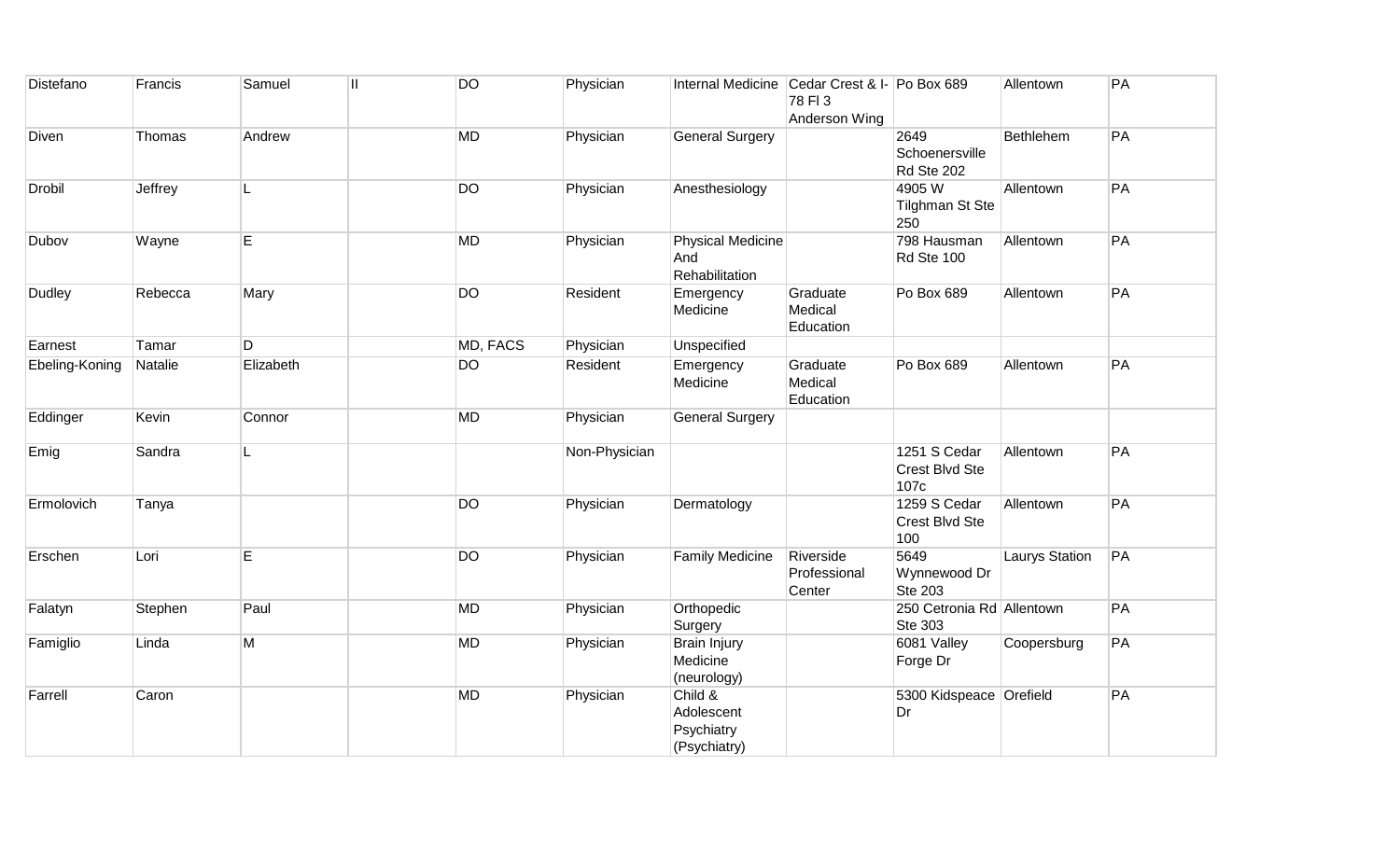| Fegley    | Mark          | William   | <b>MD</b> | Physician     | Anesthesiology                                        |                                  |                                        |                  |    |
|-----------|---------------|-----------|-----------|---------------|-------------------------------------------------------|----------------------------------|----------------------------------------|------------------|----|
| Feiner    | Ellina        | Cheskis   | <b>MD</b> | Physician     | Cardiovascular<br>Disease (Internal<br>Medicine)      |                                  | 1250 S Cedar<br>Crest Blvd Ste<br>300  | Allentown        | PA |
| Feldman   | Neil          | H         | <b>DO</b> | Physician     | Allergy And<br>Immunology                             |                                  | 401 N 17th St<br><b>Ste 211</b>        | Allentown        | PA |
| Feliciano | Joseph        | Raymund   | <b>MD</b> | Physician     | Urology                                               |                                  | 2649<br>Schoenersville<br>Rd Ste 101   | Bethlehem        | PA |
| Fetzer    | Arthur        | E         | MD, FACS  | Physician     | Urology                                               |                                  |                                        |                  |    |
| Field     | Ellen         | Meryl     | <b>MD</b> | Physician     | Rheumatology                                          |                                  | 1665 Valley<br>Center Pkwy Ste<br>150  | <b>Bethlehem</b> | PA |
| Finnegan  | Walter        |           | MD, FACS  | Physician     | Orthopedic<br>Surgery                                 |                                  | 4949 Liberty Ln Allentown              |                  | PA |
| Fisher    | Megan         | Elizabeth | <b>MD</b> | Resident      | Internal Medicine                                     | Graduate<br>Medical<br>Education | Po Box 689                             | Allentown        | PA |
| Flicker   | Amanda        | B         | <b>MD</b> | Physician     | Obstetrics &<br>Gynecology                            |                                  | 3900 Hamilton<br>Blvd Ste 201          | Allentown        | PA |
| Flodin    | Elizabeth     | Anne      | <b>DO</b> | Physician     | Obstetrics &<br>Gynecology                            |                                  | 1665 Valley<br>Center Pkwy Ste<br>130  | Bethlehem        | PA |
| Foose     | <b>Brenda</b> |           |           | Non-Physician |                                                       |                                  | 24 S 18th St                           | Allentown        | PA |
| Forgeon   | Jason         | Lamar     | <b>MD</b> | Resident      | Emergency<br>Medicine                                 |                                  | Po Box 689                             | Allentown        | PA |
| Fowler    | Thomas        |           | <b>MD</b> | Physician     | Emergency<br>Medicine                                 |                                  |                                        |                  |    |
| Frick     | Edward        | James     | <b>MD</b> | Physician     | <b>Surgical Critical</b><br>Care (General<br>Surgery) |                                  | 1240 S Cedar<br>Crest Blvd Ste<br>308  | Allentown        | PA |
| Friel     | <b>Brian</b>  | C         | <b>DO</b> | Physician     | Infectious<br>Disease (Internal<br>Medicine)          |                                  | 1255 S Cedar<br>Crest Blvd Ste<br>2100 | Allentown        | PA |
| Fugok     | Kimberly      | Lynn      | <b>DO</b> | Physician     | Pediatrics                                            |                                  |                                        |                  |    |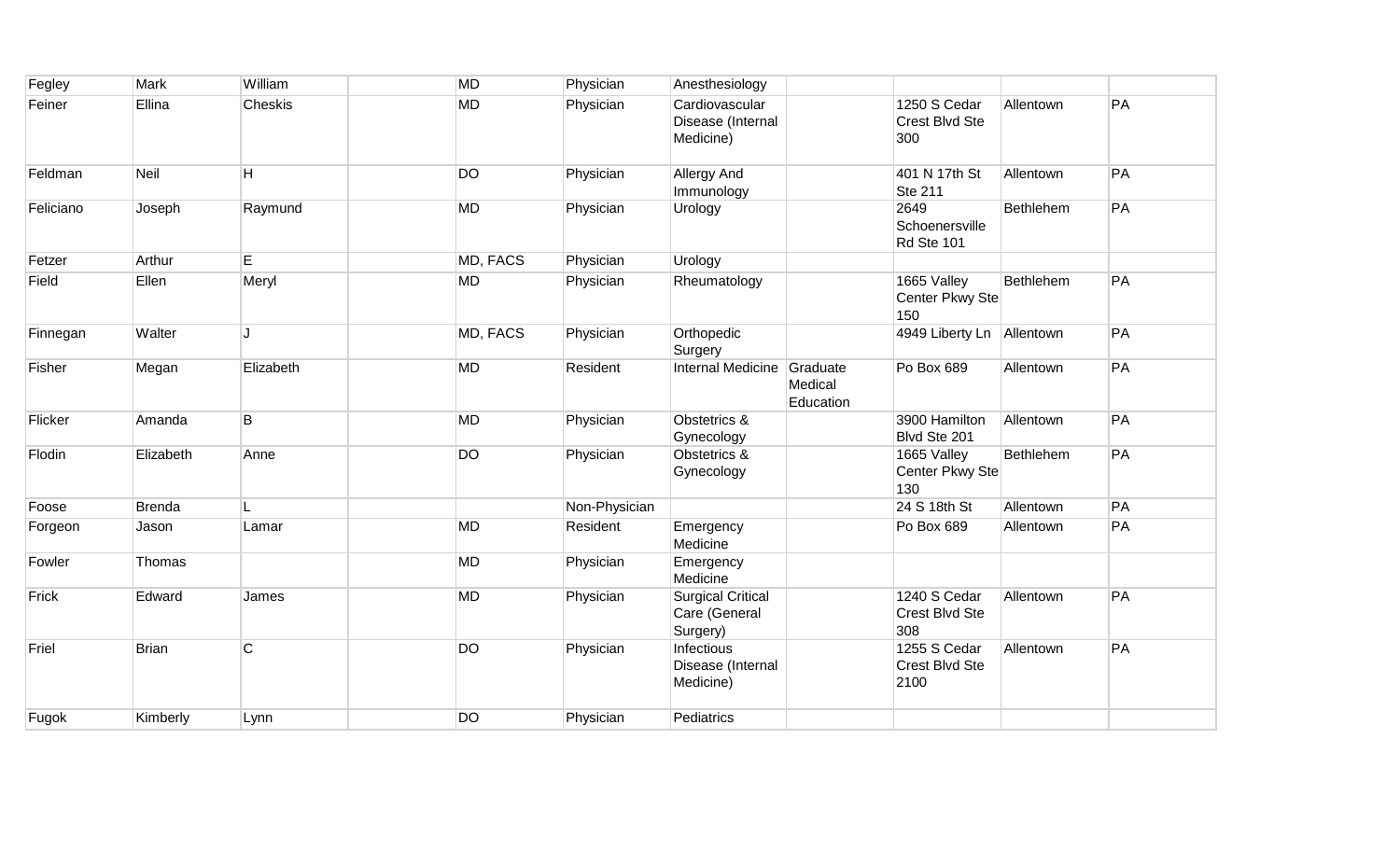| Fullan        | Debra        | M         |      | <b>DO</b> | Physician     | Anesthesiology                                   |                                                    | 4905W<br><b>Tilghman St Ste</b><br>250 | Allentown | PA |
|---------------|--------------|-----------|------|-----------|---------------|--------------------------------------------------|----------------------------------------------------|----------------------------------------|-----------|----|
| Fuller        | <b>Brian</b> |           |      | <b>DO</b> | Resident      | Pediatrics                                       | Graduate<br>Medical<br>Education                   | 1200 S Cedar<br><b>Crest Blvd</b>      | Allentown | PA |
| Gak           | Anthony      | Eric      |      |           | Physician     |                                                  |                                                    |                                        |           |    |
| Galassi       | Joseph       | W         | IJr. | <b>MD</b> | Physician     | Pain Medicine<br>(anesthesiology)                |                                                    | 4905W<br><b>Tilghman St Ste</b><br>250 | Allentown | PA |
| Galeano       | Kira         | Jeanne    |      | <b>MD</b> | Resident      | Emergency<br>Medicine                            |                                                    | Po Box 689                             | Allentown | PA |
| Ganapathiraju | Meghana      |           |      |           | Student       |                                                  | <b>Medical School</b>                              | Po Box 689                             | Allentown | PA |
| Gareca        | Marcelo      | G         |      | <b>MD</b> | Physician     | Infectious<br>Disease (Internal<br>Medicine)     | 17th & Chew Sts Po Box 7017                        |                                        | Allentown | PA |
| Garg          | Lohit        |           |      | <b>MD</b> | Resident      | Cardiovascular<br>Disease (Internal<br>Medicine) | Graduate<br>Medical<br>Education 210<br>White Bldg | 3400 Spruce St Philadelphia            |           | PA |
| Gaylor        | Donald       | H         |      | MD, FACS  | Physician     | <b>Thoracic Surgery</b>                          |                                                    | 3761<br>Devonshire Rd                  | Allentown | PA |
| Georges       | Clifford     | E         |      | <b>MD</b> | Physician     | Urology                                          |                                                    | 1250 S Cedar<br>Crest Blvd Ste<br>215  | Allentown | PA |
| Gerchman      | Leroy        | B         |      | <b>MD</b> | Physician     | <b>Family Medicine</b>                           |                                                    |                                        |           |    |
| Gertner       | Eric         |           |      | <b>MD</b> | Physician     | Internal Medicine                                |                                                    | 3080 Hamilton<br>Blvd Ste 350          | Allentown | PA |
| Getchius      | Cindy        |           |      |           | Non-Physician |                                                  |                                                    | 1605 N Cedar<br>Crest Blvd Ste<br>605  | Allentown | PA |
| Giagni        | Chelsea      | Christine |      | <b>MD</b> | Resident      | Obstetrics &<br>Gynecology                       | Graduate<br>Medical<br>Education                   | Po Box 689                             | Allentown | PA |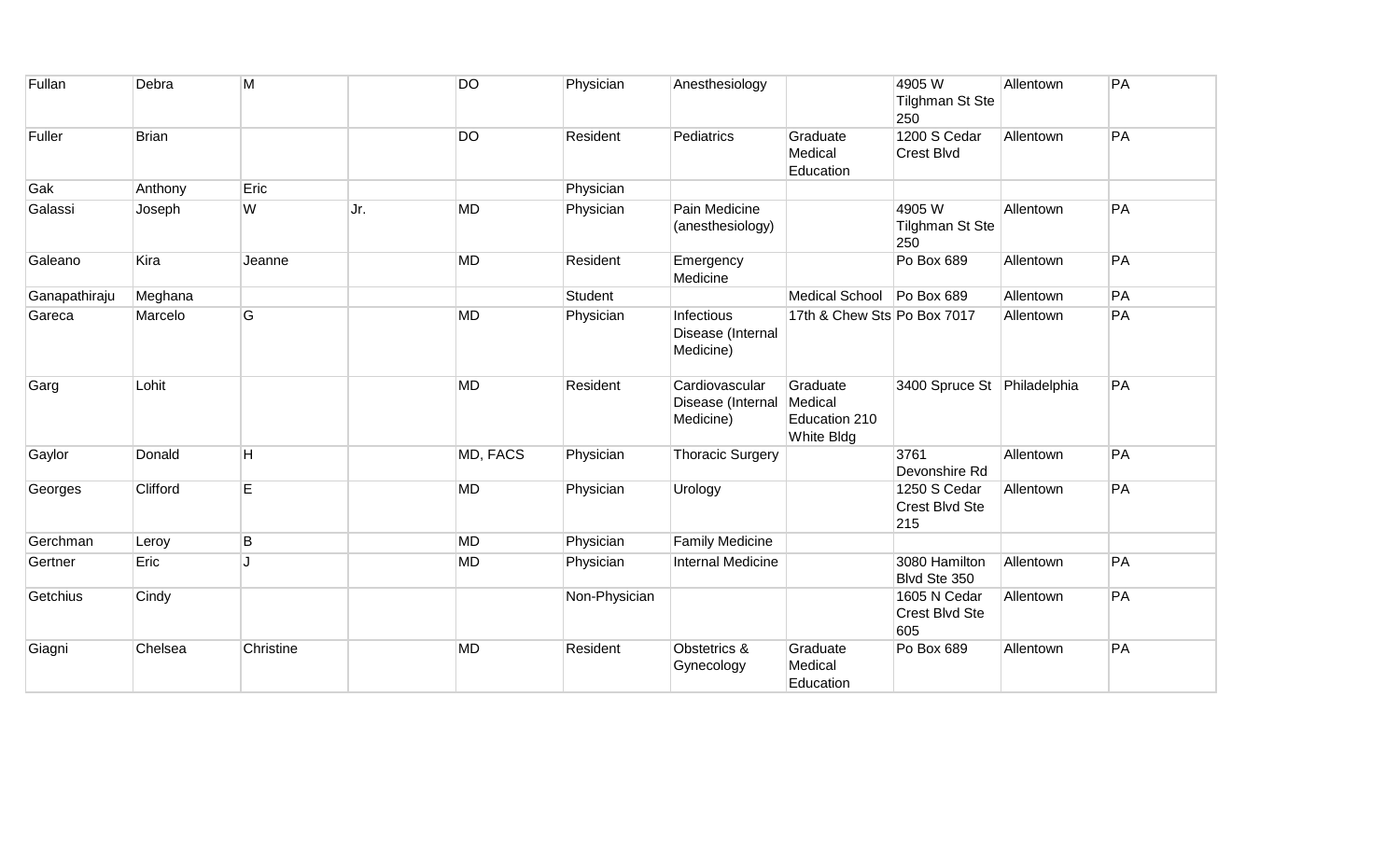| Giangiulio       | Dennis       | IJ             | <b>MD</b> | Physician     | Hematology &<br><b>Medical Oncology</b><br>(Internal<br>Medicine)      |                                  | 1600 St Lukes<br><b>Blvd</b>          | Easton    | PA |
|------------------|--------------|----------------|-----------|---------------|------------------------------------------------------------------------|----------------------------------|---------------------------------------|-----------|----|
| Ginsberg         | Gene         | H              | MD, FACP  | Physician     | Geriatric<br>Medicine (internal<br>Medicine)                           |                                  |                                       |           |    |
| Giorgetti        | Renee        | Marisa         | <b>DO</b> | Physician     | Internal Medicine 3rd Floor,                                           | Anderson Wing                    | 1200 S Cedar<br><b>Crest Blvd</b>     | Allentown | PA |
| Giusto           | Elisa        |                | <b>DO</b> | Resident      | <b>Family Medicine</b>                                                 | Graduate<br>Medical<br>Education | Po Box 689                            | Allentown | PA |
| Godduhn          | Charlene     | $\mathsf{R}$   |           | Non-Physician |                                                                        |                                  | 1605 N Cedar<br>Crest Blvd Ste<br>608 | Allentown | PA |
| Godil            | Sara         | Atif           | <b>MD</b> | Resident      |                                                                        |                                  |                                       |           |    |
| Goldfarb         | Harold       | J              | MD, FACS  | Physician     | Ophthalmology                                                          |                                  |                                       |           |    |
| Goldshmidt       | Milena       |                | <b>MD</b> | Physician     | Psychiatry                                                             |                                  | 1107 Eaton Ave Bethlehem              |           | PA |
| Gombert          | Tiffany      |                |           | Non-Physician |                                                                        |                                  | 1728 W<br>Jonathan St                 | Allentown | PA |
| Gordon           | Jeffrey      | Phillip        | <b>MD</b> | Physician     | <b>Clinical Cardiac</b><br>Electrophysiology<br>(Internal<br>Medicine) |                                  | 1250 S Cedar<br>Crest Blvd Ste<br>300 | Allentown | PA |
| Gorijala         | <b>Vivek</b> |                |           | Student       |                                                                        |                                  |                                       |           |    |
| Gourniak         | Amy          |                | <b>DO</b> | Physician     | <b>Family Medicine</b>                                                 |                                  | 4520 Park View Schnecksville<br>Dr    |           | PA |
| <b>Griffiths</b> | David        |                |           | Non-Physician |                                                                        |                                  | 1620W<br><b>Highland St</b>           | Allentown | PA |
| Groff            | <b>Brett</b> | E              | <b>DO</b> | Physician     | Anesthesiology                                                         |                                  | 24 S 18th St                          | Allentown | PA |
| Guarino          | Edward       | $\overline{F}$ | <b>MD</b> | Physician     | <b>Plastic Surgery</b>                                                 |                                  | 451 Chew St<br><b>Ste 309</b>         | Allentown | PA |
| Gupta            | Jatin        | Prauash        | <b>DO</b> | Physician     | Urology                                                                |                                  | 1250 S Cedar<br>Crest Blvd Ste<br>215 | Allentown | PA |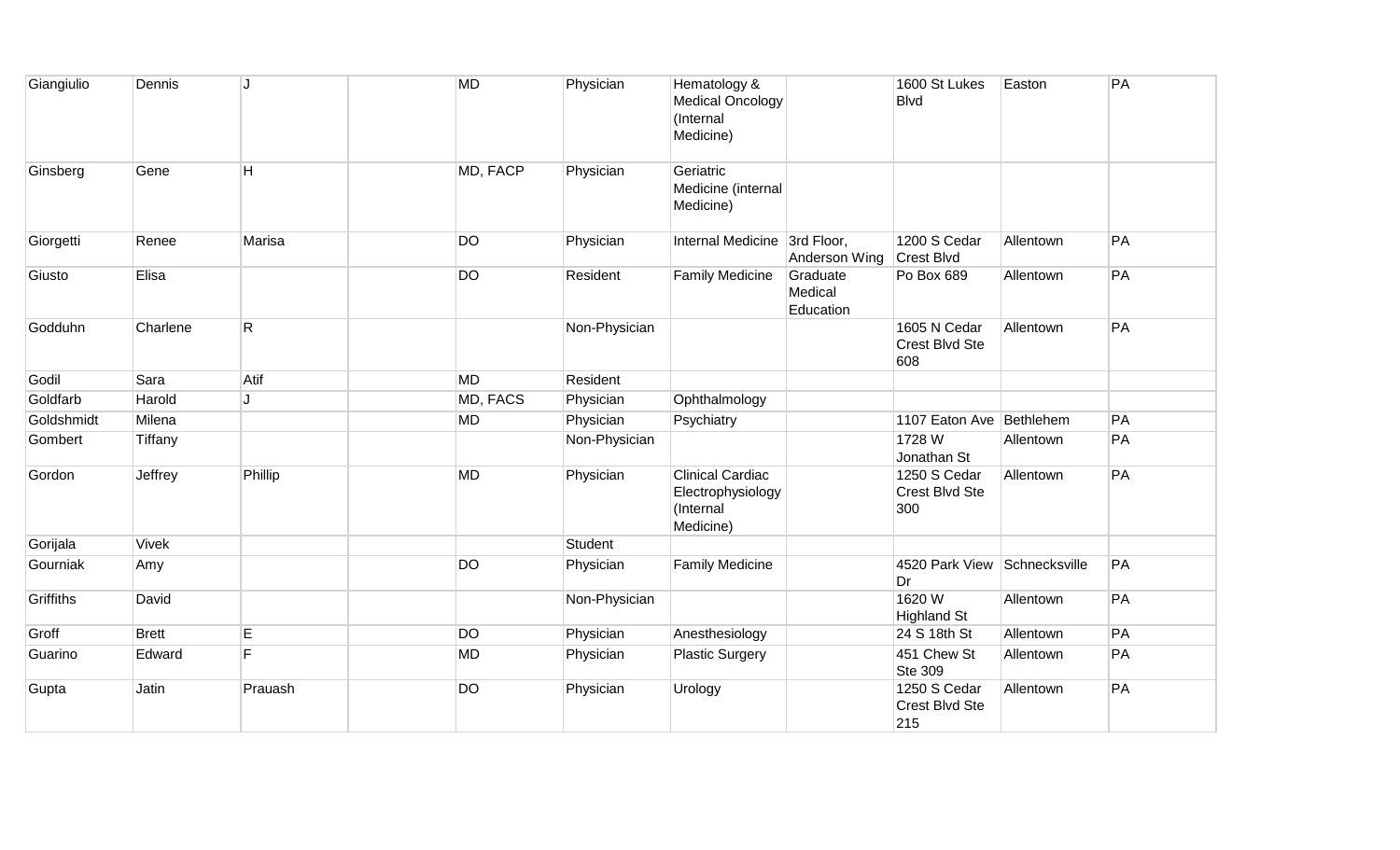| Gupta    | Ruchi       |                         |     | <b>MD</b> | Physician | Pediatric<br>Cardiology            |                                  | 1605 N Cedar<br>Crest Blvd Ste<br>119  | Allentown    | PA |
|----------|-------------|-------------------------|-----|-----------|-----------|------------------------------------|----------------------------------|----------------------------------------|--------------|----|
| Gust     | Anthony     | Joseph                  |     | <b>MD</b> | Physician | Dermatology                        |                                  | 1259 S Cedar<br>Crest Blvd Ste<br>100  | Allentown    | PA |
| Guthier  | Desire      |                         |     | <b>DO</b> | Resident  | <b>Internal Medicine</b>           | Graduate<br>Medical<br>Education | Po Box 689                             | Allentown    | PA |
| Guzzo    | Haley       | М                       |     | <b>MD</b> | Physician | Anesthesiology                     |                                  | 4905W<br>Tilghman St Ste<br>250        | Allentown    | PA |
| Guzzo    | Joseph      | $\overline{C}$          |     | <b>MD</b> | Physician | Nephrology                         |                                  | 1230 S Cedar<br>Crest Blvd Ste<br>301  | Allentown    | PA |
| Habig    | Joseph      | $\mathsf{A}$            | H.  | <b>MD</b> | Physician | <b>Family Medicine</b>             |                                  | 798 Hausman<br>Rd Ste 250              | Allentown    | PA |
| Hallock  | Geoffrey    | G                       |     | MD, FACS  | Physician | <b>Plastic Surgery</b>             |                                  | 1230 S Cedar<br>Crest Blvd Ste<br>306  | Allentown    | PA |
| Halm     | Kristen     | Lee                     |     | MD, FACS  | Physician | <b>Colon And Rectal</b><br>Surgery |                                  | 1255 S Cedar<br>Crest Blvd Ste<br>3900 | Allentown    | PA |
| Hamilton | Matthew     | J                       |     |           | Physician |                                    |                                  |                                        |              |    |
| Hanes    | David       | $\mathbf{I}$ .          |     | MD        | Physician | Obstetrics &<br>Gynecology         |                                  | 322 S 17th St                          | Allentown    | PA |
| Hansrote | Louis       | W                       |     | <b>MD</b> | Physician | Pediatric<br>Cardiology            |                                  | 1605 N Cedar<br>Crest Blvd Ste<br>119  | Allentown    | PA |
| Harrison | <b>Drew</b> | $\overline{\mathbf{s}}$ |     | <b>MD</b> | Physician | Nephrology                         |                                  | 2014 City Line<br>Rd Ste 103           | Bethlehem    | PA |
| Hartman  | Dorothy     | $\mathsf{S}$            |     | <b>MD</b> | Physician | Anesthesiology                     |                                  | 4905W<br><b>Tilghman St Ste</b><br>250 | Allentown    | PA |
| Hartzell | George      | W                       | Jr. | MD, FACS  | Physician | <b>General Surgery</b>             |                                  |                                        |              |    |
| Hasan    | Jareed      |                         |     |           | Student   |                                    | Graduate<br>Medical<br>Education | 4170 City Ave                          | Philadelphia | PA |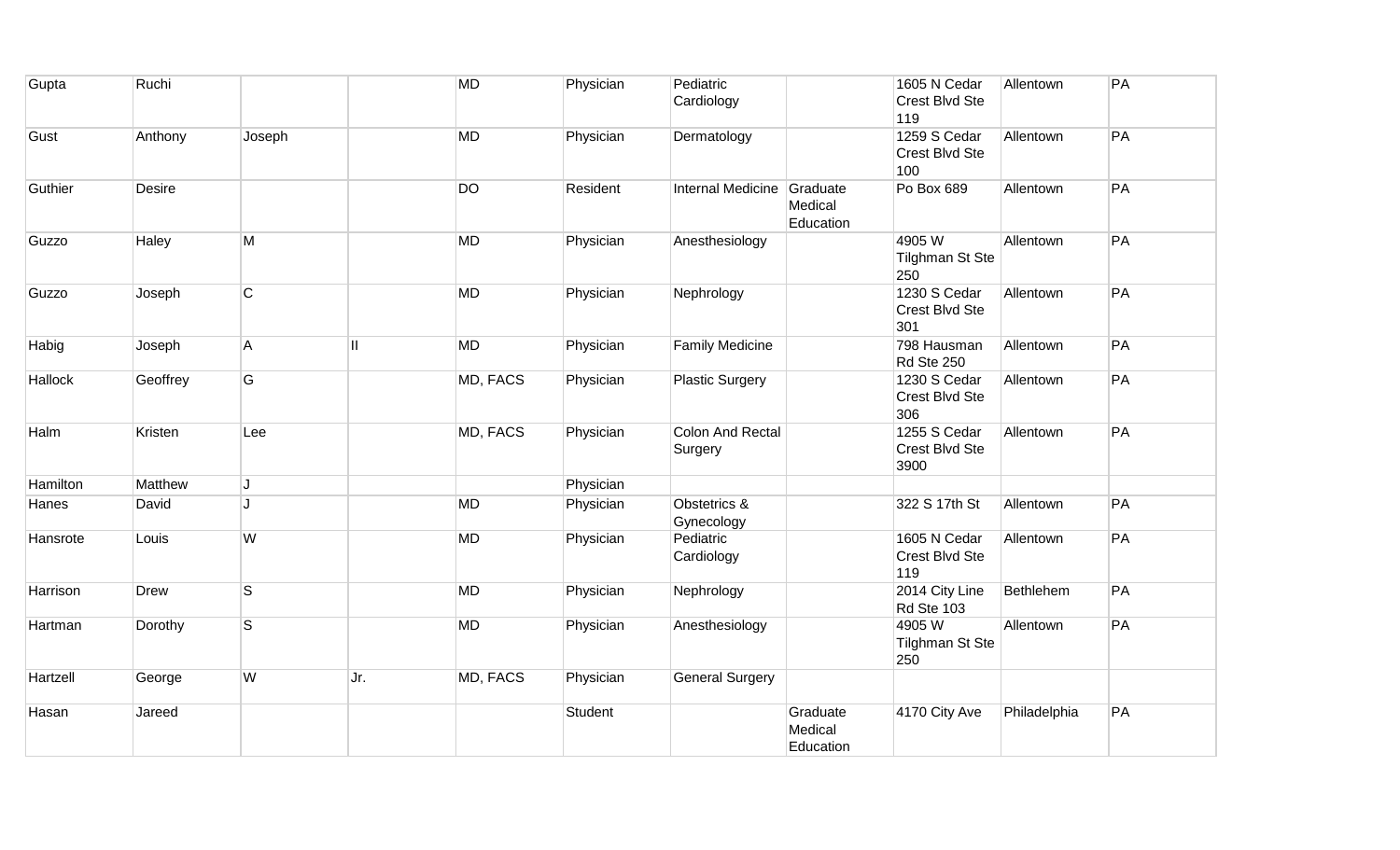| Hawk          | Gregor         | M           | <b>MD</b> | Physician     | Sports Medicine<br>(orthopedic<br>Surgery)                           |                             | 250 Cetronia Rd Allentown<br><b>Ste 303</b> |           | PA        |
|---------------|----------------|-------------|-----------|---------------|----------------------------------------------------------------------|-----------------------------|---------------------------------------------|-----------|-----------|
| Henry         | <b>Breanna</b> | Lee         | <b>DO</b> | Physician     | <b>Family Medicine</b>                                               |                             | 4520 Park View Schnecksville<br>Dr          |           | PA        |
| Hentosh       | John           | P           | MD        | Physician     | Pediatrics                                                           |                             |                                             |           |           |
| Hibshman      | Lauren         | Nicole      |           | Student       |                                                                      |                             |                                             |           |           |
| Himes         | Nathan         | Christopher | <b>MD</b> | Physician     | Nuclear<br>Radiology                                                 |                             | 1255 S Cedar<br>Crest Blvd Ste<br>3600      | Allentown | PA        |
| Himmelstein   | Sarah          | <b>Beth</b> | <b>MD</b> | Physician     | <b>General Surgery</b>                                               |                             | 451 Chew St<br><b>Ste 304</b>               | Allentown | PA        |
| Hippen        | John           | Terrel      | <b>MD</b> | Physician     | <b>Family Medicine</b>                                               | 4E Dept of<br>Medicine      | 801 Ostrum St                               | Bethlehem | PA        |
| Hippen        | Rachelle       | М           | <b>MD</b> | Physician     | <b>Family Medicine</b>                                               |                             |                                             |           |           |
| Hoffman       | Arthur         | David       | <b>MD</b> | Physician     | <b>Internal Medicine</b>                                             |                             | 3420 Walbert<br>Ave                         | Allentown | PA        |
| Hoffman       | William        | W           | <b>MD</b> | Physician     | <b>General Practice</b>                                              |                             |                                             |           |           |
| Hoffman-Terry | Margaret       | L           | <b>MD</b> | Physician     | Infectious<br>Disease (Internal<br>Medicine)                         | 17th & Chew Sts Po Box 7017 |                                             | Allentown | PA        |
| Holenda       | Sherri         |             |           | Non-Physician |                                                                      |                             | 1255 S Cedar<br>Crest Blvd Ste<br>3900      | Allentown | PA        |
| Holland       | Clarence       | Asher       | MD, FACS  | Physician     | <b>General Surgery</b>                                               |                             |                                             |           |           |
| Homan         | Mal            | R           | MD        | Physician     | Endocrinology,<br>Diabetes &<br>Metabolism<br>(Internal<br>Medicine) |                             | 1243 S Cedar<br><b>Crest Blvd</b>           | Allentown | PA        |
| Hon           | How Yee Heidi  |             | MD        | Resident      | <b>General Surgery</b>                                               |                             | 983270<br>Nebraska<br><b>Medical Center</b> | Omaha     | <b>NE</b> |
| Hostetter     | Jeffrey        | M           | <b>DO</b> | Physician     | Hospitalist                                                          |                             |                                             |           |           |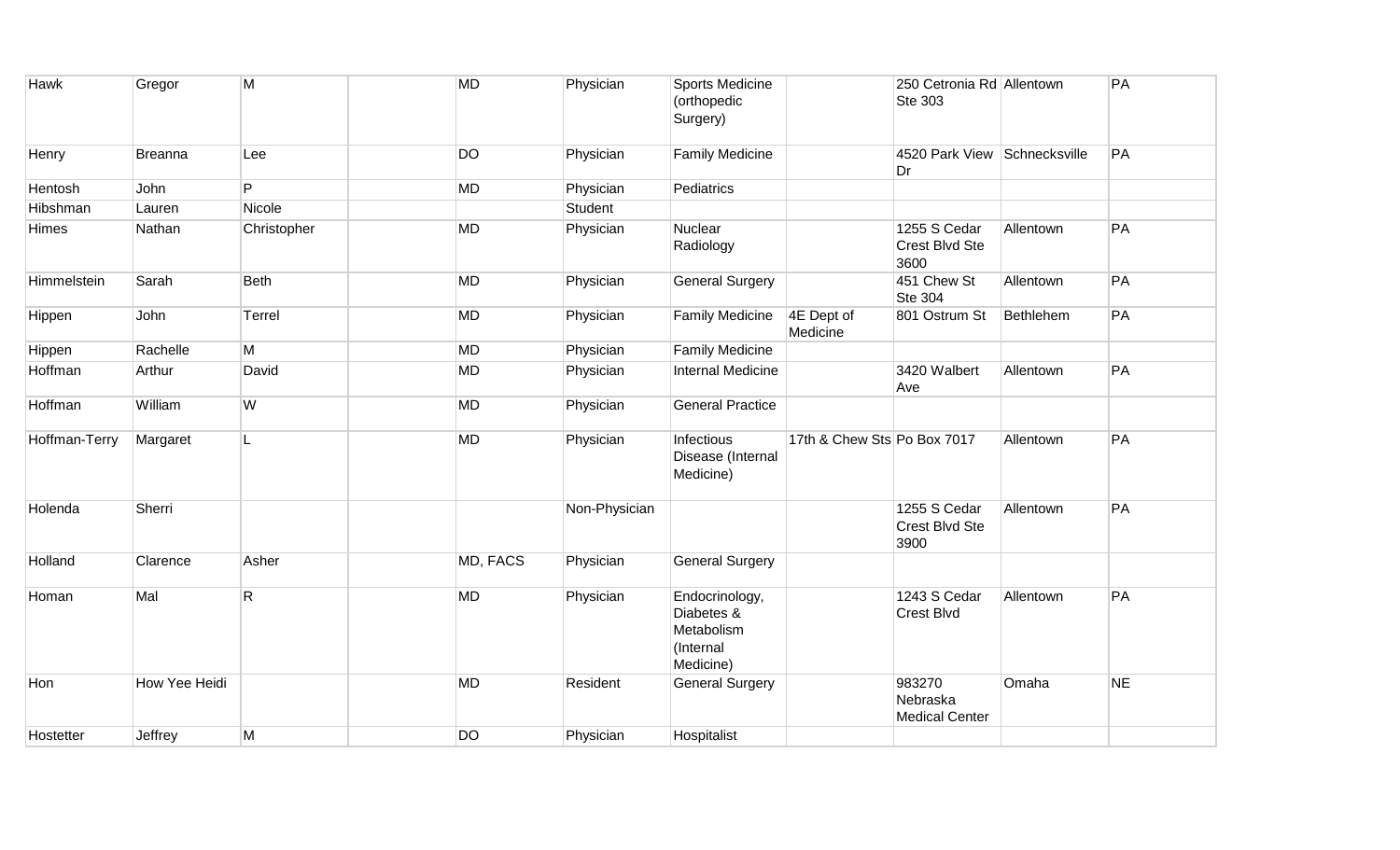| Hrad       | Valery      |                |                                           | <b>MD</b> | Resident  | Gastroenterology Graduate<br>(Internal<br>Medicine)        | Medical<br>Education             | Po Box 689                                  | Allentown  | PA |
|------------|-------------|----------------|-------------------------------------------|-----------|-----------|------------------------------------------------------------|----------------------------------|---------------------------------------------|------------|----|
| Hudson     | Howard      | E              | Jr.                                       | <b>MD</b> | Physician | Anesthesiology                                             |                                  |                                             |            |    |
| Hunter     | Carol       | $\overline{A}$ |                                           | <b>MD</b> | Physician | <b>Family Medicine</b>                                     |                                  |                                             |            |    |
| Hutchinson | Thomas      | $\mathsf{A}$   |                                           | <b>MD</b> | Physician | Obstetrics &<br>Gynecology                                 |                                  |                                             |            |    |
| Hyatt      | Rosalia     | E              |                                           | <b>MD</b> | Physician | Obstetrics &<br>Gynecology                                 |                                  |                                             |            |    |
| Hyland     | James       | $\overline{C}$ |                                           | <b>MD</b> | Physician | Other Specialty                                            |                                  |                                             |            |    |
| Ido        | Firas       |                |                                           | <b>MD</b> | Resident  | Pulmonary &<br><b>Critical Care</b><br>Medicine            | Graduate<br>Medical<br>Education | 1021 Park Ave                               | Quakertown | PA |
| Igabari    | Chideraa    | N              |                                           | <b>MD</b> | Resident  | <b>Family Medicine</b>                                     | Graduate<br>Medical<br>Education | 1021 Park Ave                               | Quakertown | PA |
| Iqbal      | Sarah       |                |                                           |           | Physician |                                                            |                                  |                                             |            |    |
| Islam      | Nauman      |                |                                           | <b>MD</b> | Physician | Cardiovascular<br>Disease (Internal<br>Medicine)           |                                  | 1250 S Cedar<br>Crest Blvd Ste<br>300       | Allentown  | PA |
| Jaiyeola   | Diana Marie | Keinde         |                                           | <b>MD</b> | Physician | Gastroenterology<br>(Internal<br>Medicine)                 |                                  |                                             |            |    |
| James      | James       | Arthur         | $\begin{array}{c} \text{III} \end{array}$ | <b>DO</b> | Physician | Psychiatry                                                 |                                  | 1107 Eaton Ave Bethlehem                    |            | PA |
| Jan        | Badar       | Ullah          |                                           | <b>MD</b> | Physician | <b>Plastic Surgery</b>                                     |                                  | 250 Cetronia Rd Allentown<br><b>Ste 301</b> |            | PA |
| Jan        | Tayyaba     | S.             |                                           | <b>MD</b> | Physician | Developmental-<br>Behavioral<br>Pediatrics<br>(Pediatrics) |                                  |                                             |            |    |
| Jarvill    | Taylor      |                |                                           |           | Student   |                                                            |                                  |                                             |            |    |
| Jin        | Haoli       |                |                                           | <b>MD</b> | Physician | Pediatric Allergy                                          |                                  | 2310<br>Schoenersville<br>Rd                | Bethlehem  | PA |
| Johannes   | James       | Robert         |                                           | <b>MD</b> | Physician | Urology                                                    |                                  | 1250 S Cedar<br>Crest Blvd Ste<br>215       | Allentown  | PA |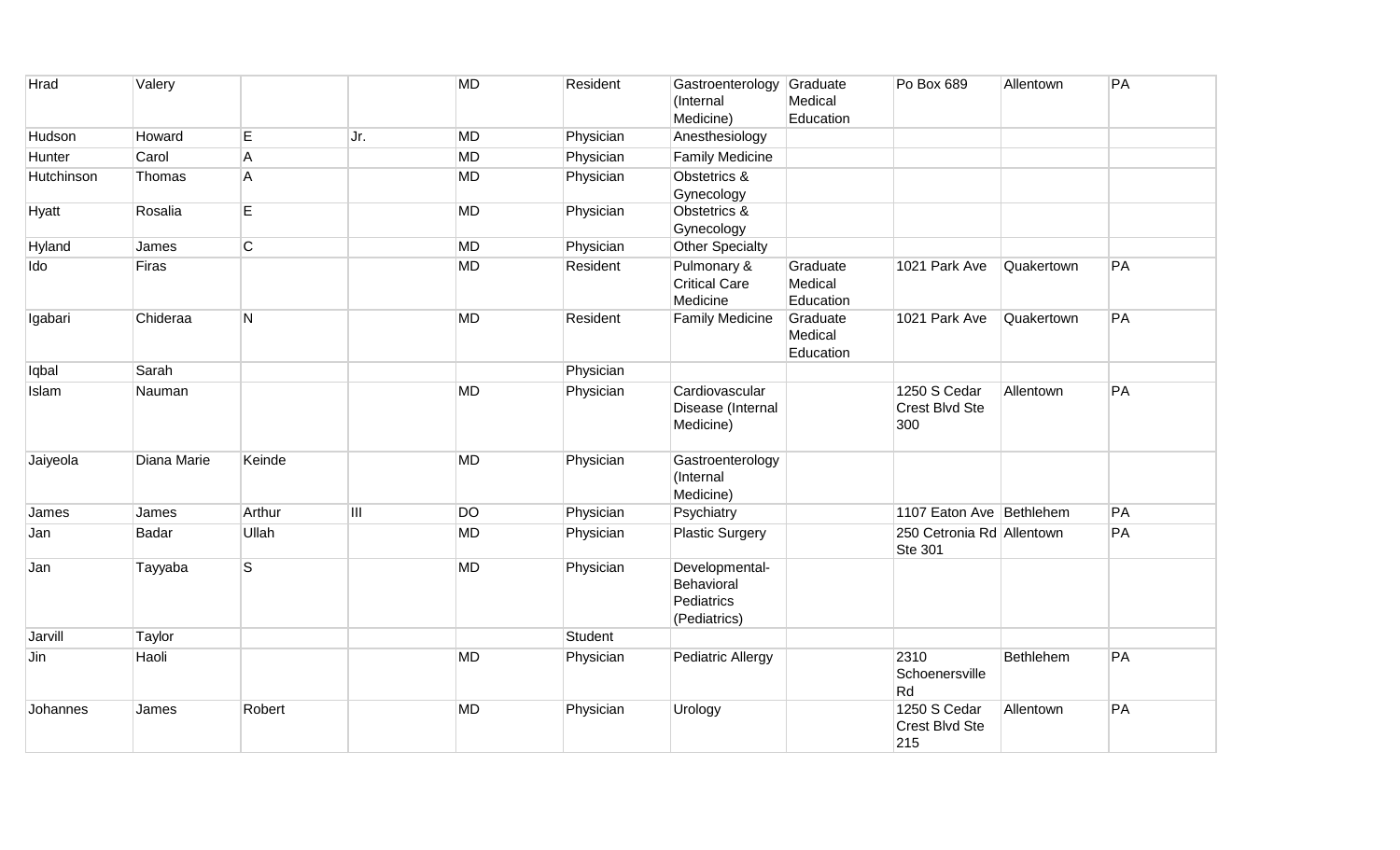| Johnson   | Christopher  | Curtis       |     | <b>MD</b> | Physician     | <b>Critical Care</b><br>Medicine<br>(anesthesiology) | 1 W Broad St<br>Ste 506          | Po Box 5520                                  | Bethlehem           | PA |
|-----------|--------------|--------------|-----|-----------|---------------|------------------------------------------------------|----------------------------------|----------------------------------------------|---------------------|----|
| Johnson   | Kristin      |              |     |           | Non-Physician |                                                      |                                  | 1 Bala Plz Ste<br>418                        | Bala Cynwyd         | PA |
| Johnson   | Nicholas     | Patrick      |     | <b>DO</b> | Resident      | Emergency<br>Medicine                                |                                  | Po Box 689                                   | Allentown           | PA |
| Jones     | David        | G            |     | MD, FACS  | Physician     | Ophthalmology                                        |                                  |                                              |                     |    |
| Ju        | Mila         | Hui          |     | <b>MD</b> | Physician     | <b>Vascular Surgery</b>                              |                                  | 1259 S Cedar<br><b>Crest Blvd Ste</b><br>301 | Allentown           | PA |
| Julia     | Ronald       | Richard      | Jr. | <b>MD</b> | Physician     | Hospitalist                                          |                                  | 2901 Jolly Rd                                | Plymouth<br>Meeting | PA |
| Jung      | Jay Soo      |              |     | <b>MD</b> | Physician     | Anesthesiology                                       |                                  |                                              |                     |    |
| Kadewari  | Sarada       |              |     | <b>MD</b> | Physician     | Pediatrics                                           |                                  | 834 Eaton Ave<br><b>Ste 201</b>              | Bethlehem           | PA |
| Kahila    | Roua         |              |     | <b>MD</b> | Resident      | Neurology                                            | Graduate<br>Medical<br>Education | Po Box 689                                   | Allentown           | PA |
| Kanabar   | Reena        | Vinodchandra |     | <b>MD</b> | Physician     | Obstetrics &<br>Gynecology                           |                                  | 325 W Broad St Bethlehem<br>FI3              |                     | PA |
| Kaplan    | Kelsey       | Erin         |     | <b>DO</b> | Resident      | Pediatrics                                           | Graduate<br>Medical<br>Education | 1200 S Cedar<br><b>Crest Blvd</b>            | Allentown           | PA |
| Kashkoush | Jasmine      | Iman         |     | <b>MD</b> | Resident      | <b>General Surgery</b>                               | Graduate<br>Medical<br>Education | Po Box 689                                   | Allentown           | PA |
| Kaufman   | Barre        | D            |     | <b>MD</b> | Physician     | Rheumatology                                         |                                  |                                              |                     |    |
| Kaufmann  | <b>Bruce</b> | M            |     | <b>MD</b> | Physician     | Obstetrics &<br>Gynecology                           |                                  |                                              |                     |    |
| Kaul      | Kashyap      |              |     | <b>DO</b> | Resident      | Emergency<br>Medicine                                | Graduate<br>Medical<br>Education | Po Box 689                                   | Bethlehem           | PA |
| Kavchok   | Joseph       |              | Jr. | <b>MD</b> | Physician     | Ophthalmology                                        |                                  | 319 Main St                                  | Emmaus              | PA |
| Kazahaya  | Atsuko       |              |     |           | Non-Physician |                                                      |                                  | 1251 S Cedar<br>Crest Blvd Ste<br>307        | Allentown           | PA |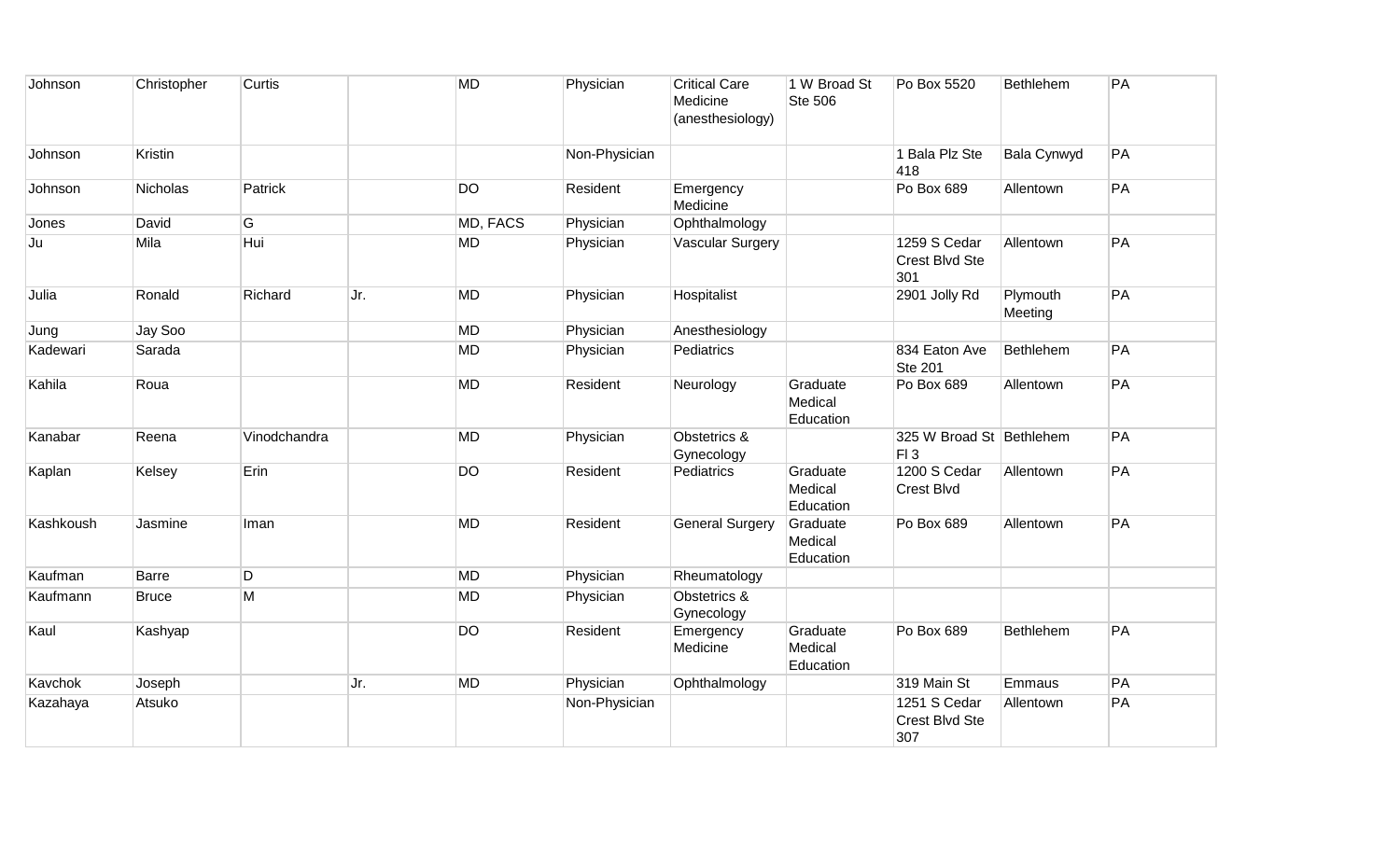| Kazahaya     | Masayuki     |                         |     | MD, FACS  | Physician | Ophthalmology                                          |                                  | 1251 S Cedar<br>Crest Blvd Ste<br>307         | Allentown  | PA |
|--------------|--------------|-------------------------|-----|-----------|-----------|--------------------------------------------------------|----------------------------------|-----------------------------------------------|------------|----|
| Kearney      | Shannon      |                         |     | <b>DO</b> | Physician | Allergy And<br>Immunology                              |                                  | 3445 High Point Bethlehem<br>Blvd Ste 400     |            | PA |
| Keglovitz    | Lisa         | $\overline{\mathsf{A}}$ |     | MD        | Physician | Anesthesiology                                         |                                  | 4905W<br><b>Tilghman St Ste</b><br>250        | Allentown  | PA |
| Kelley       | Charles      | F                       | Jr. | <b>MD</b> | Physician | Pediatrics                                             |                                  |                                               |            |    |
| Kelley       | Kathryn      | Clare                   |     | <b>MD</b> | Resident  | <b>General Surgery</b>                                 | Graduate<br>Medical<br>Education | 1021 Park Ave                                 | Quakertown | PA |
| Kelly        | <b>Brian</b> | Francis                 |     | <b>DO</b> | Physician | Emergency<br>Medicine                                  |                                  | 801 Ostrum St                                 | Bethlehem  | PA |
| Kemarskaya   | Tatyana      |                         |     | <b>MD</b> | Physician | Geriatric<br>Medicine (internal Ground FI<br>Medicine) | 17th & Chew Sts Po Box 7017      |                                               | Allentown  | PA |
| Kennedy      | Arthur       | $\mathsf{R}$            | III | <b>MD</b> | Physician | <b>General Surgery</b>                                 |                                  |                                               |            |    |
| Kenvin       | Monica       | M                       |     | MD        | Physician | Pediatrics                                             |                                  |                                               |            |    |
| Kevitch      | Robert       | B                       |     | MD, FACS  | Physician | <b>Plastic Surgery</b>                                 |                                  | 250 Cetronia Rd Allentown<br><b>Ste 301</b>   |            | PA |
| Khalifa      | Suha         | F                       |     | <b>MD</b> | Physician | <b>Family Medicine</b>                                 |                                  |                                               |            |    |
| Khan         | Jahangir     | $\overline{\mathsf{A}}$ |     | <b>MD</b> | Resident  | Cardiovascular<br>Disease (Internal<br>Medicine)       |                                  | Po Box 689                                    | Allentown  | PA |
| Khan         | Nida         | Mumtaz                  |     | MD        | Physician | Ophthalmology                                          |                                  | 1431 Nursery St Fogelsville<br><b>Ste 200</b> |            | PA |
| Khan         | Nina         |                         |     | <b>MD</b> | Physician | <b>Internal Medicine</b>                               |                                  | 3420 Walbert<br>Ave Unit 100                  | Allentown  | PA |
| Khan         | Rafay        | Azam                    |     | <b>DO</b> | Resident  | Emergency<br>Medicine                                  | Graduate<br>Medical<br>Education | Po Box 689                                    | Allentown  | PA |
| Khubchandani | Indru        |                         |     | MD, FACS  | Physician | <b>Colon And Rectal</b><br>Surgery                     |                                  |                                               |            |    |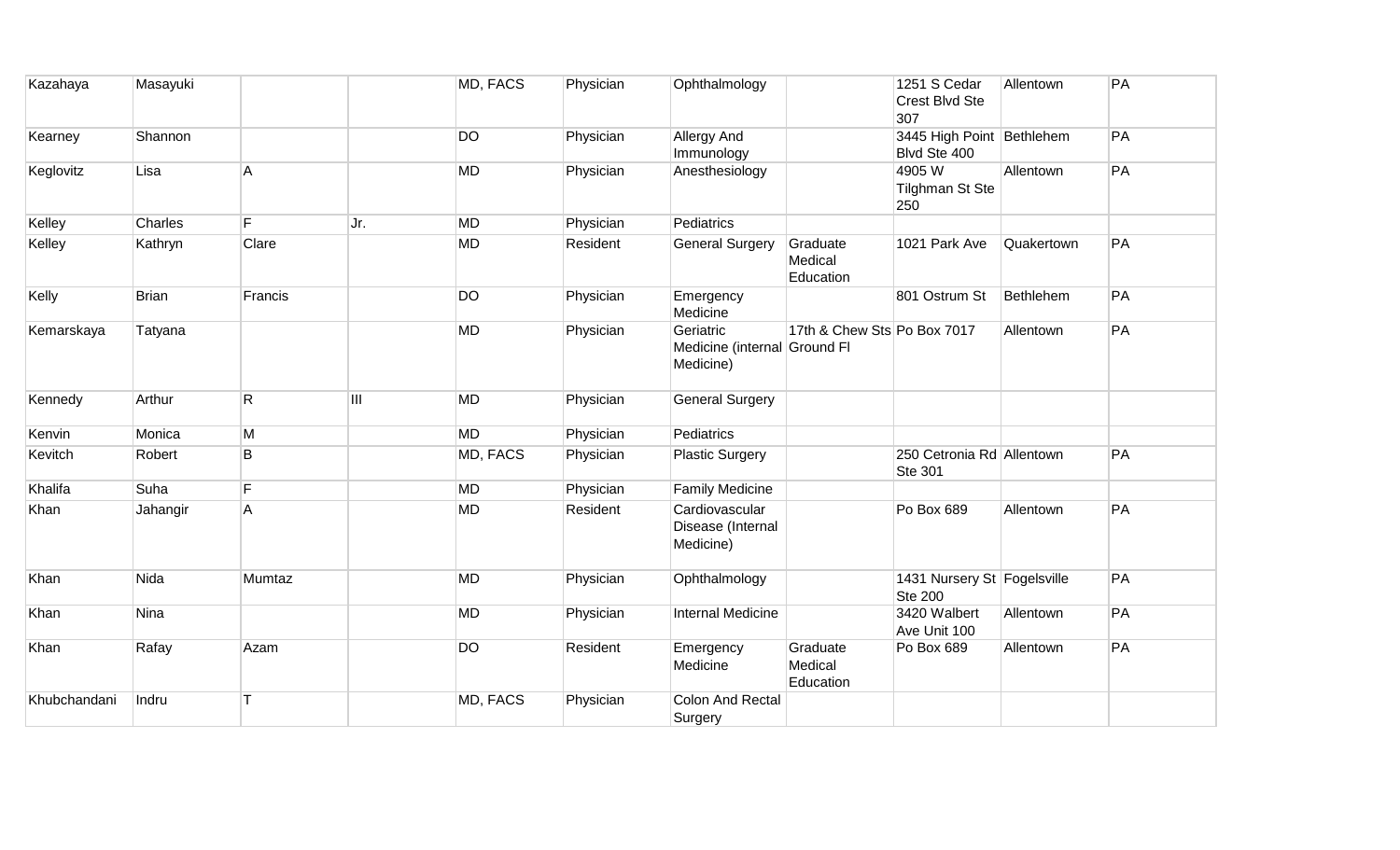| Khurana    | Kiranpreet |                |                         | <b>MD</b> | Physician     | Urology                                           |                                  | 2649<br>Schoenersville<br>Rd Ste 101   | Bethlehem | PA |
|------------|------------|----------------|-------------------------|-----------|---------------|---------------------------------------------------|----------------------------------|----------------------------------------|-----------|----|
| Kiesel     | Robert     |                |                         | MD, FACS  | Physician     | Ophthalmology                                     |                                  |                                        |           |    |
| Kinbrook   | Michelle   |                |                         | <b>MD</b> | Physician     | <b>Internal Medicine</b>                          |                                  | 1230 S Cedar<br>Crest Blvd Ste<br>201  | Allentown | PA |
| Kitei      | Robert     | Andrew         |                         | <b>MD</b> | Physician     | Ophthalmology                                     |                                  | 800 Eaton Ave<br><b>Ste 101</b>        | Bethlehem | PA |
| Klitsch    | Kyle       | $\overline{C}$ |                         | <b>DO</b> | Physician     | <b>Physical Medicine</b><br>And<br>Rehabilitation |                                  | 850 S 5th St                           | Allentown | PA |
| Kloska     | Michal     |                |                         | <b>MD</b> | Resident      | Internal Medicine Graduate                        | Medical<br>Education             | 1247 S Cedar<br>Crest Blvd             | Allentown | PA |
| Knouse     | Mark       | $\overline{C}$ |                         | <b>MD</b> | Physician     | Infectious<br>Disease (Internal<br>Medicine)      |                                  | 1255 S Cedar<br>Crest Blvd Ste<br>2100 | Allentown | PA |
| Koch       | Thomas     | J              |                         | MD, FACS  | Physician     | <b>Head And Neck</b><br>Surgery                   |                                  | 1728 W<br>Jonathan St                  | Allentown | PA |
| Kohan      | David      | $\overline{A}$ |                         | <b>DO</b> | Physician     | Anesthesiology                                    | 1 W Broad St<br><b>Ste 506</b>   | Po Box 5520                            | Bethlehem | PA |
| Kohler     | Scott      |                |                         | <b>MD</b> | Physician     | Psychiatry                                        |                                  |                                        |           |    |
| Kolesky    | Richard    |                |                         | <b>MD</b> | Physician     | Anesthesiology                                    |                                  | 4905W<br><b>Tilghman St Ste</b><br>250 | Allentown | PA |
| Kopenhaver | Karyn      |                |                         |           | Non-Physician |                                                   |                                  | 451 Chew St<br>Ste 309                 | Allentown | PA |
| Koprowski  | Hilary     |                | $\overline{\mathsf{I}}$ | MD, FACS  | Physician     | Otolaryngology                                    |                                  | 1770 Bathgate<br>Rd Ste 401            | Bethlehem | PA |
| Koshy      | Princy     | Ann            |                         | <b>MD</b> | Physician     | <b>Family Medicine</b>                            |                                  | 3691 Crescent<br><b>Court East</b>     | Whitehall | PA |
| Kowal      | Alexander  | Michael        |                         | <b>MD</b> | Physician     | Pediatric<br>Radiology                            |                                  | 1255 S Cedar<br>Crest Blvd Ste<br>2500 | Allentown | PA |
| Koziel     | Amanda     |                |                         | <b>MD</b> | Resident      | <b>Family Medicine</b>                            | Graduate<br>Medical<br>Education | Po Box 689                             | Allentown | PA |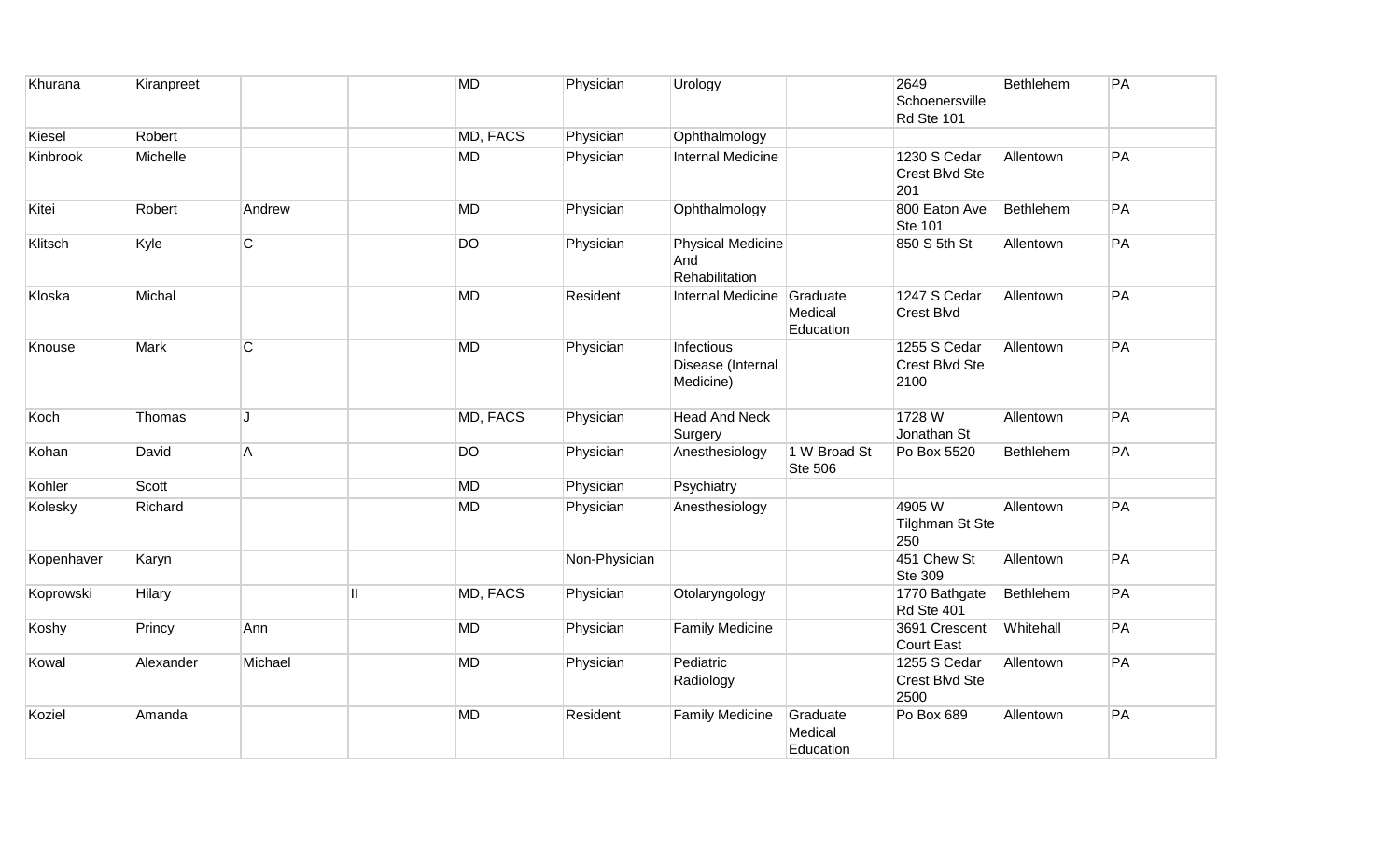| Kramp      | Skie            | $\overline{\mathsf{N}}$ |           | Non-Physician |                                                        |                                  | 1517 Pond Rd                             | Allentown | PA |
|------------|-----------------|-------------------------|-----------|---------------|--------------------------------------------------------|----------------------------------|------------------------------------------|-----------|----|
| Kreithen   | Harold          |                         | <b>MD</b> | Physician     | <b>Allergy And</b><br>Immunology                       |                                  |                                          |           |    |
| Kricun     | <b>Bret</b>     | Jared                   | <b>MD</b> | Physician     | Pediatric<br>Radiology                                 |                                  | 1255 S Cedar<br>Crest Blvd Ste<br>2500   | Allentown | PA |
| Kricun     | Robert          |                         | <b>MD</b> | Physician     | Diagnostic<br>Radiology                                |                                  |                                          |           |    |
| Krisch     | Ronald          | $\overline{A}$          | <b>MD</b> | Physician     | Forensic<br>Psychiatry                                 |                                  |                                          |           |    |
| Kuchinski  | Kimberly        | $\mathsf{s}$            | <b>MD</b> | Physician     | Pediatrics/physic<br>al Medicine And<br>Rehabilitation |                                  | 2855<br>Schoenersville<br>Rd             | Bethlehem | PA |
| Kuperavage | <b>Brittany</b> | Lynn                    | <b>DO</b> | Physician     | <b>Family Medicine</b>                                 | <b>Ste 200</b>                   | 2793 Geryville<br>Pike                   | Pennsburg | PA |
| Lacey      | Sean            | Robert                  | <b>MD</b> | Physician     | Gastroenterology<br>(Internal<br>Medicine)             |                                  | 3131 College<br>Heights Blvd Ste<br>1200 | Allentown | PA |
| Lam        | Carl            | $\mathsf{A}$            | <b>MD</b> | Physician     | Obstetrics &<br>Gynecology                             |                                  |                                          |           |    |
| Lapos      | Linda           | L                       | MD, FACS  | Physician     | <b>Colon And Rectal</b><br>Surgery                     |                                  | 1255 S Cedar<br>Crest Blvd Ste<br>3900   | Allentown | PA |
| Latona     | Sandra          | J                       | MD        | Physician     | Emergency<br>Medicine                                  |                                  | 3178W<br><b>Tilghman St</b>              | Allentown | PA |
| Lauber     | Priyanka        |                         | <b>DO</b> | Resident      | Emergency<br>Medicine                                  | Graduate<br>Medical<br>Education | Po Box 689                               | Allentown | PA |
| Le         | Dao             |                         |           | Student       |                                                        |                                  | Po Box 689                               | Allentown | PA |
| Leet       | Thomas          | E                       | <b>MD</b> | Physician     | Pediatric<br>Radiology                                 |                                  |                                          |           |    |
| Legg Corba | Kimberly        |                         | <b>DO</b> | Physician     | <b>Family Medicine</b>                                 |                                  | 1150 Glenlivet<br>Dr Ste A17             | Allentown | PA |
| Lemberg    | Paul            |                         | MD, FACS  | Physician     | Otolaryngology                                         |                                  | 1575 Pond Rd<br><b>Ste 203</b>           | Allentown | PA |
| Levi       | Joseph          |                         | <b>DO</b> | Resident      | Emergency<br>Medicine                                  | Graduate<br>Medical<br>Education | Po Box 689                               | Allentown | PA |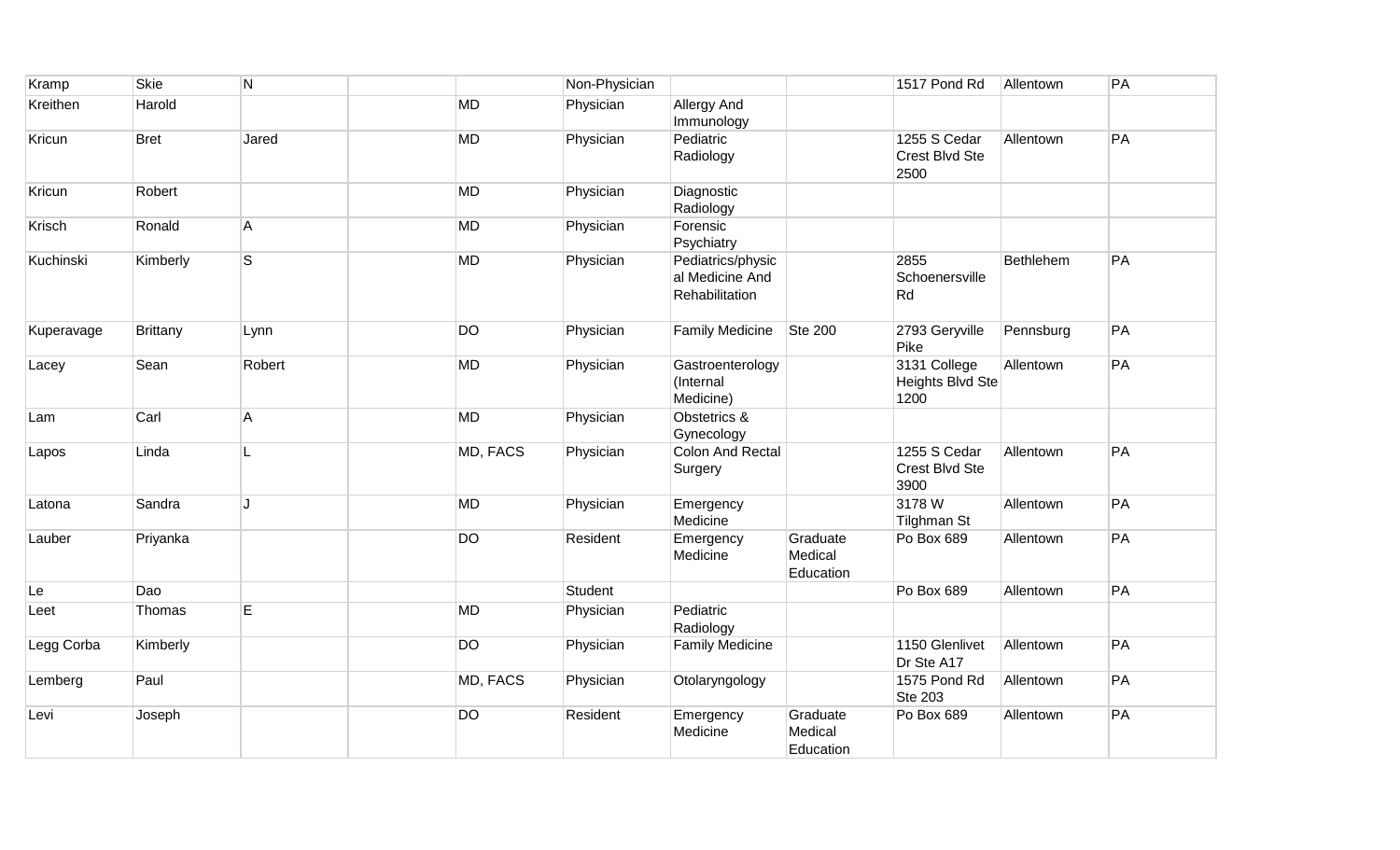| Levin     | Joshua    | M       | <b>MD</b> | Physician     | Dermatology                                                |                                   | 1259 S Cedar<br>Crest Blvd Ste<br>100 | Allentown | PA |
|-----------|-----------|---------|-----------|---------------|------------------------------------------------------------|-----------------------------------|---------------------------------------|-----------|----|
| Levin     | Marc      | W       | <b>MD</b> | Physician     | Dermatology                                                |                                   | 1259 S Cedar<br>Crest Blvd Ste<br>100 | Allentown | PA |
| Levitt    | Catherine | Villani | <b>MD</b> | Student       |                                                            |                                   |                                       |           |    |
| Lewis     | Sean      | James   | <b>DO</b> | Physician     | <b>Family Medicine</b>                                     |                                   | 4520 Park View Schnecksville<br>Dr    |           | PA |
| Li        | P         | Mark    | <b>MD</b> | Physician     | Neurological<br>Surgery                                    |                                   | 1250 S Cedar<br>Crest Blvd Ste<br>400 | Allentown | PA |
| Liew      | Zi-Qi     |         | <b>MD</b> | Physician     | Obstetrics &<br>Gynecology                                 |                                   |                                       |           |    |
| Lim       | Kristina  | Maureen | <b>DO</b> | Resident      | Pediatric<br>Dermatology                                   | Graduate<br>Medical<br>Education  | Po Box 689                            | Allentown | PA |
| Linderman | Anna      |         | <b>MD</b> | Physician     | Pediatrics                                                 |                                   | 1517 Pond Rd                          | Allentown | PA |
| Lindmark  | Amy       |         | <b>DO</b> | Physician     | <b>Pediatric Critical</b><br>Care Medicine<br>(Pediatrics) | Cedar Crest & I- Po Box 689<br>78 |                                       | Allentown | PA |
| Lindmark  | John      |         | <b>DO</b> | Physician     | Pediatric<br>Emergency<br>Medicine<br>(pediatrics)         | Cedar Crest & I- Po Box 689<br>78 |                                       | Allentown | PA |
| Listwa    | Howard    | M       | <b>DO</b> | Physician     | Obstetrics &<br>Gynecology                                 |                                   |                                       |           |    |
| Loebl     | Hannah    | Darkow  | <b>MD</b> | Resident      | <b>General Surgery</b>                                     | Graduate<br>Medical<br>Education  | Po Box 689                            | Allentown | PA |
| London    | Richard   | L       | <b>MD</b> | Physician     | Gastroenterology<br>(Internal<br>Medicine)                 |                                   |                                       |           |    |
| Lopez     | Angel     | Ramon   | MD        | Physician     | <b>General Surgery</b>                                     |                                   |                                       |           |    |
| Lorah     | Sherry    |         |           | Non-Physician |                                                            |                                   | 401 N 17th St<br><b>Ste 201</b>       | Allentown | PA |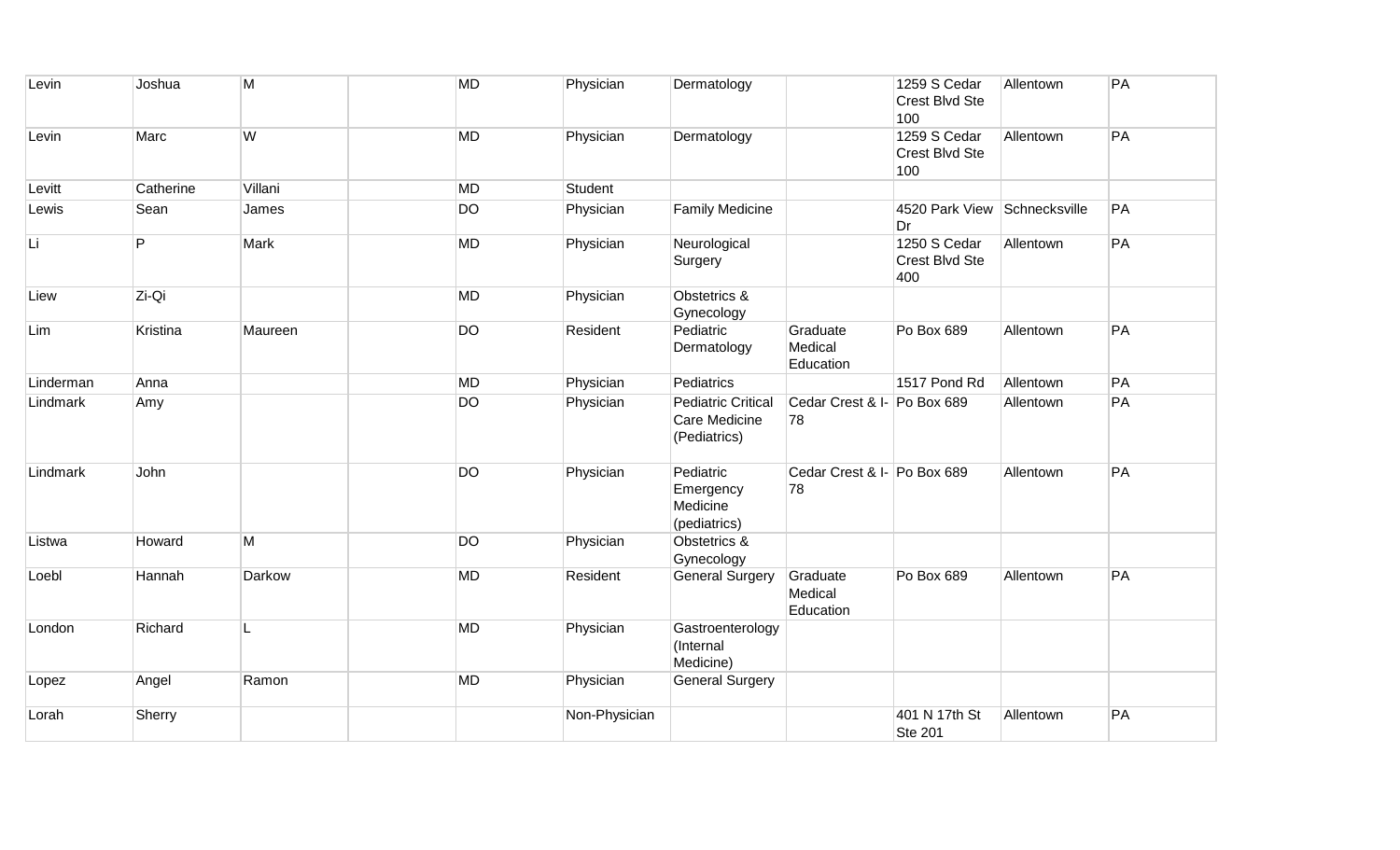| Lountzis     | <b>Nektarios</b> |                | MD        | Physician | Dermatology                                                          |                                  | 1259 S Cedar<br>Crest Blvd Ste<br>100        | Allentown   | PA |
|--------------|------------------|----------------|-----------|-----------|----------------------------------------------------------------------|----------------------------------|----------------------------------------------|-------------|----|
| Loven        | Victoria         | $\overline{A}$ | MD        | Physician | Anatomic/clinical<br>Pathology                                       |                                  |                                              |             |    |
| Ly           | Daniel           |                | <b>DO</b> | Resident  | Pediatrics                                                           | Graduate<br>Medical<br>Education | Po Box 689                                   | Allentown   | PA |
| Maffeo       | Alphonse         | A              | MD        | Physician | Anesthesiology                                                       |                                  |                                              |             |    |
| Magda        | Eric             | Robert         | <b>MD</b> | Physician | Anesthesiology                                                       |                                  |                                              |             |    |
| Magdaleno    | Angela           | Louise         | <b>DO</b> | Physician | Endocrinology,<br>Diabetes &<br>Metabolism<br>(Internal<br>Medicine) |                                  | 1243 S Cedar<br>Crest Blvd Ste<br>2800       | Allentown   | PA |
| Makam        | Kasaiah          |                | <b>MD</b> | Physician | <b>Internal Medicine</b>                                             |                                  |                                              |             |    |
| Makowski     | Daniel           | James          | <b>DO</b> | Physician | Cardiovascular<br>Disease (Internal<br>Medicine)                     |                                  | 1250 S Cedar<br><b>Crest Blvd Ste</b><br>300 | Allentown   | PA |
| Maliakal     | Thomas           | Joseph         | <b>MD</b> | Physician | Anesthesiology                                                       |                                  |                                              |             |    |
| <b>Malik</b> | Anam             |                | MD        | Resident  | Gastroenterology<br>(Internal<br>Medicine)                           | Graduate<br>Medical<br>Education | Po Box 689                                   | Allentown   | PA |
| Malik        | Javed            | lqbal          | <b>MD</b> | Physician | Diagnostic<br>Radiology                                              |                                  | 206 E Brown St East                          | Stroudsburg | PA |
| Mansoor      | Shoaib           |                | <b>MD</b> | Resident  | Nephrology                                                           |                                  | Po Box 689                                   | Allentown   | PA |
| Mansour      | Ahmed            | Mahmoud        | MD        | Resident  |                                                                      | Graduate<br>Medical<br>Education | Po Box 689                                   | Allentown   | PA |
| Marchionni   | Christine        |                | <b>MD</b> | Physician | Psychiatry                                                           |                                  | 1700 St Luke's<br><b>Blvd</b>                | Easton      | PA |
| Marco        | James            |                | MD        | Physician | Anesthesiology                                                       |                                  | 4905 W<br><b>Tilghman St Ste</b><br>250      | Allentown   | PA |
| Martin       | Patricia         |                | MD        | Physician | Nuclear Medicine                                                     |                                  | 1255 S Cedar<br>Crest Blvd Ste<br>2500       | Allentown   | PA |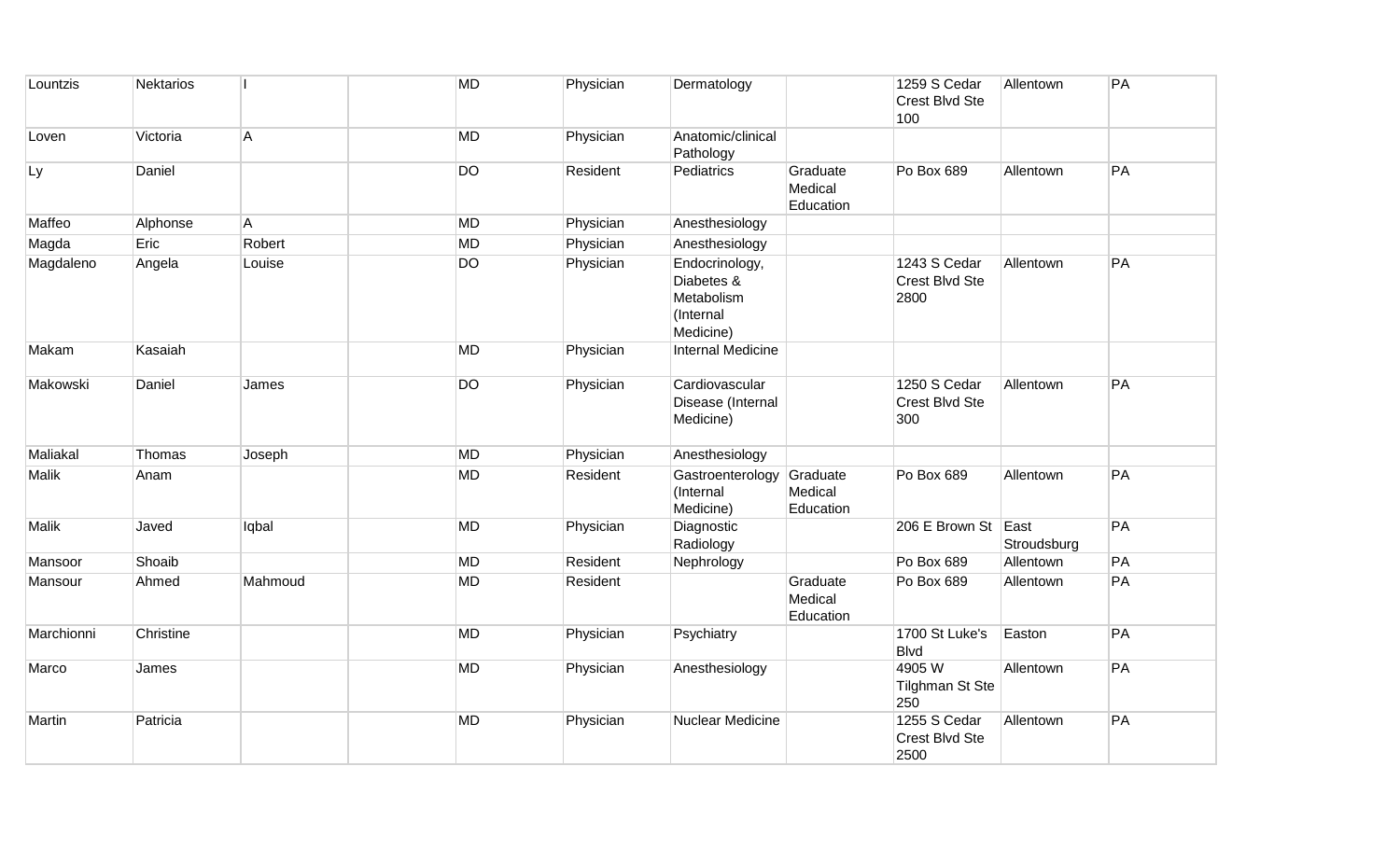| Martinez             | Rafael   | E            | <b>MD</b> | Physician | Anesthesiology                                                       |                                         |                                             |                      |    |
|----------------------|----------|--------------|-----------|-----------|----------------------------------------------------------------------|-----------------------------------------|---------------------------------------------|----------------------|----|
| Martucci             | John     | Christopher  | <b>MD</b> | Physician | Radiology                                                            |                                         | 1255 S Cedar<br>Crest Blvd Ste<br>2500      | Allentown            | PA |
| Mascitti             | Kara     |              | <b>MD</b> | Physician | Infectious<br>Disease (Internal<br>Medicine)                         |                                         | 701 Ostrum St<br><b>Ste 103</b>             | <b>Fountain Hill</b> | PA |
| Mashkouri            | Sherwin  |              | <b>MD</b> | Resident  | <b>General Surgery</b>                                               | Graduate<br>Medical<br>Education        | Po Box 689                                  | Allentown            | PA |
| Masood               | Hana     | Syeda        | <b>MD</b> | Physician | Rheumatology                                                         |                                         | 501 Cetronia Rd Allentown<br><b>Ste 125</b> |                      | PA |
| Maurer               | Gretchen | Elizabeth    | <b>DO</b> | Physician | <b>Family Medicine</b>                                               |                                         |                                             |                      |    |
| McCauley             | Robert   | A            | <b>MD</b> | Physician | Endocrinology,<br>Diabetes &<br>Metabolism<br>(Internal<br>Medicine) |                                         | 1243 S Cedar<br>Crest Blvd Ste<br>2800      | Allentown            | PA |
| McClain              | Richard  | W            | <b>MD</b> | Physician | Dermatology                                                          |                                         | 1259 S Cedar<br>Crest Blvd Ste<br>100       | Allentown            | PA |
| McConnell            | Jeffrey  | $\mathsf{R}$ | <b>MD</b> | Physician | Orthopedic<br>Surgery Of The<br>Spine                                |                                         | 798 Hausman<br>Rd Ste 100                   | Allentown            | PA |
| McDaid               | Patrick  | Joseph       | <b>MD</b> | Physician | <b>Hand Surgery</b>                                                  |                                         | 250 Cetronia Rd Allentown<br>Ste 303        |                      | PA |
| McDonald             | Kenneth  | M            | MD, FACS  | Physician | <b>Vascular Surgery</b>                                              |                                         |                                             |                      |    |
| <b>McGinley</b>      | George   | W            | <b>MD</b> | Physician | Ophthalmology                                                        |                                         |                                             |                      |    |
| McLaughlin-<br>Patel | Shelby   |              | <b>MD</b> | Physician | Internal Medicine                                                    |                                         | 4150 V St Ste<br>1100                       | Sacramento           | CA |
| McLoughlin           | Thomas   | M            | <b>MD</b> | Physician | Anesthesiology                                                       | <b>Central Utilities</b><br><b>Bldg</b> | 1200 S Cedar<br>Crest Blvd Fl 2             | Allentown            | PA |
| McNeill              | Kevin    | Anthony      | <b>MD</b> | Physician | <b>Family Medicine</b>                                               |                                         | 700 Hawk Ridge Hamburg<br>Dr                |                      | PA |
| Mecca                | John     | J            | <b>MD</b> | Physician | <b>General Practice</b>                                              |                                         |                                             |                      |    |
| Mehta                | Anuj     |              |           | Student   |                                                                      |                                         |                                             |                      |    |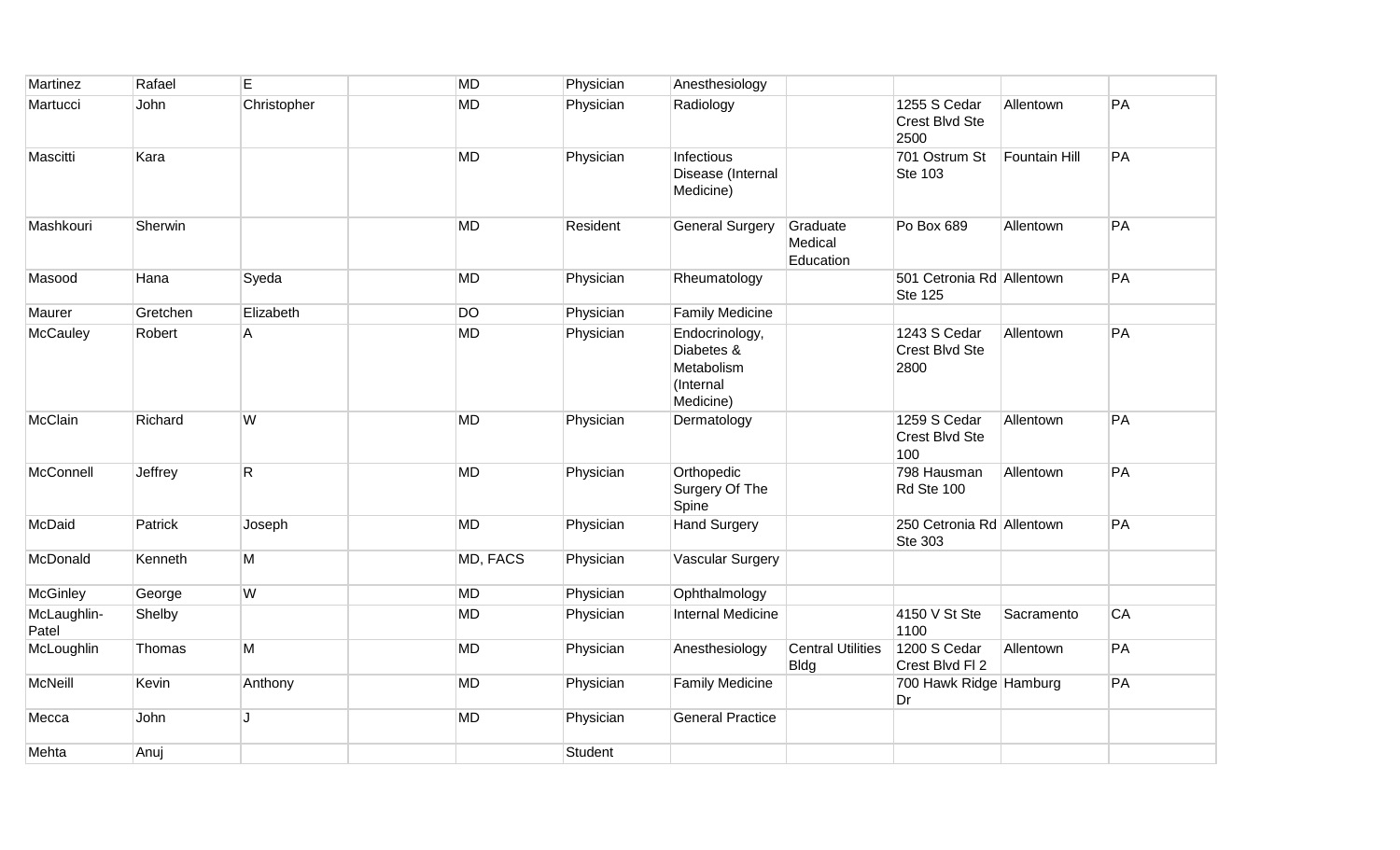| Mehta         | Nikhil      | Atulkumar    | <b>MD</b> | Resident  | Cardiovascular<br>Disease (Internal<br>Medicine) | Graduate<br>Medical<br>Education | Po Box 689                                  | Allentown | PA |
|---------------|-------------|--------------|-----------|-----------|--------------------------------------------------|----------------------------------|---------------------------------------------|-----------|----|
| Mehta         | Sagar       | V            | <b>MD</b> | Resident  | Internal Medicine                                | Graduate<br>Medical<br>Education | 801 Ostrum St                               | Bethlehem | PA |
| Melamut       | Gerald      | L.           | <b>DO</b> | Physician | <b>Family Medicine</b>                           |                                  |                                             |           |    |
| Melin         | Alyson      | Ashleigh     | <b>DO</b> | Physician | <b>General Surgery</b>                           |                                  | 250 Cetronia Rd Allentown<br><b>Ste 301</b> |           | PA |
| Melinosky     | Christopher |              | <b>MD</b> | Physician | Neurology                                        |                                  | 1250 S Cedar<br>Crest Blvd Ste<br>405       | Allentown | PA |
| Mendonca      | Shawn       | James        | <b>MD</b> | Physician | Urology                                          |                                  | 1250 S Cedar<br>Crest Blvd Ste<br>215       | Allentown | PA |
| Mercado       | Modesto     | G            | <b>MD</b> | Physician | Anesthesiology                                   |                                  |                                             |           |    |
| Merola        | Joseph      | Carmen Louis | MD, MPH   | Physician | Obstetrics &<br>Gynecology                       |                                  |                                             |           |    |
| Messina       | Anthony     | G            | <b>MD</b> | Physician | Anesthesiology                                   |                                  |                                             |           |    |
| Miller        | Andrew      | Jonathan     | <b>MD</b> | Physician | Emergency<br>Medicine                            |                                  |                                             |           |    |
| Miller        | Christopher | Todd         | <b>MD</b> | Physician | Infectious<br>Disease (Internal<br>Medicine)     |                                  | 1255 S Cedar<br>Crest Blvd Ste<br>2100      | Allentown | PA |
| Misbin        | Michael     | D            | <b>MD</b> | Physician | Anesthesiology                                   |                                  | 4905W<br><b>Tilghman St Ste</b><br>250      | Allentown | PA |
| <b>Mistry</b> | Monica      | B            | <b>DO</b> | Resident  | Internal Medicine                                | Graduate<br>Medical<br>Education | Po Box 689                                  | Allentown | PA |
| Montaner      | Carmen      | $S$ G        | <b>MD</b> | Physician | Anesthesiology                                   |                                  |                                             |           |    |
| Moran         | Joseph      |              | DO        | Physician | Internal Medicine                                |                                  |                                             |           |    |
| Morffi        | Oscar       | A            | <b>MD</b> | Physician | Pediatrics                                       |                                  | 401 N 17th St<br><b>Ste 307</b>             | Allentown | PA |
| Mori          | Megumi      | Tara         |           | Student   |                                                  |                                  | 560<br>Channelside Dr                       | Tampa     | FL |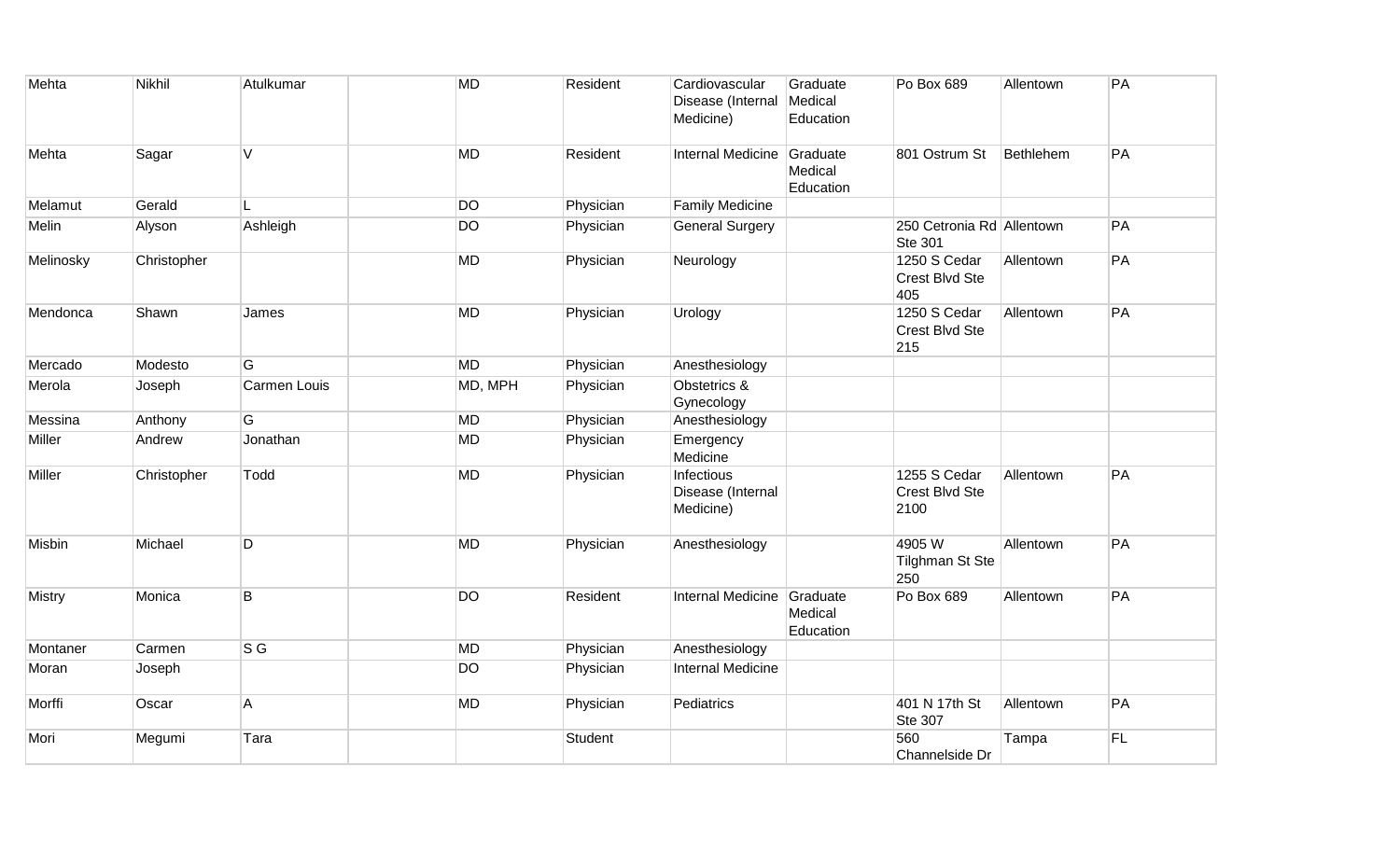| Morrison     | Alan       | N              |     | <b>MD</b> | Physician | Hematology &<br>Medical Oncology<br>(Internal<br>Medicine) |                                  |                                        |           |    |
|--------------|------------|----------------|-----|-----------|-----------|------------------------------------------------------------|----------------------------------|----------------------------------------|-----------|----|
| Morrison     | Tara       |                |     | <b>MD</b> | Physician | Neurology                                                  |                                  | 1240 S Cedar<br>Crest Blvd Ste<br>401  | Allentown | PA |
| Morse        | Richard    | J              |     | MD        | Physician | Pediatrics                                                 |                                  | 401 N 17th St<br><b>Ste 307</b>        | Allentown | PA |
| Mory         | Aaron      | K.             |     | <b>MD</b> | Physician | Anesthesiology                                             |                                  | 24 S 18th St                           | Allentown | PA |
| Motroni      | Alexsandra | Kathrine       |     | <b>MD</b> | Physician | <b>Internal Medicine</b>                                   |                                  |                                        |           |    |
| Moussa       | Sami       | H.             |     | <b>MD</b> | Physician | <b>Internal Medicine</b>                                   |                                  | 2416 3rd St                            | Whitehall | PA |
| Mullin       | Edward     | M              | Jr. | MD, FACS  | Physician | Urology                                                    |                                  |                                        |           |    |
| Murphy       | Robert     | $\overline{X}$ | Jr. | MD, FACS  | Physician | <b>Plastic Surgery</b>                                     |                                  | 1243 S Cedar<br>Crest Blvd Ste<br>301  | Allentown | PA |
| <b>Myers</b> | Daniel     |                |     | <b>MD</b> | Resident  | Neurological<br>Surgery                                    | Graduate<br>Medical<br>Education | 232 W 25th St                          | Erie      | PA |
| <b>Myers</b> | Ross       | Anthony        |     | <b>MD</b> | Physician | <b>Internal Medicine</b>                                   |                                  | 1255 S Cedar<br>Crest Blvd Ste<br>2500 | Allentown | PA |
| Mylnarsky    | Michael    |                |     | <b>MD</b> | Physician | Anesthesiology                                             |                                  |                                        |           |    |
| Nadeem       | Ahmed      | Jamal          |     | <b>DO</b> | Physician | Hematology &<br>Medical Oncology<br>(Internal<br>Medicine) |                                  |                                        |           |    |
| Nader        | Joseph     | N              |     | <b>MD</b> | Physician | Cardiovascular<br>Disease (Internal<br>Medicine)           |                                  |                                        |           |    |
| Naktin       | Jaan       | P              |     | <b>MD</b> | Physician | Infectious<br>Disease (Internal<br>Medicine)               |                                  | 1255 S Cedar<br>Crest Blvd Ste<br>2100 | Allentown | PA |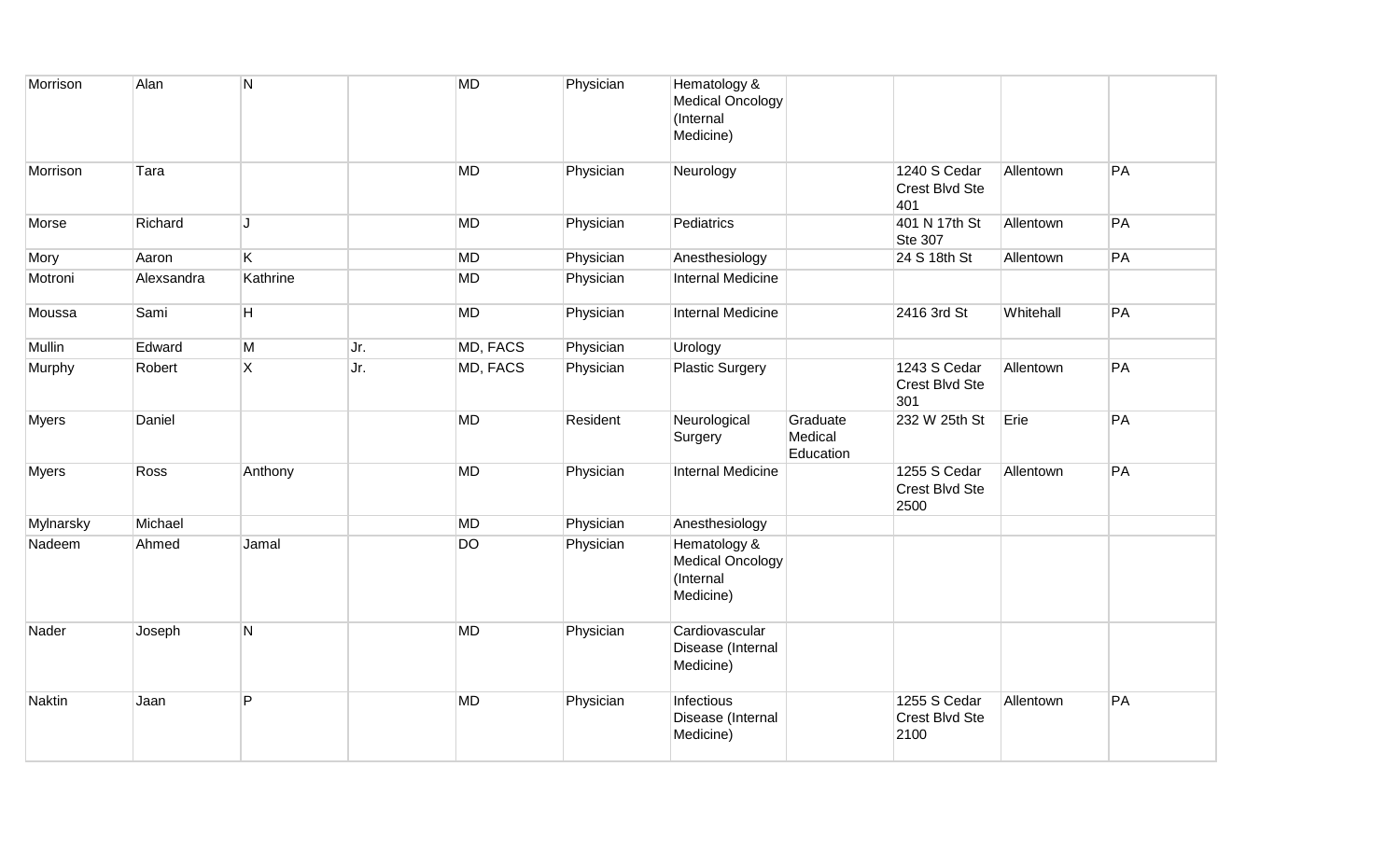| Nayak        | Chetan      | Satish    |     | <b>MD</b>         | Physician     | Otolaryngology                                                       |                                  | 1575 Pond Rd<br><b>Ste 203</b>                | Allentown            | PA |
|--------------|-------------|-----------|-----|-------------------|---------------|----------------------------------------------------------------------|----------------------------------|-----------------------------------------------|----------------------|----|
| Nehru        | Dany        | A         |     | <b>MD</b>         | Physician     | Geriatric<br>Medicine (internal<br>Medicine)                         |                                  | 5445 Lanark<br>Road, #200                     | <b>Center Valley</b> | PA |
| Newcomb      | James       | A         |     | <b>MD</b>         | Physician     | Vascular And<br>Interventional<br>Radiology                          |                                  | 1255 S Cedar<br>Crest Blvd Ste<br>2500        | Allentown            | PA |
| Nguyen       | Diep        | Dinh      |     | <b>DO</b>         | Physician     | Endocrinology,<br>Diabetes &<br>Metabolism<br>(Internal<br>Medicine) |                                  | 1503 N Cedar<br>Crest Blvd                    | Allentown            | PA |
| Nguyen       | Matthew     |           |     |                   | Student       |                                                                      |                                  |                                               |                      |    |
| Nichol       | Kristie     |           |     |                   | Non-Physician |                                                                      |                                  | 1255 S Cedar<br>Crest Blvd Ste<br>1100        | Allentown            | PA |
| Normington   | Ernest      | Y         | Ш   | MD, FACOB-<br>Gyn | Physician     | Obstetrics &<br>Gynecology                                           |                                  |                                               |                      |    |
| <b>Notis</b> | Eva         |           |     | DO                | Resident      |                                                                      | Graduate<br>Medical<br>Education | 190 W Sproul<br>Rd                            | Springfield          | PA |
| Novak        | Christopher |           |     | MD                | Physician     | Pediatrics                                                           |                                  | 514 Delaware<br>Ave                           | Fountain Hill        | PA |
| Nuschke      | John        | David     | Jr. | MD, FACP          | Physician     | Internal Medicine                                                    |                                  | 798 Hausman<br>Rd Ste 220                     | Allentown            | PA |
| Obeid        | Edmond      |           |     | <b>MD</b>         | Physician     | <b>Family Medicine</b>                                               |                                  | 1720W<br><b>Fairmont St</b>                   | Allentown            | PA |
| Oberlender   | Steven      |           |     | <b>MD</b>         | Physician     | Dermatology                                                          |                                  | 1259 S Cedar<br>Crest Blvd Ste<br>100         | Allentown            | PA |
| Okigbo       | Roseline    | Ogochukwu |     | <b>DO</b>         | Physician     | <b>Internal Medicine</b>                                             |                                  | 6651 Silver<br>Crest Rd Ste<br>101            | Bath                 | PA |
| Osborne      | Mark        | A         |     | <b>MD</b>         | Physician     | Radiology                                                            | Ste 2500                         | 1255 S Cedar<br><b>Crest Blvd Ste</b><br>2500 | Allentown            | PA |
| Osman        | Osama       |           |     | <b>MD</b>         | Physician     | Nephrology                                                           |                                  |                                               |                      |    |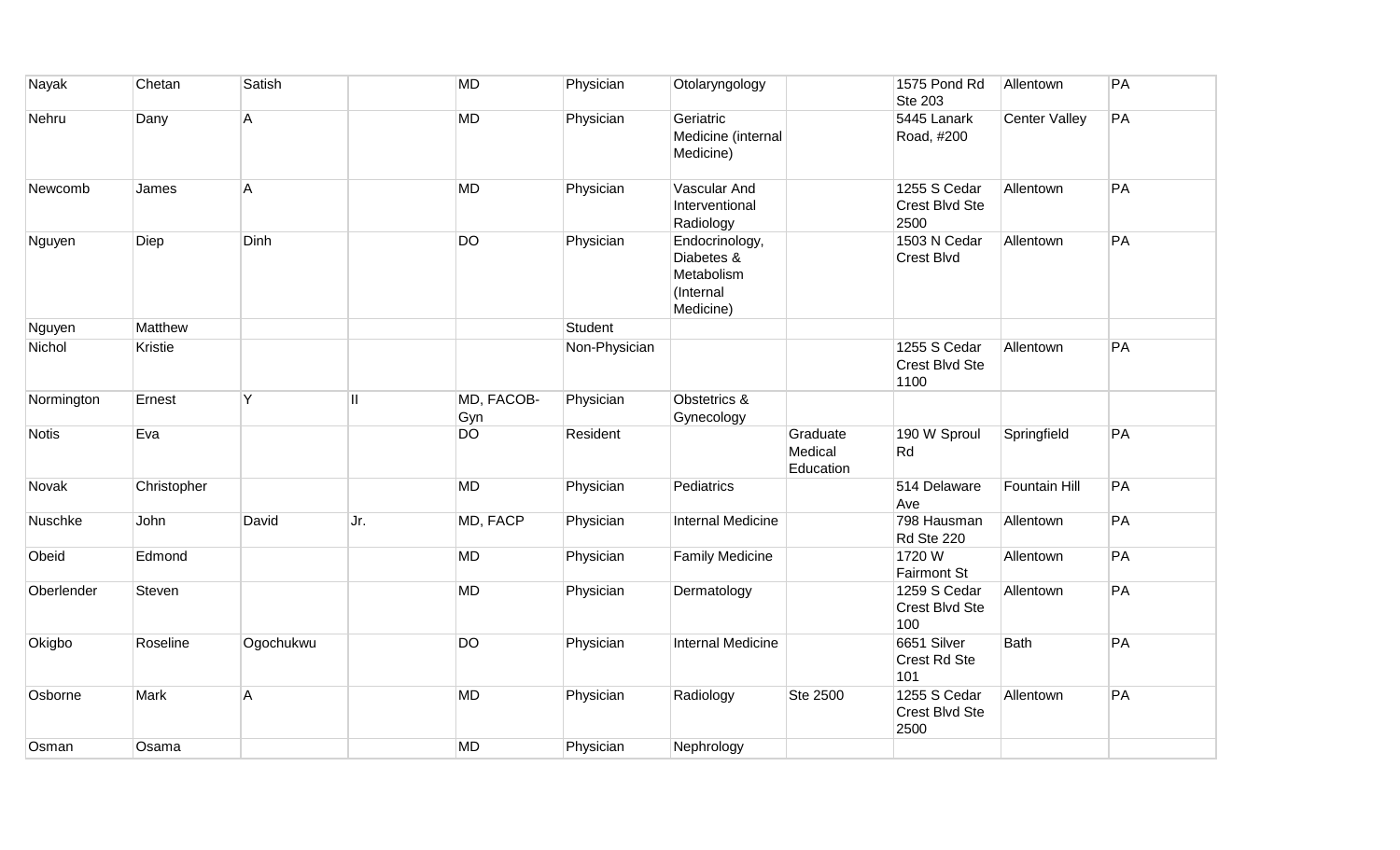| Osterwald    | <b>Bonnie</b>  | E <sub>B</sub>          | <b>MD</b> | Physician | Obstetrics &<br>Gynecology                                 |                                  | 1155 E<br><b>Mountain Blvd</b>               | <b>Wilkes Barre</b> | PA |
|--------------|----------------|-------------------------|-----------|-----------|------------------------------------------------------------|----------------------------------|----------------------------------------------|---------------------|----|
| Otero-Aponte | Jorge          | Antonio                 | <b>MD</b> | Physician | Pediatrics                                                 |                                  | 834 Eaton Ave<br><b>Ste 201</b>              | Bethlehem           | PA |
| Palermo      | Robert         | Anthony                 | <b>DO</b> | Physician | <b>Pediatric Critical</b><br>Care Medicine<br>(Pediatrics) |                                  | 1605 N Cedar<br>Crest Blvd Ste<br>119        | Allentown           | PA |
| Panossian    | Antoine        | Jacques                 | MD        | Physician | Oral &<br>Maxillofacial<br>Surgery                         |                                  | 1247 S Cedar<br>Crest Blvd Ste<br>300        | Allentown           | PA |
| Papola       | John           | $\mathsf{s}$            | <b>MD</b> | Physician | Otolaryngology                                             |                                  |                                              |                     |    |
| Park         | John           | Sung                    | MD        | Physician | <b>Colon And Rectal</b><br>Surgery                         |                                  | 1255 S Cedar<br>Crest Blvd Ste<br>3900       | Allentown           | PA |
| Parlin       | <b>Bradley</b> | $\overline{\mathsf{s}}$ | <b>DO</b> | Physician | Anesthesiology                                             |                                  | 24 S 18th St                                 | Allentown           | PA |
| Patel        | Arti           |                         | <b>DO</b> | Resident  | <b>Family Medicine</b>                                     | Graduate<br>Medical<br>Education | Po Box 689                                   | Allentown           | PA |
| Patel        | <b>Bhumika</b> | Harshad                 | <b>DO</b> | Physician | Internal Medicine Anderson Wing                            |                                  | 1200 S Cedar<br>Crest Blvd Fl 3              | Allentown           | PA |
| Patel        | Dhruv          |                         | <b>MD</b> | Resident  | Gastroenterology<br>(Internal<br>Medicine)                 | Graduate<br>Medical<br>Education | 1021 Park Ave                                | Quakertown          | PA |
| Patel        | Niketu         | M                       | MD, FACS  | Physician | <b>Head And Neck</b><br>Surgery                            |                                  | 1575 Pond Rd<br><b>Ste 203</b>               | Allentown           | PA |
| Patel        | Nikunjkumar    |                         | MD        | Physician | Nephrology                                                 |                                  | 834 Eaton Ave<br><b>Ste 301</b>              | Bethlehem           | PA |
| Patel        | Preysi         |                         | <b>DO</b> | Resident  | <b>Internal Medicine</b>                                   |                                  | Po Box 689                                   | Allentown           | PA |
| Patel        | Puja           |                         | <b>DO</b> | Resident  | <b>General Surgery</b>                                     |                                  | 1200 S Cedar<br><b>Crest Blvd</b>            | Allentown           | PA |
| Patriarco    | Michael        | $\mathsf S$             | <b>DO</b> | Physician | Obstetrics &<br>Gynecology                                 |                                  | 240 Cetronia Rd Allentown<br><b>Ste 125s</b> |                     | PA |
| Penater      | Frank          | $\mathsf{R}$            | MD, FACEP | Physician | Emergency<br>Medicine                                      |                                  |                                              |                     |    |
| Pestcoe      | Andrew         | J.                      | <b>DO</b> | Physician | <b>Head And Neck</b><br>Surgery                            |                                  | 2597<br>Schoenersville<br>Rd Ste 205         | Bethlehem           | PA |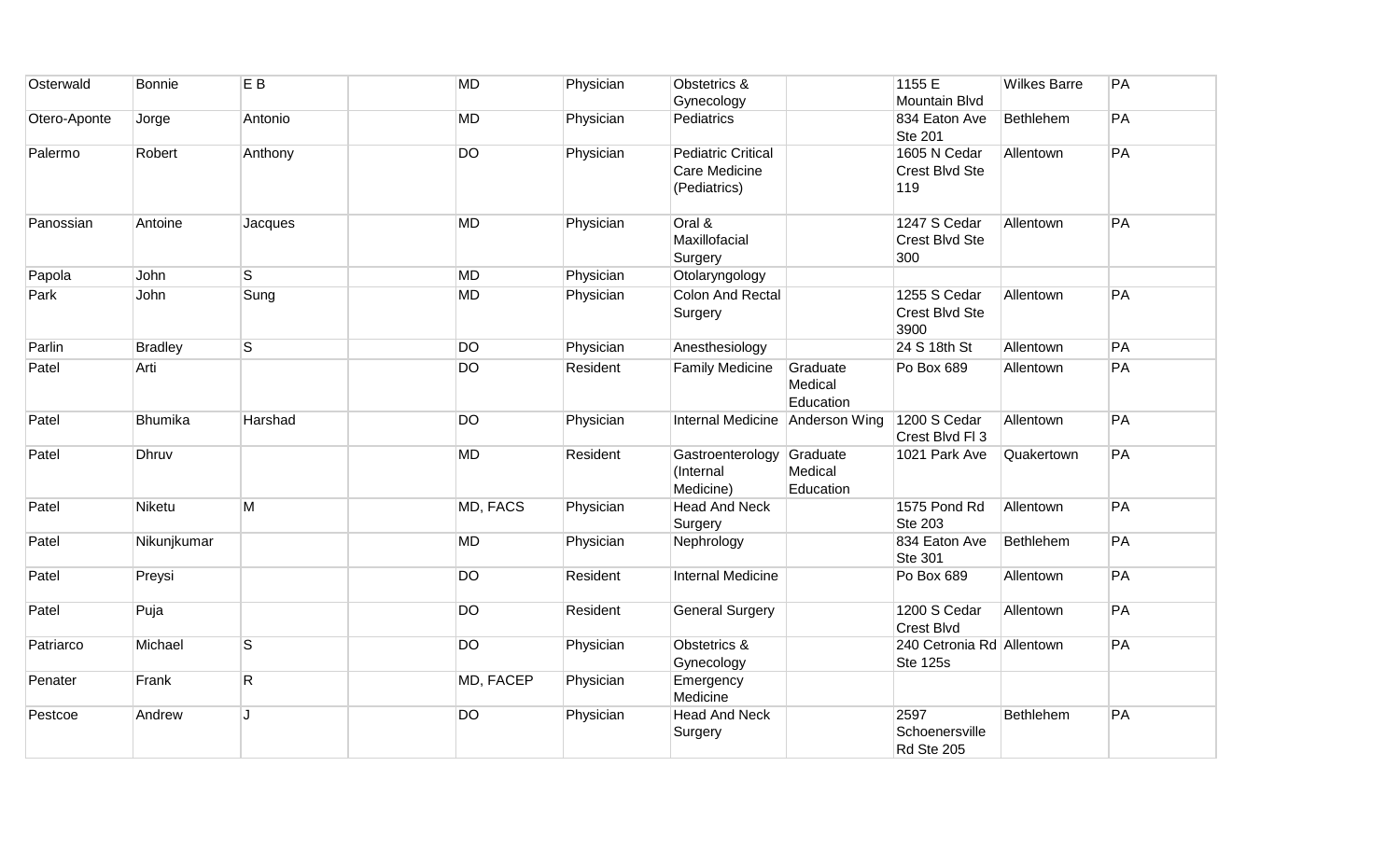| Peters     | Charles   | D       | MD, FACP                    | Physician | Internal Medicine                                                 |                                                    | 401 N 17th St<br><b>Ste 201</b>         | Allentown | PA |
|------------|-----------|---------|-----------------------------|-----------|-------------------------------------------------------------------|----------------------------------------------------|-----------------------------------------|-----------|----|
| Peters     | Danielle  | Maria   | <b>MD</b>                   | Resident  | Interventional<br>Radiology -<br>Integrated                       | Graduate<br>Medical<br><b>Education MC</b><br>H088 | Po Box 850                              | Hershey   | PA |
| Phillips   | Courtney  |         | MD                          | Physician | Urology                                                           |                                                    | 1250 S Cedar<br>Crest Blvd Ste<br>215   | Allentown | PA |
| Post       | Robert    | М       | <b>MD</b>                   | Physician | Hematology &<br><b>Medical Oncology</b><br>(Internal<br>Medicine) |                                                    |                                         |           |    |
| Prabhu     | Shilpa    | Vilas   | <b>MD</b>                   | Physician | Anesthesiology                                                    |                                                    |                                         |           |    |
| Prestosh   | Timothy   | John    | DO                          | Physician | <b>Family Medicine</b>                                            |                                                    | 3178W<br>Tilghman St                    | Allentown | PA |
| Pristas    | Rene      |         | <b>DO</b>                   | Physician | Anesthesiology                                                    |                                                    | 4905 W<br><b>Tilghman St Ste</b><br>250 | Allentown | PA |
| Pryblick   | Gary      | M       | <b>DO</b>                   | Physician | <b>Family Medicine</b>                                            |                                                    | 3050 Hamilton<br>Blvd Ste 100           | Allentown | PA |
| Pryblick   | Judith    | R.      | <b>DO</b>                   | Physician | <b>Family Medicine</b>                                            |                                                    | 3050 Hamilton<br>Blvd Ste 100           | Allentown | PA |
| Pula       | Katharine |         |                             | Physician |                                                                   |                                                    |                                         |           |    |
| Purcell    | Stephen   | М       | <b>DO</b>                   | Physician | Dermatology                                                       |                                                    | 1259 S Cedar<br>Crest Blvd Ste<br>100   | Allentown | PA |
| Pytlewski  | Gerald    | E       | <b>DO</b>                   | Physician | Nuclear<br>Cardiology                                             |                                                    |                                         |           |    |
| Quinn      | Shawn     | Michael | DO, FACEP,<br><b>FACOEP</b> | Physician | Emergency<br>Medicine                                             | Cedar Crest & I- Po Box 689<br>78                  |                                         | Allentown | PA |
| Quinn      | Thomas    | Andrew  | <b>DO</b>                   | Resident  | Rheumatology                                                      | Graduate<br>Medical<br>Education                   | Po Box 689                              | Allentown | PA |
| Rajeswaran | Yasotha   |         | MD                          | Physician | Cardiovascular<br>Disease (Internal<br>Medicine)                  |                                                    |                                         |           |    |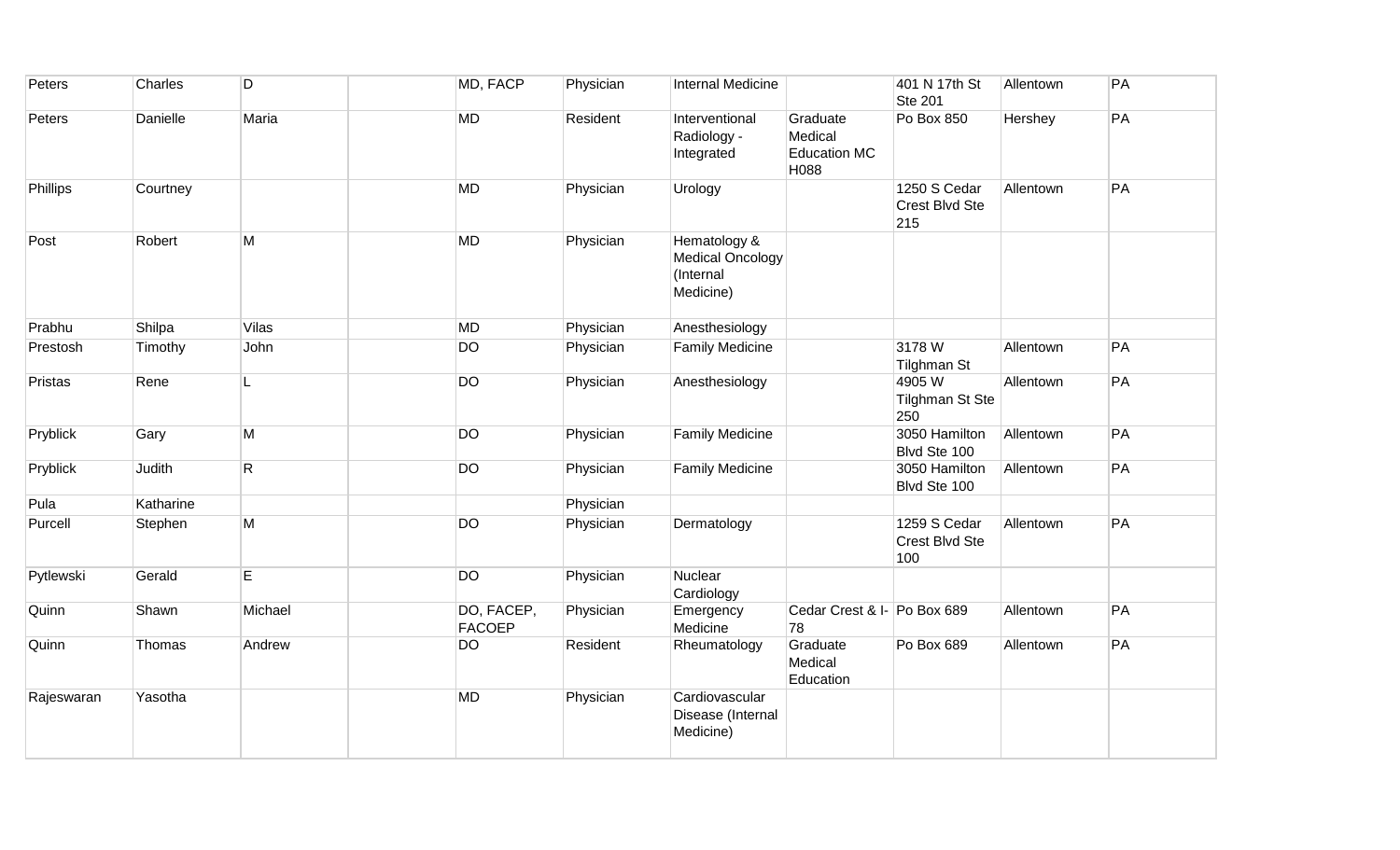| Rakhmanine  | Mikhail      |             |      | MD, FACS  | Physician     | <b>Colon And Rectal</b><br>Surgery                    |                                             | 1255 S Cedar<br>Crest Blvd Ste<br>3900    | Allentown     | PA |
|-------------|--------------|-------------|------|-----------|---------------|-------------------------------------------------------|---------------------------------------------|-------------------------------------------|---------------|----|
| Ramasamy    | Dhanalakshmi |             |      | <b>MD</b> | Physician     | Child &<br>Adolescent<br>Psychiatry<br>(Psychiatry)   |                                             | 292 Main St Ste Harleysville<br>111       |               | PA |
| Rambaran    | Ryan         | Noel        |      | <b>DO</b> | Physician     | <b>Surgical Critical</b><br>Care (General<br>Surgery) |                                             | 701 Ostrum St<br><b>Ste 202</b>           | Fountain Hill | PA |
| Rappaport   | Daniel       | M           |      | <b>MD</b> | Physician     | Geriatric<br>Medicine (internal<br>Medicine)          |                                             | 3321 Chestnut<br><b>St</b>                | Whitehall     | PA |
| Ray         | Robert       |             | IJr. | <b>DO</b> | Resident      | Emergency<br>Medicine                                 | Graduate<br>Medical<br>Education            | Po Box 689                                | Allentown     | PA |
| Reis        | Cindy        |             |      |           | Non-Physician |                                                       |                                             | 2597<br>Schoenersville<br>Rd Ste 205      | Bethlehem     | PA |
| Rhodes      | Luther       | V           | Ш    | <b>MD</b> | Physician     | Infectious<br>Disease (Internal<br>Medicine)          |                                             | 1255 S Cedar<br>Crest Blvd Ste<br>2100    | Allentown     | PA |
| Rienzo      | Robert       | J.          |      | <b>MD</b> | Physician     | Nuclear Medicine                                      |                                             | 1200 S Cedar<br>Crest Blvd                | Allentown     | PA |
| Rissmiller  | Joan         | M           |      |           | Non-Physician |                                                       |                                             | 2110 Harrisburg Lancaster<br>Pike Ste 215 |               | PA |
| Ritz        | Zachary      | Trevor      |      | <b>DO</b> | Physician     | Emergency<br>Medicine                                 |                                             | 801 Ostrum St                             | Bethlehem     | PA |
| Rock        | Natalie      |             |      |           | Non-Physician |                                                       |                                             | 4520 Park View Schnecksville<br>Dr        |               | PA |
| Rodenberger | <b>Bruce</b> | M           |      | <b>MD</b> | Physician     | Gynecology                                            |                                             |                                           |               |    |
| Roper       | Laura        | <b>Beth</b> |      | <b>MD</b> | Resident      | Medical<br>Toxicology<br>(emergency<br>Medicine)      | Office of<br>Academic and<br>Alumni Affairs | 5501 Old York<br>Rd                       | Philadelphia  | PA |
| Rosen       | Randy        | A           |      | <b>MD</b> | Physician     | Nephrology                                            |                                             |                                           |               |    |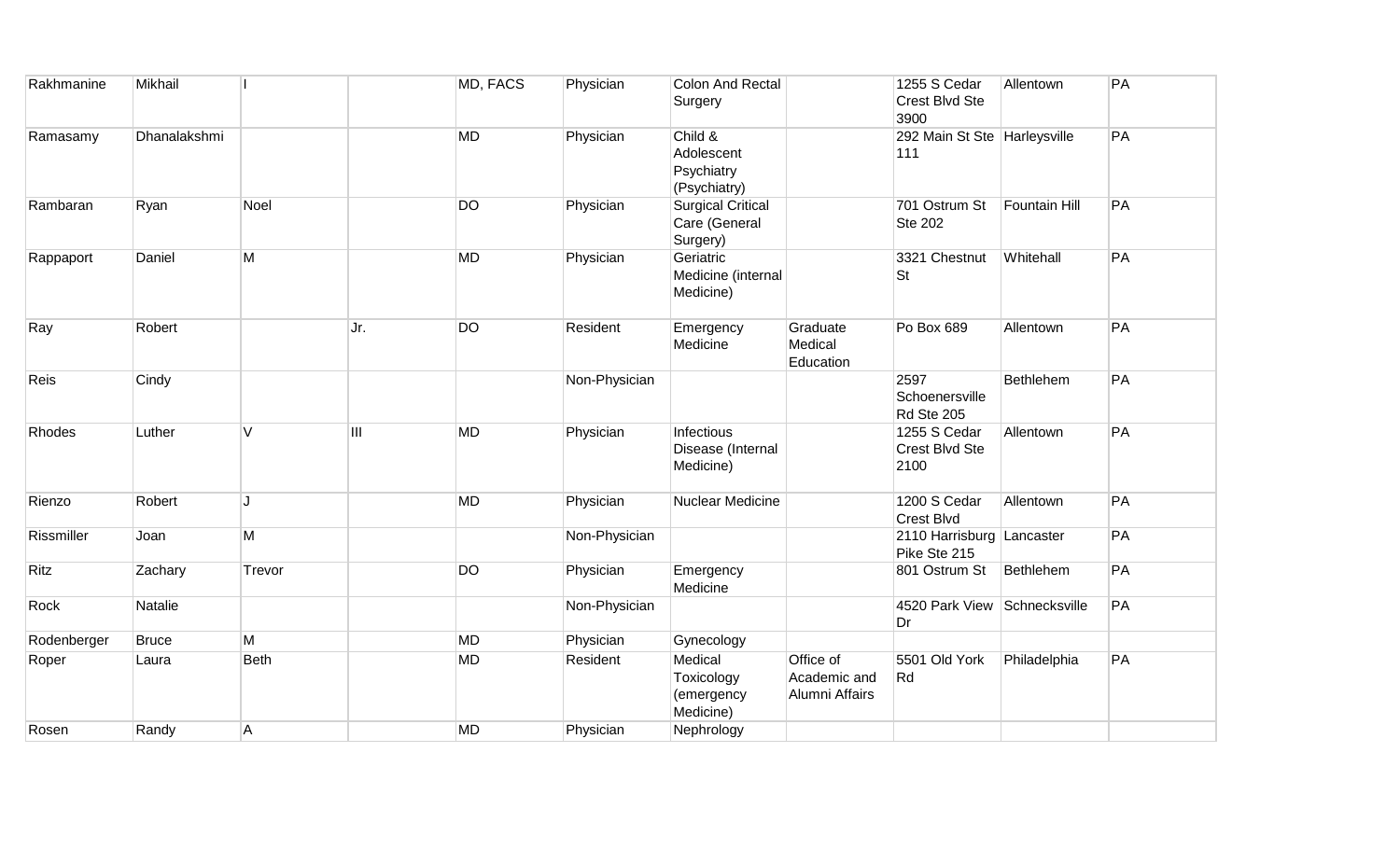| Rosenau  | Alexander    | M              |     | DO, CPE,<br>FACEP | Physician     | Emergency<br>Medicine                            |                                    | Po Box 1806                                   | Allentown     | PA |
|----------|--------------|----------------|-----|-------------------|---------------|--------------------------------------------------|------------------------------------|-----------------------------------------------|---------------|----|
| Rosero   | Lorena       |                |     | MD                | Resident      | Obstetrics &<br>Gynecology                       |                                    | Po Box 689                                    | Allentown     | PA |
| Rossi    | Carla        | M              |     | <b>MD</b>         | Physician     | Infectious<br>Disease (Internal<br>Medicine)     |                                    | 1255 S Cedar<br>Crest Blvd Ste<br>2100        | Allentown     | PA |
| Rossi    | Michael      | A              |     | <b>MD</b>         | Physician     | Nuclear<br>Cardiology                            | 707 Hamilton St Po Box 1806        |                                               | Allentown     | PA |
| Rovito   | Peter        | F.             |     | MD, FACS          | Physician     | <b>General Surgery</b>                           |                                    | 842 N 19th St                                 | Allentown     | PA |
| Rovito   | Peter        | $\overline{V}$ |     | <b>MS</b>         | Student       |                                                  |                                    | 4170 City Ave                                 | Philadelphia  | PA |
| Ruht     | Barry        | A              |     | MD, FACS          | Physician     | Orthopedic<br>Surgery                            |                                    | 1605 N Cedar<br>Crest Blvd Ste<br>608         | Allentown     | PA |
| Rust     | Orion        | $\mathsf{A}$   |     | <b>MD</b>         | Physician     | Reproductive<br>Endocrinology<br>And Infertility |                                    | 3900 Hamilton<br>Blvd Ste 201                 | Allentown     | PA |
| Ryder    | Kenneth      | G              | Jr. | <b>MD</b>         | Physician     | <b>Family Medicine</b>                           | 4955 Route 873 Po Box 388<br>Ste B |                                               | Schnecksville | PA |
| Saad     | Christine    | Georgine       |     | <b>MD</b>         | Physician     | Ophthalmology                                    |                                    | 1431 Nursery St Fogelsville<br><b>Ste 200</b> |               | PA |
| Sacks    | Cody         |                |     |                   | Student       |                                                  |                                    |                                               |               |    |
| Sadowski | Jennifer     | Ann            |     | <b>DO</b>         | Resident      | Emergency<br>Medicine                            | Graduate<br>Medical<br>Education   | Po Box 689                                    | Allentown     | PA |
| Sadri    | <b>Babak</b> | Samuel         |     | <b>MD</b>         | Resident      | <b>General Surgery</b>                           |                                    | Po Box 689                                    | Allentown     | PA |
| Salazer  | Nancy        |                |     |                   | Non-Physician |                                                  | 1 W Broad St<br>Ste 506            | Po Box 5520                                   | Bethlehem     | PA |
| Sandhu   | Rovinder     | Singh          |     | <b>MD</b>         | Physician     | Traumatic<br>Surgery                             |                                    | 1240 S Cedar<br>Crest Blvd Ste<br>308         | Allentown     | PA |
| Sangster | William      |                |     | <b>MD</b>         | Physician     | <b>General Surgery</b>                           |                                    | 1255 S Cedar<br>Crest Blvd Ste<br>3900        | Allentown     | PA |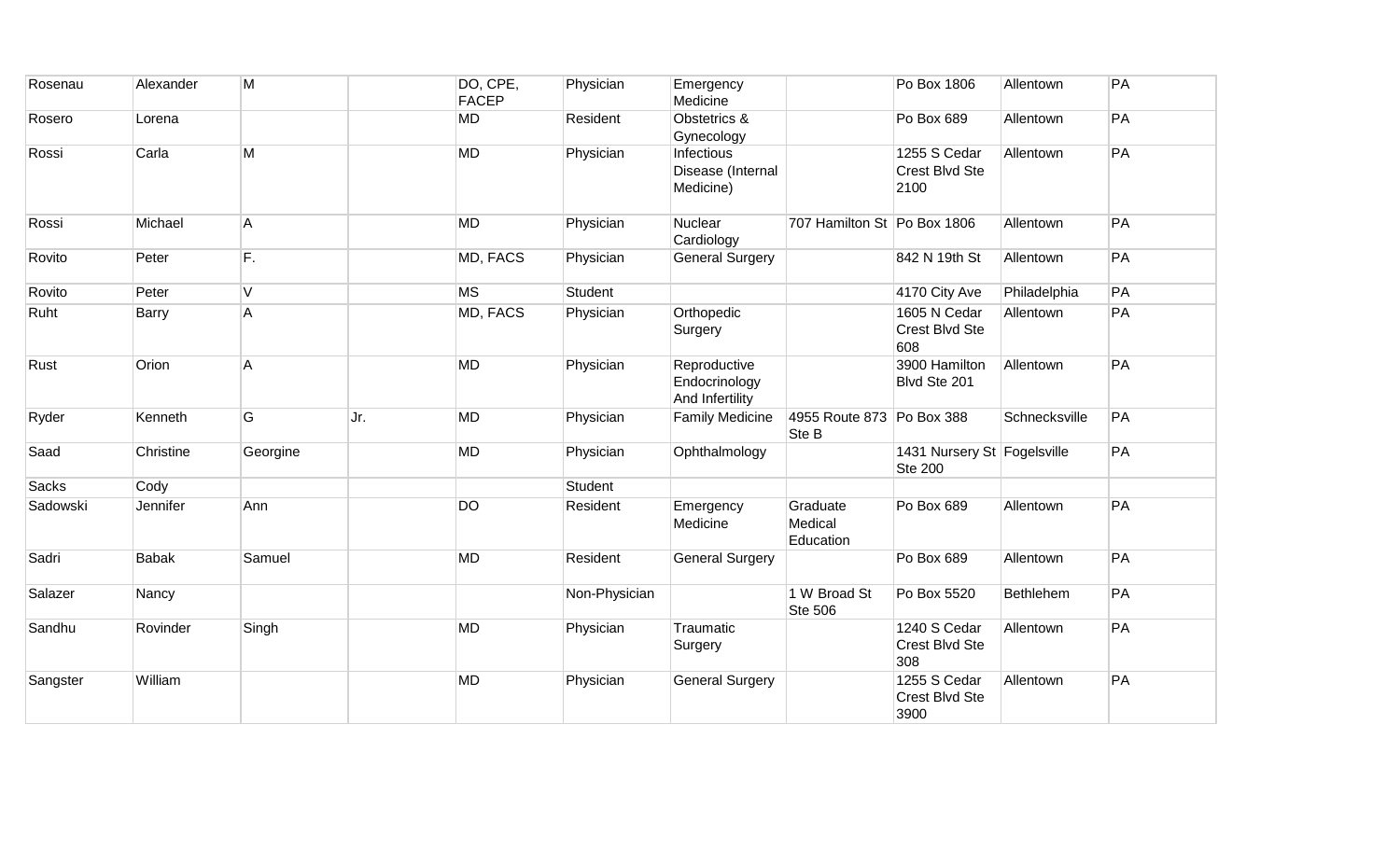| Sapin      | Jared      | Etan           |           |          | Student       |                                                  | Graduate<br>Medical<br>Education | 3401 N Broad St Philadelphia                |               | PA |
|------------|------------|----------------|-----------|----------|---------------|--------------------------------------------------|----------------------------------|---------------------------------------------|---------------|----|
| Sarachek   | Norman     | S              | <b>MD</b> |          | Physician     | Cardiovascular<br>Disease (Internal<br>Medicine) |                                  |                                             |               |    |
| Sasson     | Marvin     |                | <b>MD</b> |          | Physician     | Dermatology                                      |                                  | 1259 S Cedar<br>Crest Blvd Ste<br>100       | Allentown     | PA |
| Scagliotti | Charles    | $\mathbf{J}$   |           | MD, FACS | Physician     | <b>General Surgery</b>                           |                                  |                                             |               |    |
| Schaefgen  | Madalyn    |                | <b>MD</b> |          | Physician     | <b>Family Medicine</b>                           |                                  | 250 Cetronia Rd Allentown<br><b>Ste 115</b> |               | PA |
| Schaffer   | Marsha     | $\overline{A}$ |           |          | Non-Physician |                                                  |                                  | 3131 College<br>Heights Blvd Ste<br>1200    | Allentown     | PA |
| Schanck    | Sarah      |                |           |          | Non-Physician |                                                  |                                  | 1150 Glenlivet<br>Dr Ste A17                | Allentown     | PA |
| Schucker   | Jodi       |                | <b>MD</b> |          | Physician     | <b>Maternal And</b><br><b>Fetal Medicine</b>     |                                  | 701 Ostrum St<br>Ste 303                    | Fountain Hill | PA |
| Schwann    | Nanette    | M              | <b>MD</b> |          | Physician     | Anesthesiology                                   |                                  | 4905W<br><b>Tilghman St Ste</b><br>250      | Allentown     | PA |
| Seckinger  | Raymond    | P              | <b>MD</b> |          | Physician     | Psychiatry                                       |                                  | 5158 Spring<br>Ridge Dr E                   | Macungie      | PA |
| Shah       | Mahima     |                | <b>DO</b> |          | Physician     | Pediatric<br>Anesthesiology<br>(anesthesiology)  |                                  | 4905W<br><b>Tilghman St Ste</b><br>250      | Allentown     | PA |
| Shah       | Pallav     | N              | <b>MD</b> |          | Physician     | Nuclear Medicine                                 |                                  | 95 Highland Ave Bethlehem<br>Ste 130        |               | PA |
| Shaheen    | James      | $\mathsf C$    | <b>MD</b> |          | Physician     | Anesthesiology                                   |                                  | 4905W<br>Tilghman St Ste<br>250             | Allentown     | PA |
| Shahid     | Zaina      |                | <b>MD</b> |          | Resident      | <b>Internal Medicine</b>                         | Graduate<br>Medical<br>Education | Po Box 689                                  | Allentown     | PA |
| Shaik      | Shamsuddin |                | <b>MD</b> |          | Physician     | <b>Internal Medicine</b>                         |                                  | 801 Ostrum St                               | Bethlehem     | PA |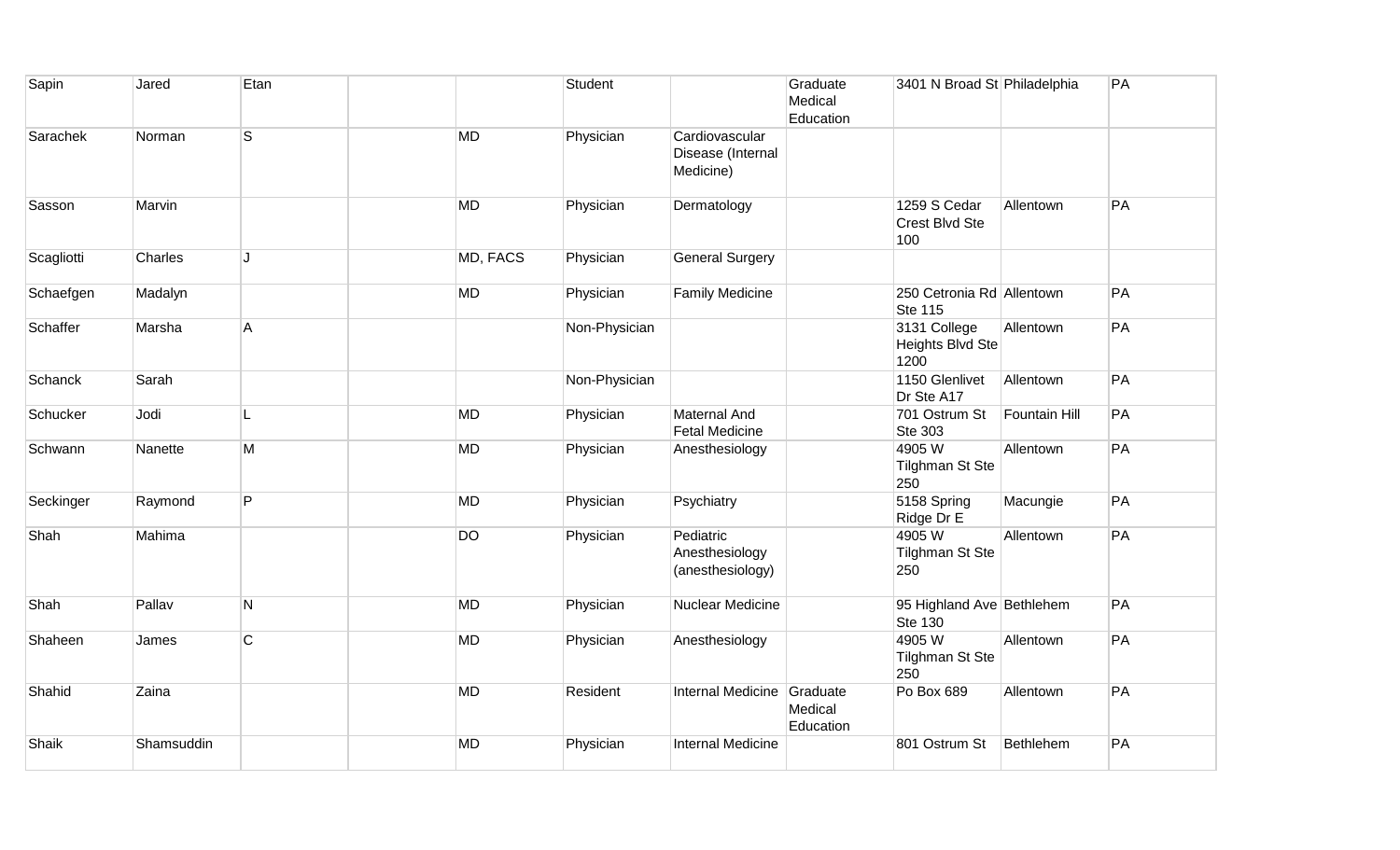| Shampain      | Mark         | P              | MD        | Physician | Pediatric Allergy                                |                                             |                                        |                  |    |
|---------------|--------------|----------------|-----------|-----------|--------------------------------------------------|---------------------------------------------|----------------------------------------|------------------|----|
| Shastry       | Lalita       |                | <b>MD</b> | Physician | Infectious<br>Disease (Internal<br>Medicine)     |                                             | 1255 S Cedar<br>Crest Blvd Ste<br>2100 | Allentown        | PA |
| Shawver       | Jamie        | Christine      | <b>DO</b> | Resident  | <b>Family Medicine</b>                           | Graduate<br>Medical<br>Education            | Po Box 689                             | Allentown        | PA |
| Sheehan       | Theresa      | Ciardi         | MD        | Physician | Hospice &<br>Palliative<br>Medicine              |                                             |                                        |                  |    |
| <b>Sheets</b> | James        | A              | MD        | Physician | <b>Colon And Rectal</b><br>Surgery               |                                             |                                        |                  |    |
| <b>Sheets</b> | Kimberly     | $\mathsf{R}$   | <b>MD</b> | Physician | <b>Family Medicine</b>                           |                                             | 2310<br>Schoenersville<br>Rd           | Bethlehem        | PA |
| Shenoi        | Andrew       | Noel           | <b>MD</b> | Resident  | <b>Family Medicine</b>                           | Graduate<br>Medicine<br>Education           | Po Box 689                             | Allentown        | PA |
| Sholehvar     | Javad        |                | MD, FACS  | Physician | Otolaryngology                                   |                                             | 708 Eagle Dr                           | Emmaus           | PA |
| Shou          | James        | Young          | <b>MD</b> | Physician | Neurology                                        |                                             | 1417 8th Ave                           | Bethlehem        | PA |
| Sidhom        | Michael      | Maher          | <b>MD</b> | Physician | Family<br>Medicine/preventi<br>ve Medicine       | Occupational &<br>Environmental<br>Medicine | 153 Brodhead<br>Rd                     | <b>Bethlehem</b> | PA |
| Sigmond       | Benjamin     | Ronald         | <b>MD</b> | Physician | <b>Head And Neck</b><br>Surgery                  | Sellersville<br>Outpatient<br>Center        | 915 Lawn Ave<br>Ste 203                | Sellersville     | PA |
| Silverberg    | <b>Bruce</b> |                | MD        | Physician | Cardiovascular<br>Disease (Internal<br>Medicine) |                                             |                                        |                  |    |
| Silverman     | Howard       | $\overline{A}$ | MD, CMD   | Physician | Geriatric<br>Medicine (family<br>Medicine)       |                                             | 798 Hausman<br>Rd Ste 270              | Allentown        | PA |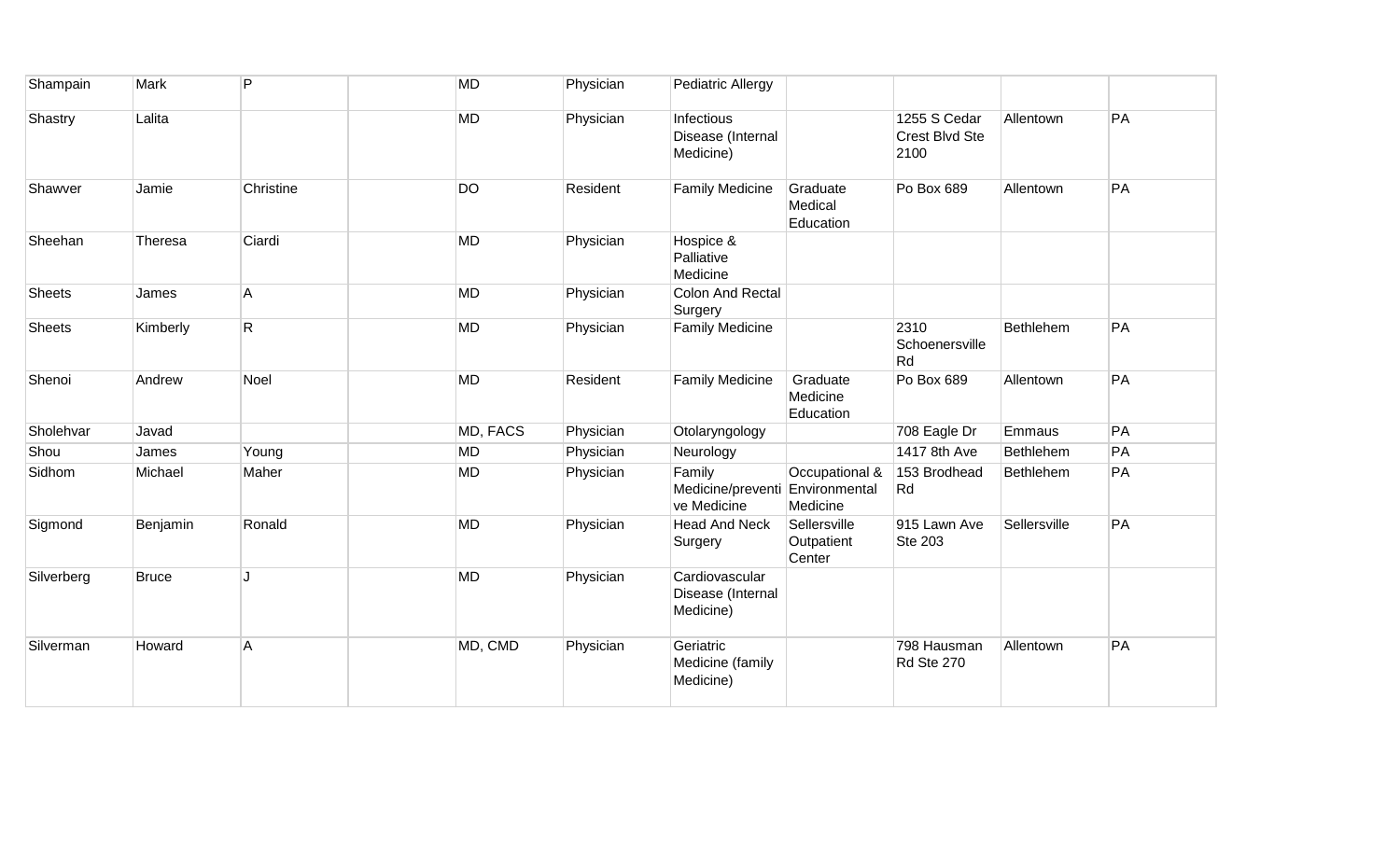| Silverstein<br>Fadlon | Cheri   | Alissa         |     | <b>MD</b> | Physician | Cardiovascular<br>Disease (Internal<br>Medicine) |                                  | 1250 S Cedar<br>Crest Blvd Ste<br>300  | Allentown   | PA |
|-----------------------|---------|----------------|-----|-----------|-----------|--------------------------------------------------|----------------------------------|----------------------------------------|-------------|----|
| Singh                 | Punit   |                |     | <b>MD</b> | Physician | Anesthesiology                                   |                                  | 3108 Val Vista<br>Dr                   | Easton      | PA |
| Singleton             | Gregory | N              |     | <b>MD</b> | Physician | Anesthesiology                                   |                                  | 7918 Main St<br><b>Unit 204</b>        | Fogelsville | PA |
| Siu                   | Chun    | Ting           |     |           | Resident  | <b>Internal Medicine</b>                         | Graduate<br>Medical<br>Education | Po Box 689                             | Allentown   | PA |
| <b>Skutnik</b>        | Emily   |                |     | <b>DO</b> | Resident  | <b>Internal Medicine</b>                         | Graduate<br>Medical<br>Education | Po Box 689                             | Allentown   | PA |
| Slaven                | Barry   | Howard         |     | MD, FACS  | Physician | <b>General Surgery</b>                           |                                  | 1240 S Cedar<br>Crest Blvd Ste<br>308  | Allentown   | PA |
| Slenker               | Amy     | Katz           |     | <b>MD</b> | Physician | Infectious<br>Disease (Internal<br>Medicine)     |                                  | 1255 S Cedar<br>Crest Blvd Ste<br>2100 | Allentown   | PA |
| Slompak               | Carol   | Ann            |     | <b>MD</b> | Physician | <b>Internal Medicine</b>                         |                                  | 401 N 17th St<br><b>Ste 201</b>        | Allentown   | PA |
| Smith                 | Brendan | Charles        |     | <b>MD</b> | Resident  | Orthopedic<br>Surgery                            | Graduate<br>Medical<br>Education | 1021 Park Ave                          | Quakertown  | PA |
| Smith                 | George  | $\mathsf{s}$   | Jr. | <b>MD</b> | Physician | Obstetrics &<br>Gynecology                       |                                  |                                        |             |    |
| Soliman               | Andrea  |                |     | <b>DO</b> | Resident  | Internal Medicine                                | Graduate<br>Medical<br>Education | Po Box 689                             | Allentown   | PA |
| Sosis                 | Arthur  | $\overline{C}$ |     | <b>MD</b> | Physician | Dermatology                                      |                                  |                                        |             |    |
| Standlick             | Alyssa  | Louise         |     |           | Student   |                                                  |                                  |                                        |             |    |
| Stansbury             | Tara    | Catherine      |     |           | Student   |                                                  |                                  |                                        |             |    |
| <b>Stasik</b>         | John    |                | Jr. | MD, FACS  | Physician | <b>Colon And Rectal</b><br>Surgery               |                                  |                                        |             |    |
| Staub                 | Kayla   |                |     |           | Student   |                                                  |                                  |                                        |             |    |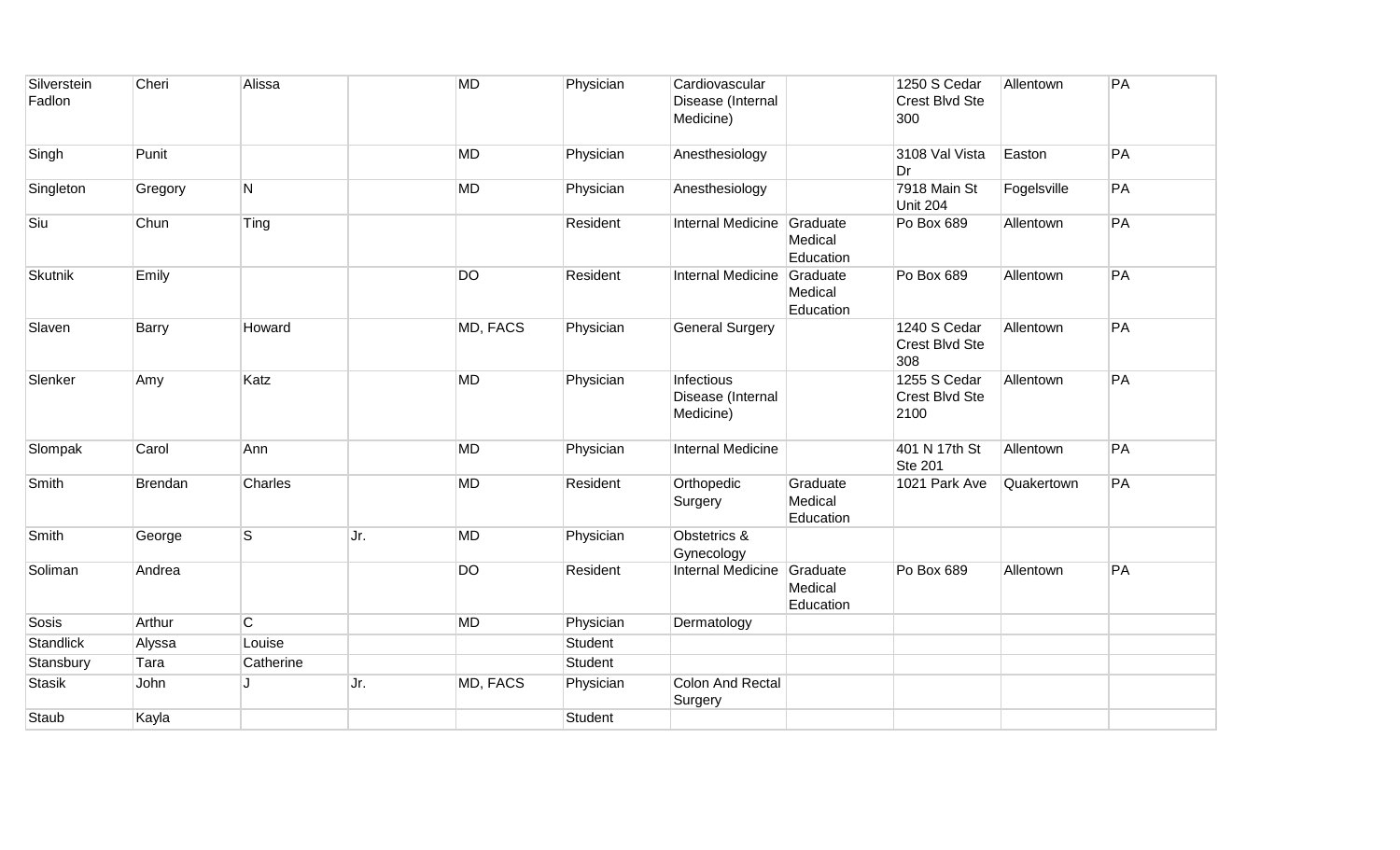| Stepanczuk           | <b>Beth</b> | Caye      | <b>MD</b> | Physician     | <b>Physical Medicine</b><br>And<br>Rehabilitation     |                                  | 2597<br>Schoenersville<br>Rd Ste 101        | Bethlehem | PA |
|----------------------|-------------|-----------|-----------|---------------|-------------------------------------------------------|----------------------------------|---------------------------------------------|-----------|----|
| <b>Stephens</b>      | Jennifer    |           | <b>DO</b> | Physician     | Internal Medicine                                     |                                  | 3080 Hamilton<br>Blvd Ste 350               | Allentown | PA |
| Stern                | Ethan       | Samuel    | <b>DO</b> | Resident      | <b>Internal Medicine</b>                              | Graduate<br>Medical<br>Education | Po Box 689                                  | Allentown | PA |
| Stirparo             | Joseph      | IJ        | <b>MD</b> | Physician     | <b>Surgical Critical</b><br>Care (General<br>Surgery) |                                  | 1240 S Cedar<br>Crest Blvd Ste<br>308       | Allentown | PA |
| <b>Stock Keister</b> | Mary        | Catherine | <b>MD</b> | Physician     | <b>Family Medicine</b>                                |                                  |                                             |           |    |
| Stolz                | Ralph       | E         | <b>DO</b> | Physician     | Addiction<br>Medicine<br>(Psychiatry)                 |                                  | 1605 N Cedar<br>Crest Blvd Ste<br>609       | Allentown | PA |
| Strassman            | Rima        | L         | <b>MD</b> | Physician     | Pediatrics                                            |                                  | 1110 St Lukes<br>Way                        | Allentown | PA |
| Strebig              | Daniel      |           |           | Student       |                                                       |                                  | Po Box 689                                  | Allentown | PA |
| Stubbmann            | Mary        |           |           | Non-Physician |                                                       |                                  | 250 Cetronia Rd Allentown<br><b>Ste 301</b> |           | PA |
| Sully                | Nicole      | R         | <b>DO</b> | Physician     | Palliative<br>Medicine                                |                                  | 4520 Park View Schnecksville<br>Dr          |           | PA |
| Sumner               | Andrew      | D         | <b>MD</b> | Physician     | Cardiovascular<br>Disease (Internal<br>Medicine)      |                                  | 1250 S Cedar<br>Crest Blvd Ste<br>300       | Allentown | PA |
| Sumner               | Jessica     | Tucker    | <b>DO</b> | Physician     | Obstetrics &<br>Gynecology                            |                                  |                                             |           |    |
| Sunderlin            | Eileen      |           |           | Non-Physician |                                                       |                                  | 1259 S Cedar<br>Crest Blvd Ste<br>100       | Allentown | PA |
| Sussman              | Sylvia      |           | <b>MD</b> | Physician     | Anesthesiology                                        |                                  |                                             |           |    |
| Swink                | Shane       |           | <b>DO</b> | Resident      | Dermatology                                           | Graduate<br>Medical<br>Education | Po Box 689                                  | Allentown | PA |
| Tadros               | Mykel       | Gamil     | <b>DO</b> | Resident      | Internal Medicine                                     | Graduate<br>Medical<br>Education | Po Box 689                                  | Allentown | PA |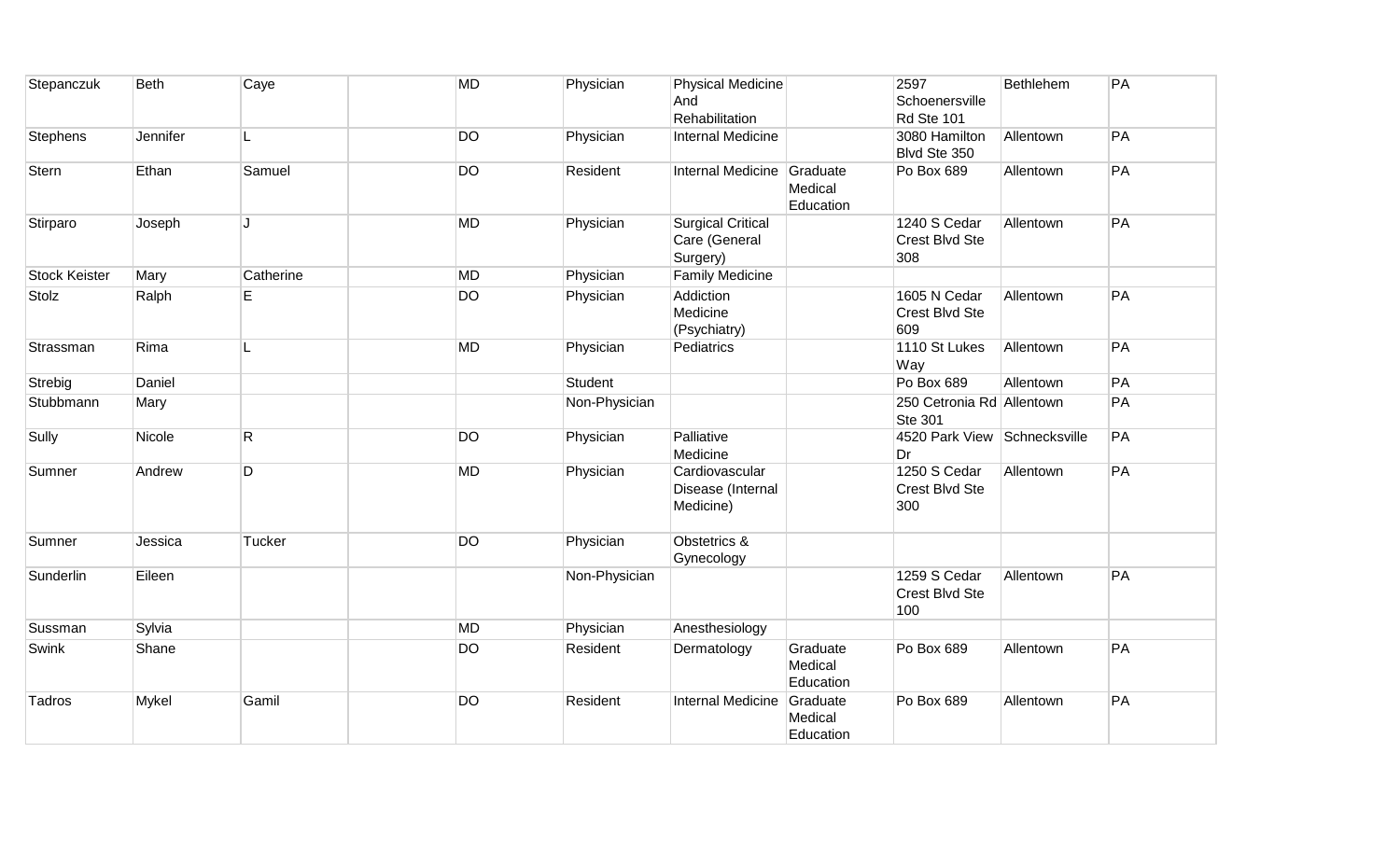| Taimur      | Ayza     |                | <b>DO</b> | Physician | <b>Transitional Year</b>                         |                                    |                                              |           |    |
|-------------|----------|----------------|-----------|-----------|--------------------------------------------------|------------------------------------|----------------------------------------------|-----------|----|
| Talsania    | Jay      | S              | <b>MD</b> | Physician | <b>Hand Surgery</b>                              |                                    | 250 Cetronia Rd Allentown<br><b>Ste 303</b>  |           | PA |
| Tan         | Antonius | H.             | <b>MD</b> | Physician | Diagnostic<br>Radiology                          |                                    |                                              |           |    |
| Taneja      | Pravin   | $\mathsf{A}$   | <b>MD</b> | Physician | Pediatric<br>Anesthesiology<br>(anesthesiology)  |                                    | 4905W<br><b>Tilghman St Ste</b><br>250       | Allentown | PA |
| Tejada      | Luis     | $\overline{A}$ | <b>MD</b> | Physician | Cardiovascular<br>Disease (Internal<br>Medicine) |                                    | 1469 8th Ave                                 | Bethlehem | PA |
| Tenzer      | Ryan     |                | <b>MD</b> | Physician | Emergency<br>Medicine                            | Cedar Crest & I- Po Box 689<br>78  |                                              | Allentown | PA |
| Termini     | Joseph   | T              | <b>MD</b> | Physician | <b>General Practice</b>                          |                                    |                                              |           |    |
| Ternopolska | Nataliya |                | <b>MD</b> | Physician | Neurology                                        |                                    | 240 Cetronia Rd Allentown<br><b>Ste 210a</b> |           | PA |
| Thomas      | Alex     |                | <b>MD</b> | Physician | Psychiatry                                       | <b>Extended Acute</b><br>Case Unit | 421 Chew St                                  | Allentown | PA |
| Thompson    | Amy      | F              | <b>MD</b> | Physician | Anesthesiology                                   |                                    | 4905W<br><b>Tilghman St Ste</b><br>250       | Allentown | PA |
| Tibrewal    | Mahima   |                | <b>MD</b> | Physician | Neonatal-<br>perinatal<br>Medicine               |                                    |                                              |           |    |
| Toff        | Kenneth  | IJ             | <b>DO</b> | Physician | Pediatrics                                       |                                    | 1517 Pond Rd                                 | Allentown | PA |
| Tomkin      | Edward   |                | DO        | Physician | Otolaryngology                                   |                                    |                                              |           |    |
| Toney       | Melinda  | Q              | <b>MD</b> | Physician | <b>Family Medicine</b>                           |                                    |                                              |           |    |
| Tong        | Celia    |                | <b>MD</b> | Resident  | <b>Transitional Year</b>                         | Graduate<br>Medical<br>Education   | Po Box 689                                   | Allentown | PA |
| Torkildsen  | Eric     | Н              | <b>MD</b> | Resident  | Internal Medicine                                | Graduate<br>Medical<br>Education   | Po Box 689                                   | Allentown | PA |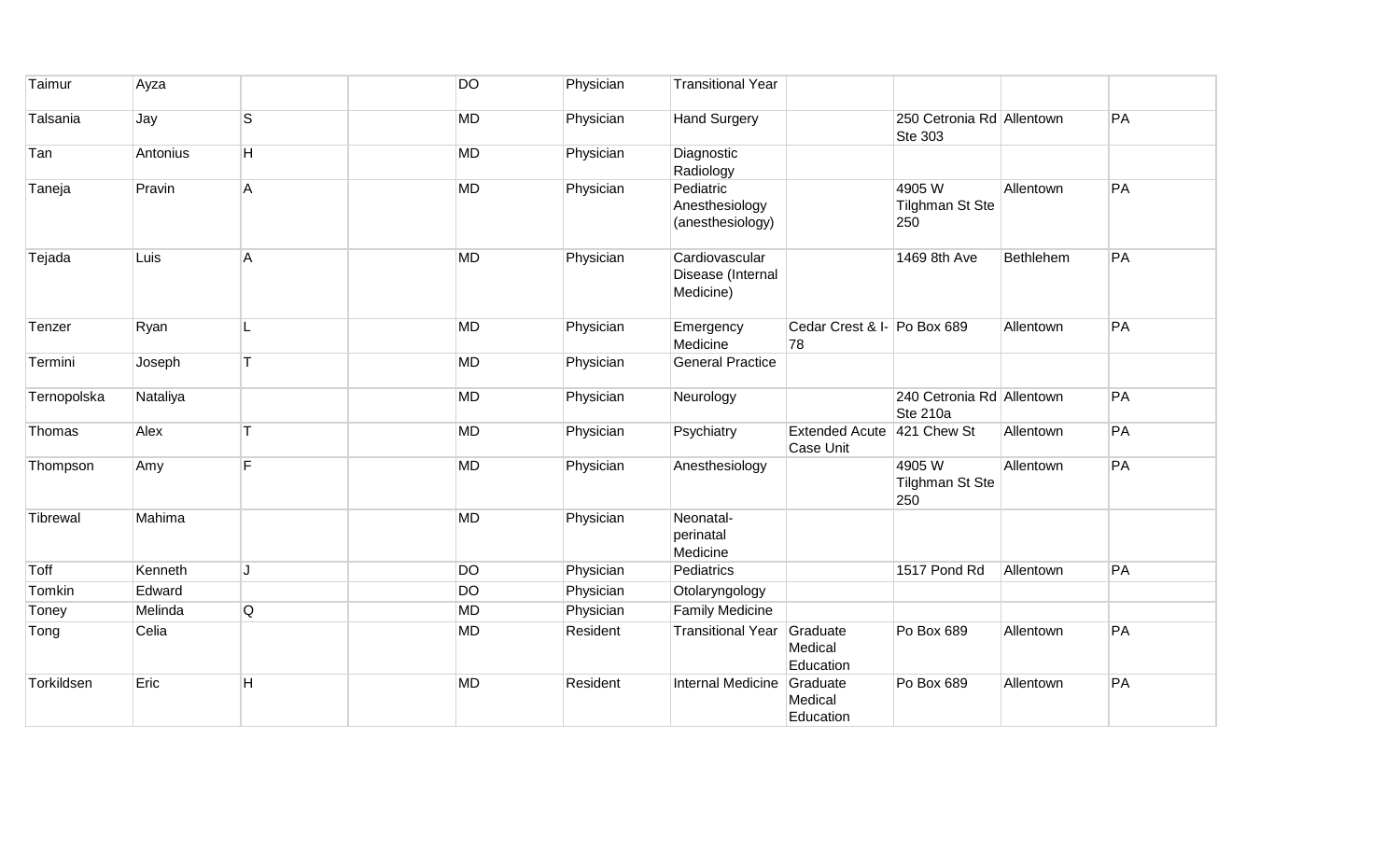| Torrens      | Daniel    |           | <b>DO</b> | Resident  | Emergency<br>Medicine                                      | Graduate<br>Medical<br>Education  | Po Box 689                             | Allentown   | PA |
|--------------|-----------|-----------|-----------|-----------|------------------------------------------------------------|-----------------------------------|----------------------------------------|-------------|----|
| Totlani      | Rajender  | S         | <b>MD</b> | Physician | Pediatrics                                                 |                                   | 401 N 17th St<br>Ste 307               | Allentown   | PA |
| Toure        | Dieynaba  | M         | <b>DO</b> | Resident  | <b>General Practice</b>                                    | Graduate<br>Medical<br>Education  | 801 Ostrum St                          | Bethlehem   | PA |
| Traub        | Darren    | М         | <b>DO</b> | Physician | Cardiovascular<br>Disease (Internal<br>Medicine)           |                                   | 1469 8th Ave                           | Bethlehem   | PA |
| Tretter      | Margaret  | S         | <b>DO</b> | Physician | Internal Medicine 3rd FI Anderson                          | Wing                              | 1200 S Cedar<br>Crest Blvd             | Allentown   | PA |
| Trivedi      | Hina      | Kashyap   | <b>DO</b> | Physician | <b>Internal Medicine</b>                                   |                                   | 834 Eaton Ave<br>Ste 301               | Bethlehem   | PA |
| Tuffiash     | William   | Α         | MD        | Physician | Allergy And<br>Immunology                                  |                                   | 1251 S Cedar<br>Crest Blvd Ste<br>107c | Allentown   | PA |
| Ubom         | Ememobong | Offiong   | MD        | Resident  | Obstetrics &<br>Gynecology                                 |                                   | Po Box 689                             | Allentown   | PA |
| Umaru        | Samuel    |           | <b>MD</b> | Physician | <b>Pediatric Critical</b><br>Care Medicine<br>(Pediatrics) | Cedar Crest & I- Po Box 689<br>78 |                                        | Allentown   | PA |
| Urankar      | Nancy     |           | <b>MD</b> | Physician | Geriatric<br>Medicine (internal<br>Medicine)               |                                   | Po Box 490                             | Coopersburg | PA |
| Van Wirt     | Paige     | Elizabeth | <b>MD</b> | Physician | Hospice &<br>Palliative<br>Medicine (internal<br>Medicine) |                                   | 1605 N Cedar<br>Crest Blvd Ste<br>110  | Allentown   | PA |
| Vandenheuvel | Julia     | Paige     | MD        | Resident  | Pediatrics                                                 | Graduate<br>Medical<br>Education  | Po Box 689                             | Allentown   | PA |
| Varade       | Preet     | Martand   | MD        | Physician | <b>Child Neurology</b>                                     | <b>Ste 405</b>                    | 1250 S Cedar<br><b>Crest Blvd</b>      | Allentown   | PA |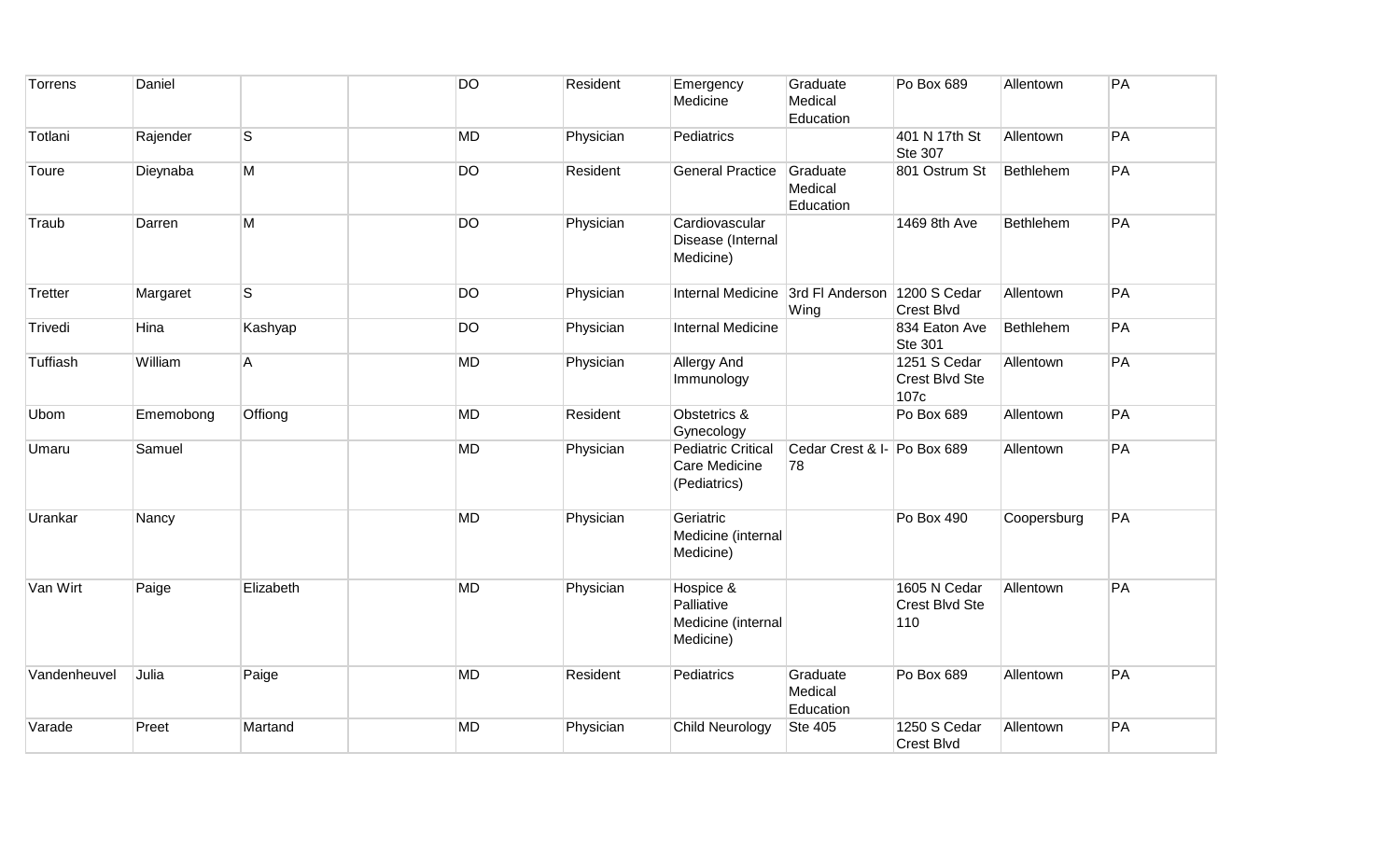| Vargas Martinez David |              | Jose         | <b>MD</b> | Physician | <b>Family Medicine</b>                                        |                                                 |           |    |
|-----------------------|--------------|--------------|-----------|-----------|---------------------------------------------------------------|-------------------------------------------------|-----------|----|
| Veres                 | Benjamin     | David        | <b>DO</b> | Physician | Internal Medicine                                             |                                                 |           |    |
| Verges                | Daniel       | Paul         | <b>MD</b> | Physician | Urology                                                       | 1521 8th Ave<br><b>Ste 201</b>                  | Bethlehem | PA |
| Verma                 | Deepti       |              | <b>MD</b> | Physician | Infectious<br>Disease (Internal<br>Medicine)                  | 1255 S Cedar<br>Crest Blvd Ste<br>2100          | Allentown | PA |
| Verma                 | <b>Nitin</b> |              | <b>MD</b> | Resident  | Cardiovascular<br>Disease (Internal<br>Medicine)              |                                                 |           |    |
| Ververeli             | Kathleen     | O            | <b>MD</b> | Physician | <b>Pediatric Allergy</b>                                      | 250 Cetronia Rd Allentown<br><b>Ste 103</b>     |           | PA |
| Viechnicki            | M            | <b>Bruce</b> | MD        | Physician | Gynecology                                                    | 3131 College<br><b>Heights Blvd Ste</b><br>2200 | Allentown | PA |
| Viola                 | Christine    | R            | DO        | Physician | Geriatric<br>Medicine (family<br>Medicine)                    |                                                 |           |    |
| Vottero               | Katiemarie   | Gale         | <b>DO</b> | Physician | Pediatrics                                                    |                                                 |           |    |
| Wagener               | Marie        | S            | <b>DO</b> | Physician | Dermatology                                                   | 250 Cetronia Rd Allentown<br><b>Ste 301</b>     |           | PA |
| Wahhab                | Samina       |              | <b>MD</b> | Physician | <b>Plastic Surgery</b>                                        | 1255 S Cedar<br>Crest Blvd Ste<br>1100          | Allentown | PA |
| Wasserman             | Ronald       | Elliott      | <b>MD</b> | Physician | Neurology                                                     |                                                 |           |    |
| Weil                  | Daniel       | P            | <b>MD</b> | Physician | Adult<br>Cardiothoracic<br>Anesthesiology<br>(anesthesiology) | 4905 W<br><b>Tilghman St Ste</b><br>250         | Allentown | PA |
| Weiss                 | Lawrence     | E            | MD        | Physician | <b>Hand Surgery</b>                                           | 250 Cetronia Rd Allentown<br><b>Ste 303</b>     |           | PA |
| Welch                 | Kellen       | Coury        | MD        | Physician | <b>Colon And Rectal</b><br>Surgery                            |                                                 |           |    |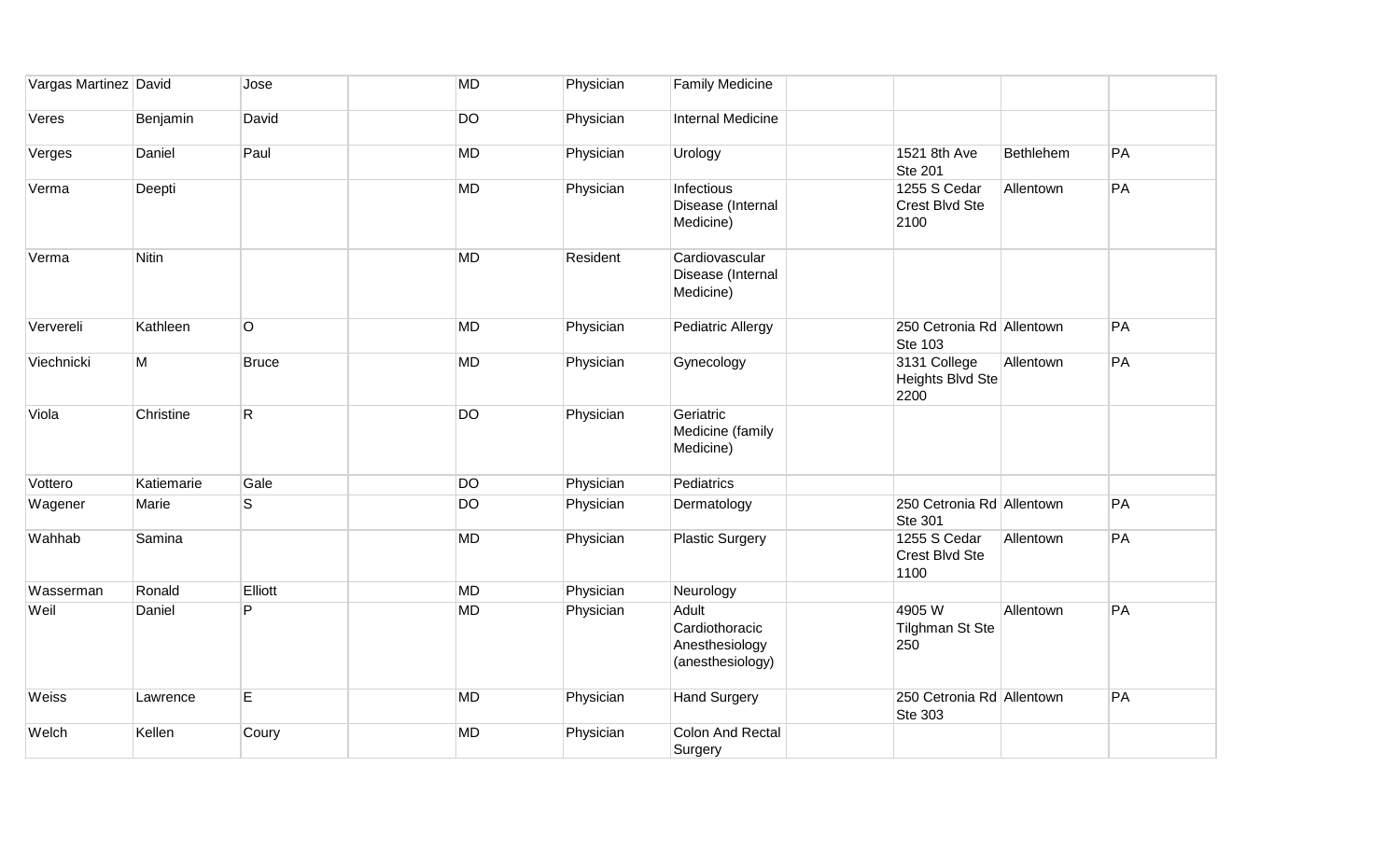| Welkie   | John      | F              |   | <b>MD</b> | Physician     | <b>Vascular Surgery</b>                          |                                       | 1259 S Cedar<br>Crest Blvd Ste<br>301             | Allentown | PA |
|----------|-----------|----------------|---|-----------|---------------|--------------------------------------------------|---------------------------------------|---------------------------------------------------|-----------|----|
| Wells    | Jeffrey   | Carl           |   | <b>DO</b> | Physician     | <b>Family Medicine</b>                           |                                       | 4520 Park View Schnecksville<br>Dr                |           | PA |
| Wendling | Mark      | А              |   | MD        | Physician     | <b>Family Medicine</b>                           |                                       | 1605 N Cedar<br>Crest Blvd Ste<br>411             | Allentown | PA |
| Wertz    | Robert    | E              | Ш | <b>MD</b> | Physician     | Pain Medicine<br>(anesthesiology)                |                                       | 250 Cetronia Rd Allentown<br>Ste 303              |           | PA |
| Wessel   | Robert    |                | Ш | <b>MD</b> | Physician     | Orthopedic<br>Trauma                             |                                       |                                                   |           |    |
| Williams | Catherine | A              |   |           | Non-Physician |                                                  |                                       | 401 N 17th St<br>Ste 307                          | Allentown | PA |
| Willing  | Tyler     | Frank          |   | <b>DO</b> | Resident      | Emergency<br>Medicine                            | Graduate<br>Medical<br>Education      | Po Box 689                                        | Allentown | PA |
| Wilson   | Lynn      | Marie          |   | DO        | Physician     | Geriatric<br>Medicine (family<br>Medicine)       | Of Family<br>Medicine One<br>City Ctr | Section 8b Dept 707 Hamilton St Allentown<br># 8a |           | PA |
| Wilson   | Richard   | $\overline{C}$ |   | <b>MD</b> | Physician     | Cardiovascular<br>Disease (Internal<br>Medicine) |                                       |                                                   |           |    |
| Wilson   | Samuel    | Earl           |   | <b>MD</b> | Physician     | Anesthesiology                                   |                                       | 4905W<br>Tilghman St Ste<br>250                   | Allentown | PA |
| Wolfe    | Viktoriya |                |   | <b>MD</b> | Resident      | Pediatrics                                       | Graduate<br>Medical<br>Education      | Po Box 689                                        | Allentown | PA |
| Yang     | Susan     | Shilan         |   | <b>MD</b> | Resident      | <b>General Surgery</b>                           | Graduate<br>Medical<br>Education      | Po Box 689                                        | Allentown | PA |
| Yeager   | Michael   | Τ.             |   | MD        | Physician     | Obstetrics &<br>Gynecology                       |                                       |                                                   |           |    |
| Yeazell  | Shawn     | Terrence       |   | MD        | Physician     | Orthopedic<br>Surgery                            |                                       |                                                   |           |    |